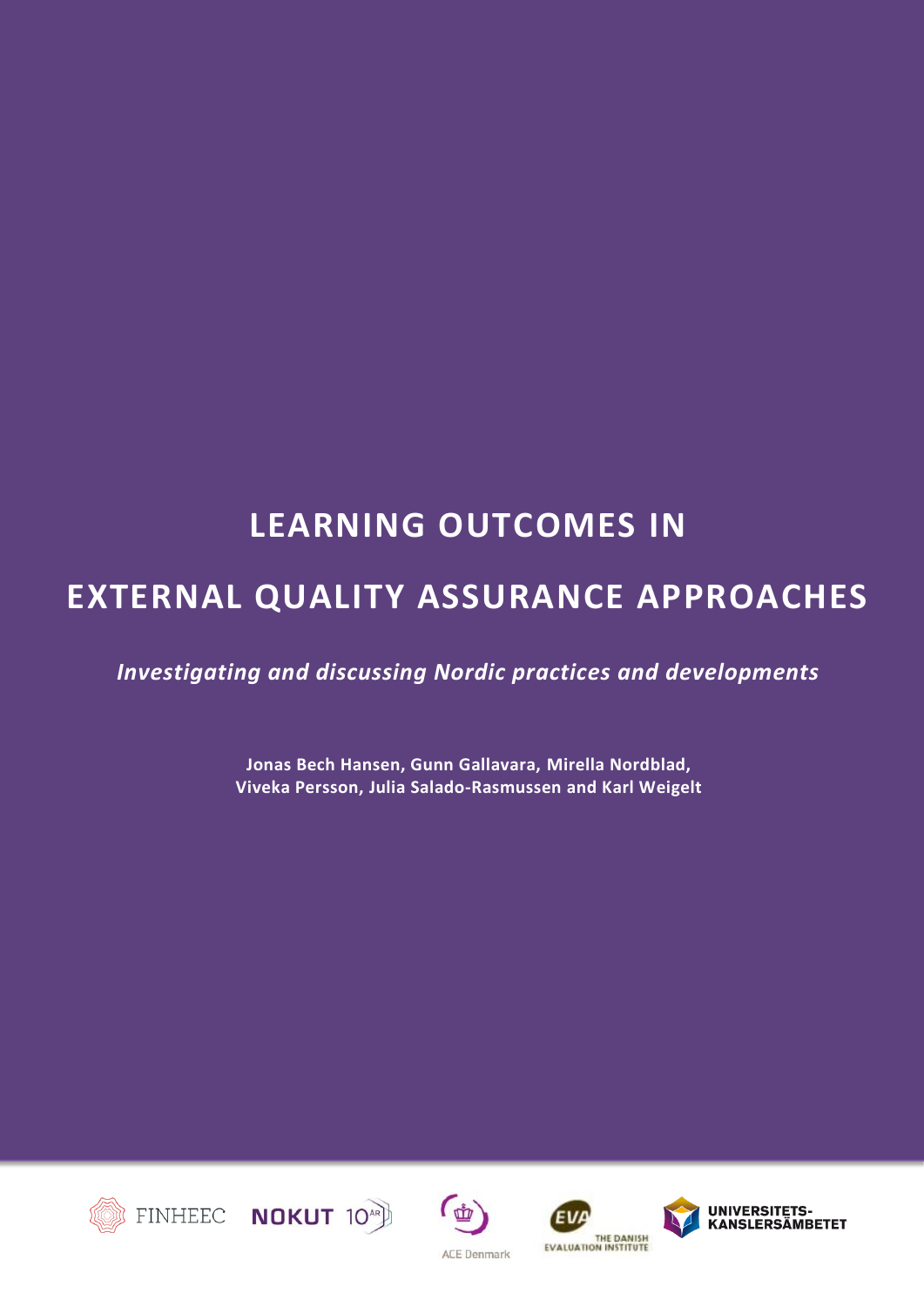### **CONTENTS**

| 1              |       |                                                                                                             |  |
|----------------|-------|-------------------------------------------------------------------------------------------------------------|--|
|                | 1.1   |                                                                                                             |  |
|                | 1.2   |                                                                                                             |  |
|                | 1.3   |                                                                                                             |  |
| $\overline{2}$ |       |                                                                                                             |  |
|                | 2.1   |                                                                                                             |  |
|                | 2.2   |                                                                                                             |  |
|                | 2.3   |                                                                                                             |  |
|                | 2.4   |                                                                                                             |  |
| 3              |       |                                                                                                             |  |
|                | 3.1   |                                                                                                             |  |
|                | 3.1.1 |                                                                                                             |  |
|                | 3.1.2 |                                                                                                             |  |
|                | 3.1.3 |                                                                                                             |  |
|                | 3.1.4 |                                                                                                             |  |
|                | 3.1.5 |                                                                                                             |  |
|                | 3.2   |                                                                                                             |  |
|                | 3.2.1 |                                                                                                             |  |
|                | 3.2.2 |                                                                                                             |  |
|                | 3.2.3 |                                                                                                             |  |
|                | 3.3   |                                                                                                             |  |
|                | 3.3.1 |                                                                                                             |  |
|                | 3.3.2 |                                                                                                             |  |
|                | 3.3.3 |                                                                                                             |  |
|                | 3.4   |                                                                                                             |  |
|                | 3.4.1 |                                                                                                             |  |
|                | 3.4.2 |                                                                                                             |  |
|                | 3.4.3 |                                                                                                             |  |
| 4              |       |                                                                                                             |  |
|                | 4.1   | THE CURRENT STATUS OF LEARNING OUTCOMES IN EXTERNAL QUALITY ASSURANCE APPROACHES IN THE NORDIC COUNTRIES 40 |  |
|                | 4.2   |                                                                                                             |  |
|                | 4.3   |                                                                                                             |  |
|                |       |                                                                                                             |  |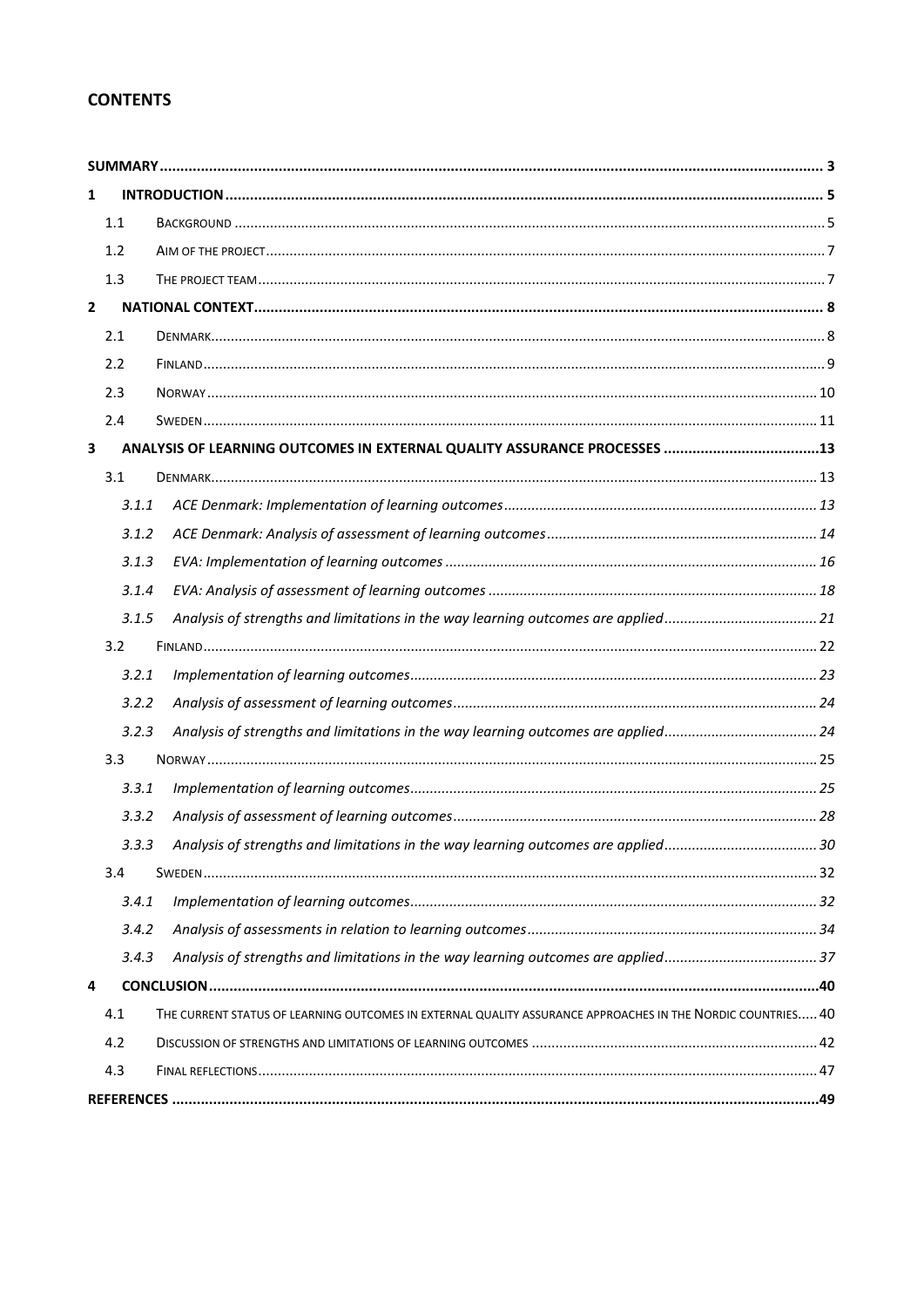# <span id="page-2-0"></span>**SUMMARY**

In recent years, there has been a strong policy focus on learning outcomes at the European level which to a great extent is due to the role of learning outcomes in the Bologna educational reforms as well as the two overarching European qualification frameworks. Therefore, the Nordic Quality Assurance Network in Higher Education (NOQA) decided that it would be interesting to explore more in detail how learning outcomes are applied in external quality assurance in the Nordic countries.

Quality assurance agencies from Denmark, Finland, Norway and Sweden participated in the joint NOQA project 2012-2013. The project explored how learning outcomes are applied in the external quality assurance approaches of higher education, with a special emphasis on the collection, assessment and use of data. As an outcome of the project, data about the agencies' approaches to learning outcomes was collected and analysed.

The Nordic countries are at different stages in the implementation of the national qualifications frameworks and learning outcomes. Overall, the report shows that learning outcomes have been implemented in various different ways in the Nordic countries, in accordance with the policy and educational tradition in the countries. Currently, learning outcomes play a central role in the external quality assurance approaches in Sweden, Denmark and Norway (accreditations), while in Finland learning outcomes are not a central element of the approach. In the Norwegian quality audits, it is expected that learning outcomes will play a prominent role when it is implemented in the higher education institutions' internal quality assurance systems. As regards learning outcomes, the approaches are mainly focusing on intended learning outcomes and the description of how learning outcomes are implemented and assessed in study programmes. However, achieved learning outcomes are also assessed in Sweden and Denmark; in Sweden being the main focus of assessment.

Based on the findings of this project, it can be concluded that learning outcomes are a useful tool for assessing the quality of a study programmes. Learning outcomes make it possible to assess the level and cohesion of the programme and the relevance for the labour market in a more systematic way. For example in Denmark and Norway, where learning outcomes take a prominent position in the accreditation criteria, learning outcomes are often used to interlink different elements regarding the quality and relevance of a programme and thus making it possible for the expert panels to make a holistic assessment of the programme focusing not only on the structure but on the actual delivery of the programme. Furthermore, learning outcomes can also enhance transparency and credibility of study programmes.

On the other hand, learning outcomes also give some methodological challenges for the agencies when it comes to assessing learning outcomes. For example, the analysis showed that if the generic learning outcomes descriptors of the NQF are copied as learning outcomes for a study programme then the focus of the assessment is moved from the learning outcomes of the programme to a consideration of how the courses are related to the national descriptors. The analysis also highlighted the importance of making a holistic assessment of the intended learning outcomes to avoid making the assessment a formalistic exercise.

The purposefulness and usability of the data collected is another issue that has been discussed in this project. It appears that at least in some cases not all of the data collected has been used in the assessment; materials that the HEIs have produced for the assessment have not always been considered relevant or necessary for the assessment by the external experts.

As indicated in this report, the assessment of achieved learning outcomes is methodologically challenging and raises questions about whether it is possible to the measure quality of education by measuring 'output' which is not related to the 'input'. In the Swedish approach, great weight has been given to students' independent projects in the overall assessment and based on their experience there are some limitations with regard to the validity of using them as assessment material alone as a measure of quality of education.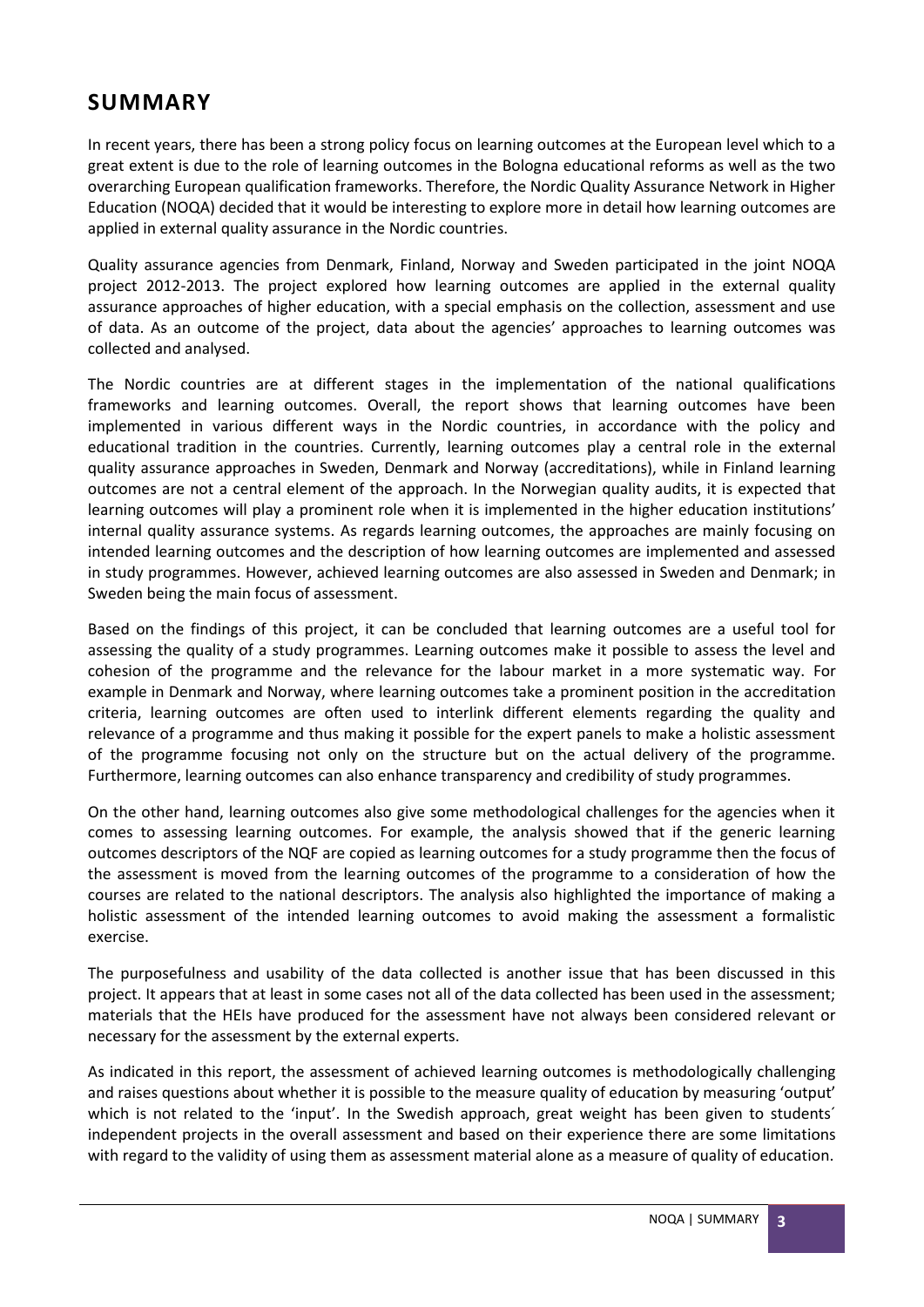It also appears that in audit approaches with a very wide focus on nearly all activities of the HEI, such as the Finnish approach, it is harder to implement learning outcomes as a central element of the assessment. In Norway the focus of the audit is on the institution's own practice and capacity when it comes to evaluate and develop their own educational provision. It is likely that an audit approach with the main focus on the quality management of educational activities and not all activities of the HEI is better able to incorporate the different aspects of learning outcomes in the evaluation.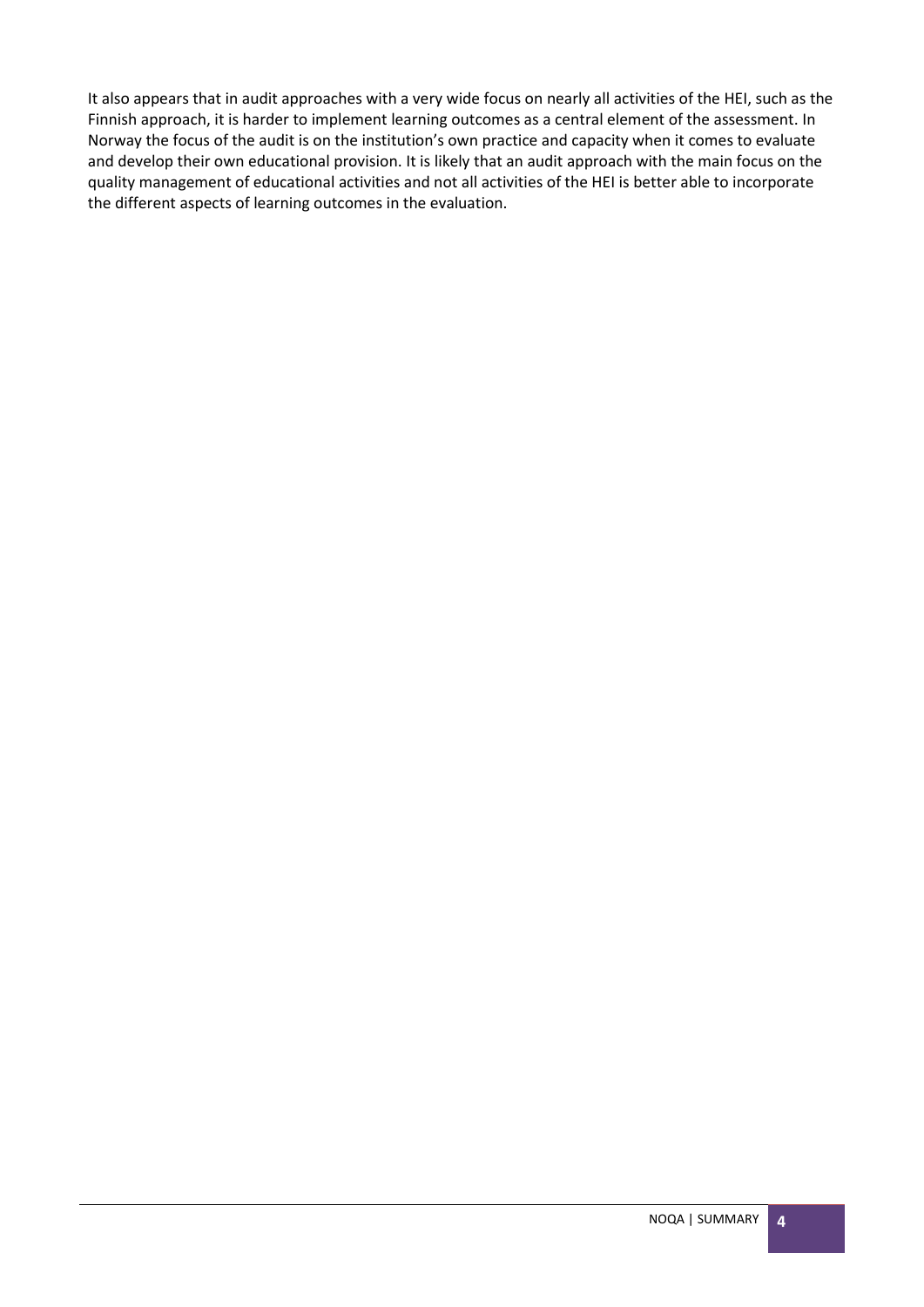# <span id="page-4-0"></span>**1 INTRODUCTION**

# <span id="page-4-1"></span>**1.1 Background**

Nordic Quality Assurance Network in Higher Education (NOQA) was established in 2003 by the five Nordic countries and their respective national organisations engaged in evaluation and external quality assurance of higher education. NOQA acts as a forum for information dissemination and exchange of experiences. NOQA is also engaged in projects on topics which are of common interest for the Nordic quality assurance agencies. This 11<sup>th</sup> joint NOQA project is a follow-up on the NOQA 2007-2008 project<sup>1</sup>, which focused on describing and analysing the use of learning outcomes in Nordic higher education institutions and quality assurance agencies. In the light of the strong policy focus on learning outcomes at the European level and learning outcomes being a central element of the national qualifications frameworks (NQF), the NOQA member organisations decided that it would be essential to further explore the role of learning outcomes in external quality assurance.

For the present discussion, it will be useful to briefly define and discuss quality assurance, qualifications frameworks and learning outcomes.

#### **Quality assurance**

Besides the main objective of curricular reform, quality assurance (QA) has been considered the aspect of the Bologna process that has gained the greatest momentum (Reichert, 2010). One of the milestones was the adoption of the *Standards and Guidelines for Quality Assurance in the European Higher Education Area*  (also known as ESG) by the European ministers in charge of higher education in Bergen in 2005. As in the ESG, quality assurance in higher education is commonly divided into internal and external quality assurance (EQA). Internal refers to quality assurance activities within higher education institutions and external to quality assurance activities conducted by quality assurance organisations or bodies external to the institution.

Even if common standards, guidelines and procedures have been agreed for the external quality assurance in the European Higher Education Area (EHEA), there is a great diversity in the external quality assurance approaches within Europe. Also, the philosophy and purpose of the EQA activities vary (see e.g. ENQA, 2009; ECAEA, 2010). According to the ESG, the different types of EQA are: institutional evaluations; subject and programme evaluations; accreditation (at subject, programme and institutional level) and a combination of these. This mix of different types of EQA is also characteristic of the Nordic countries, in which external quality assurance has taken different forms depending on the unique country contexts.

#### **Qualifications frameworks**

**.** 

There are two overarching qualifications frameworks operating at the European level: the Framework for Qualifications of the European Higher Education Area (also known as EHEA framework, QF-EHEA or Bologna Framework) and the European Qualifications Framework for Lifelong Learning (EQF). The EHEA framework has emerged as part of the Bologna process (adopted in Bergen in 2005) and EQF has been developed by the European Commission (adopted in 2008). The EHEA framework is only relating to formal recognised higher education and is based on three cycle descriptors known as 'Dublin descriptors', which indicate the learning outcomes for first, second and third cycle degrees (EHEA, 2012a). The EQF applies to all types of

 $^{1}$ Gallavara et al. (2008) Learning outcomes: Common framework – different approaches to evaluating learning outcomes in the Nordic countries. *ENQA Occasional papers, 15*.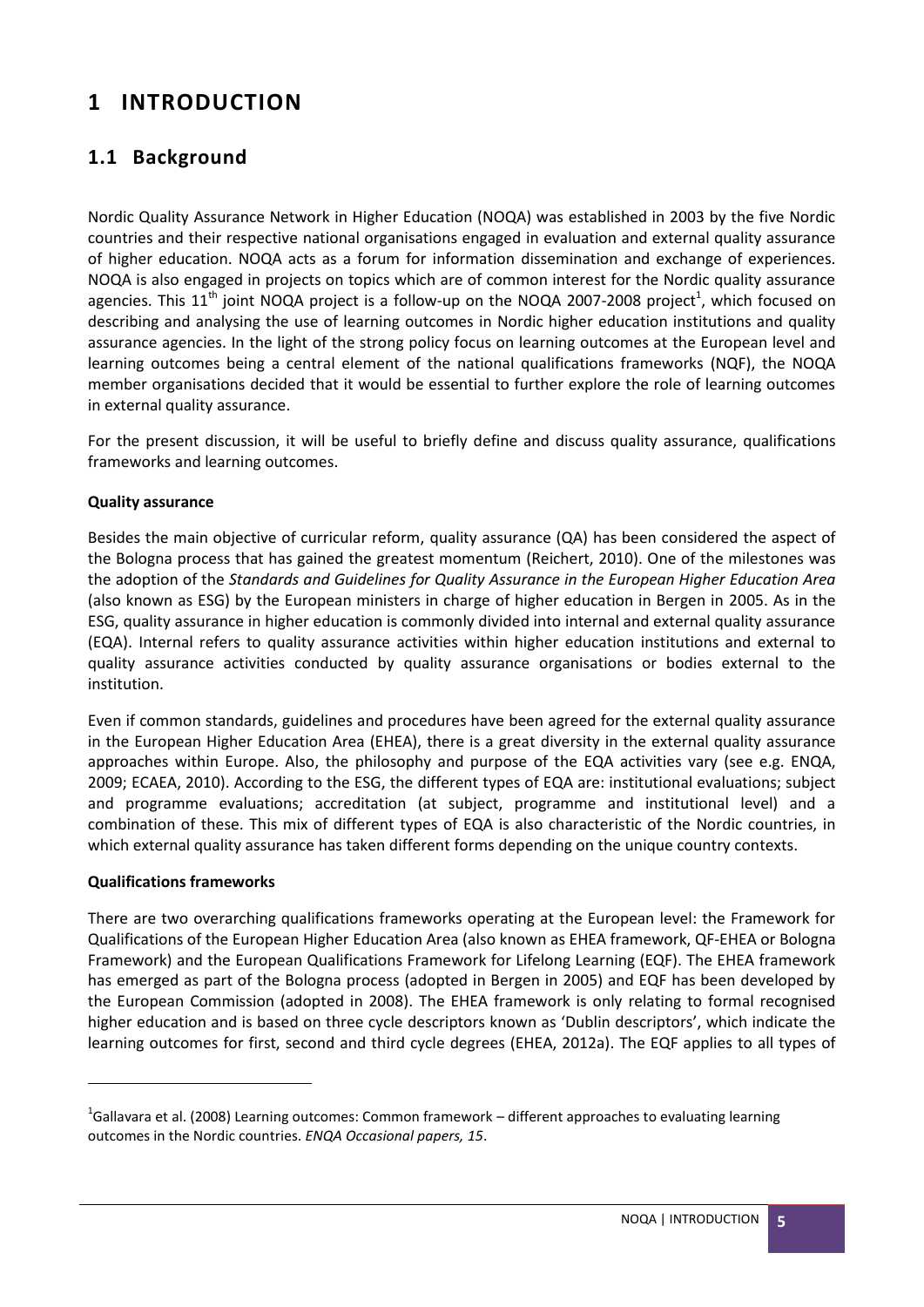education, training and qualifications, from school education to academic, professional and vocational and consists of eight levels (European Commission, 2012). It has been noted, that although the descriptors and wording in the two frameworks are different, there are no major differences between the two frameworks and they are compatible (see e.g. London Communiqué, 2007). Both frameworks describe qualifications in terms of learning outcomes and emphasise a shift from learning 'inputs' to learning 'outputs' and studentcentred learning.

All Nordic countries participate in the Bologna process and are also members of the European Union or the European Economic Area. Therefore, both of the overarching European frameworks are valid for all Nordic countries. However, depending on the policy of the country, the NQFs have been based on one or both of the European overarching frameworks. The aim of NQFs is the development of comparable and understandable degrees and systems. The NQFs describe the expected learning outcomes for a given qualification, the differences between the qualifications and how learners can move between qualifications within an education system (EHEA, 2012b). The implementation of national qualifications frameworks is at very different stages in the Nordic countries and in the EHEA in general. The aim was to have the NQFs implemented in the EHEA by 2012; however, there are still EHEA-countries that do not yet have a NQF in place.

#### **Learning outcomes**

Not only are the two overarching European frameworks and the national qualifications frameworks based on learning outcomes, but learning outcomes are also considered more widely as a fundamental building block of the whole Bologna educational reform. It has been argued that the strong emphasis on learning outcomes in the Bologna process is due to the fact that learning outcomes represent both a practical device and a methodological approach to improve the competitiveness, transparency, recognition and mobility of European education. Learning outcomes and 'outcomes-based approaches' are thought to have a strong impact on curriculum design, teaching, learning and assessment, as well as quality assurance. Hence, learning outcomes represent a more fundamental shift from a traditional teaching approach to a studentcentred approach where the focus is on learning. This reflects the quality of higher education, which is strongly emphasised in the Bologna process (Adam, 2006).

There is no agreed definition of learning outcomes, however, as maintained by Adam (2006) learning outcomes are often defined as *"statements of what a learner is expected to know, understand and/or be able to demonstrate at the end of a period of learning. They are explicit statements about the outcomes of learning – the results of learning.*" (2006 p.2). Similar definitions of learning outcomes are used in the EQF and QF-EHEA.

The learning outcomes approach has been criticised for constraining and prescribing the learning process. Some commentators have argued that higher education learning cannot be restricted and reduced to a series of learning outcomes (Adam, 2006). Others have pointed out that the approach does not support the development of explorative and experimental education. It can be argued that learning outcomes alone cannot fully capture the qualities of the learner and of the learning process. Neither do learning outcomes replace considerations on what are the most accurate inputs to the learning process. It has been suggested that a clear distinction between outcome and input approach is not necessary – the approaches complement each other and enhance what currently exists in education (EU, 2011). The challenges experienced by the Nordic agencies will be discussed in the following chapters.

Supposedly, the role of learning outcomes in external quality assurance will increase when a national qualifications framework has been implemented and when learning outcomes are used at institutional level to define degrees and study programmes and more widely in teaching, learning and assessment. As will be discussed in the subsequent chapters of this report, learning outcomes is a key element of the external quality assurance in the Nordic countries, with the exception of Finland.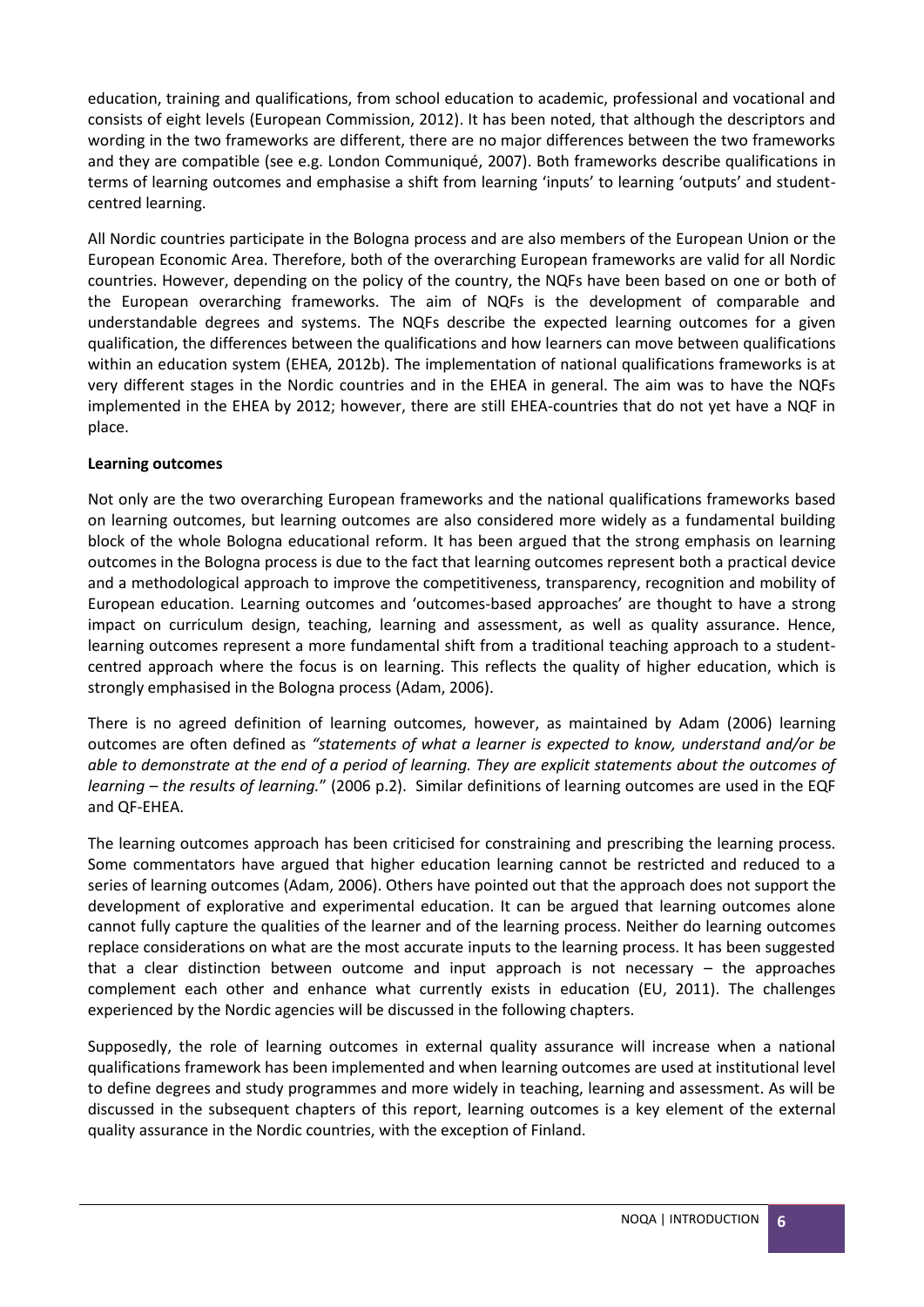The aim of the project and the members of the project team are presented below. In the following chapter, we will give a brief overview of the external quality assurance approaches as well as the national qualifications frameworks in the Nordic countries. In Chapter 3, we will explore country by country how learning outcomes are applied in the external quality assurance processes. The analysis and discussion focuses on the assessment of learning outcomes and results of using them in external quality assurance processes, as well as the strengths and limitations in the way they are applied. Finally, in the concluding Chapter 4, we will summarise the current status of learning outcomes in the Nordic approaches and look at the strengths and limitations.

# <span id="page-6-0"></span>**1.2 Aim of the project**

The main purpose of this project is to collect and analyse comparable data about the Nordic external quality assurance agencies' approaches to learning outcomes and through this work support developments in the agencies' methods, criteria and/or documentation. Specifically the project aims to:

*1. To explore how learning outcomes are applied/used in external quality assurance approaches of higher education in the Nordic countries, with a special emphasis on the collection, assessment and use of data.*

*2. To identify strengths and limitations when looking at how learning outcomes are applied in external quality assurance in the Nordic countries*.

It should be noted that Iceland participated in this project only as an observer and therefore in this report "Nordic countries" refers only to Denmark, Finland, Norway and Sweden.

# <span id="page-6-1"></span>**1.3 The project team**

A project team consisting of representatives from each NOQA member agency was responsible for the project. The representatives from EVA and ACE acted as project coordinators.

#### **The project team included following members**:

Jonas Bech Hansen, ACE Denmark Gunn Gallavara, The Norwegian Agency of Quality Assurance in Education (NOKUT) Mirella Nordblad, Finnish Higher Education Evaluation Council (FINHEEC) Viveka Persson, The Swedish Higher Education Authority Julia Salado-Rasmussen, The Danish Evaluation Institute (EVA) Karl Weigelt, The Swedish Higher Education Authority.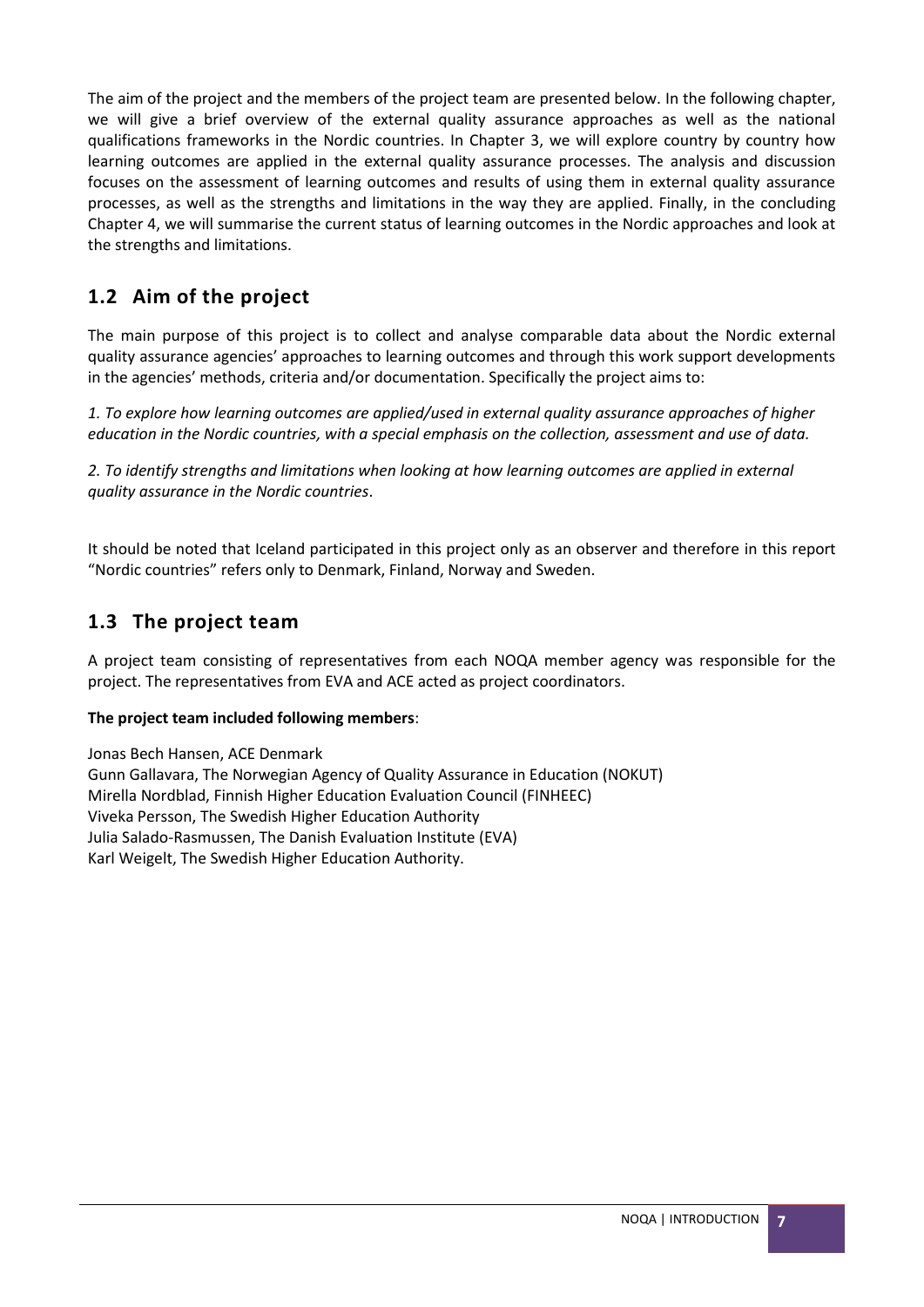# <span id="page-7-0"></span>**2 NATIONAL CONTEXT**

*In this chapter, we briefly describe the characteristics of the external quality assurance approaches and the status of the development of national qualifications frameworks in the Nordic countries. In most cases, the process of developing the national qualifications framework is closely linked to the implementation of learning outcomes and it makes an important common starting point for discussing the role of learning outcomes in the national external quality assurance processes.*

# <span id="page-7-1"></span>**2.1 Denmark**

**.** 

#### **External quality assurance in Denmark**

Accreditation of higher education programmes was introduced by law in Denmark in 2007<sup>2</sup>, and has since been the primary approach to external quality assurance in Denmark. The system is, however, dual in the sense that external examiners take part in the assessment of students' achieved learning outcomes in minimum 1/3 of the ECTS-points of a programme covering the central parts including the final project or thesis. The external examiners decide on the grading of the students in collaboration with course teachers. The function of the external examiners is to guarantee the professional and academic integrity of an examination and securing the legal rights of the students. The use of external examiners will not be elaborated here, but it is important to keep in mind to understand the duality and full scope of the external quality assurance of higher education in Denmark.

Accreditation is mandatory and a precondition for attaining public funding for both new (ex-ante) and existing higher education programmes (ex-post). All programmes have to live up to a set of criteria that define minimum standards of quality and labour market relevance. The operational responsibility for accreditation is divided between ACE Denmark and the Danish Evaluation Institute (EVA). Currently, ACE Denmark undertakes tasks related to accreditation of university programmes while EVA conducts accreditation of academy profession programmes (short cycle), professional bachelor's programmes and diploma programmes (first cycle) and bachelor's programmes in arts/fine arts (first cycle) and master's programmes in arts/fine arts (second cycle).

EVA and ACE Denmark use different sets of criteria, but in all cases the assessments are made by panels of experts on the basis of a self-evaluation report and a site visit (existing programmes) or an application (new programmes). New programmes can either get a positive accreditation or refusal of accreditation, which means that the programme cannot be offered by the institution. Existing programmes can also get a conditional accreditation, which implies a follow-up process within a year or two. The experts overall recommendation is made on the basis of the criteria as a whole; meaning that all criteria do not have to be fulfilled for the programme to be awarded a positive accreditation. In the end, the accreditation decision is made by the Accreditation Council.

Starting July 2013, the focus of the Danish accreditation system will change from programmes to institutions, and the entire higher education area will be covered by the same legislation and accreditation criteria. All accreditation activity will be organised by the Danish Accreditation Institution (an expansion of what is now ACE Denmark). EVA will be responsible for thematic evaluations of higher education. The new framework will emphasise the internal responsibility for the quality assurance processes at the institutions.

 $2$  Act on the Accreditation Agency for Higher Education, Act no. 294 of 27 March 2007.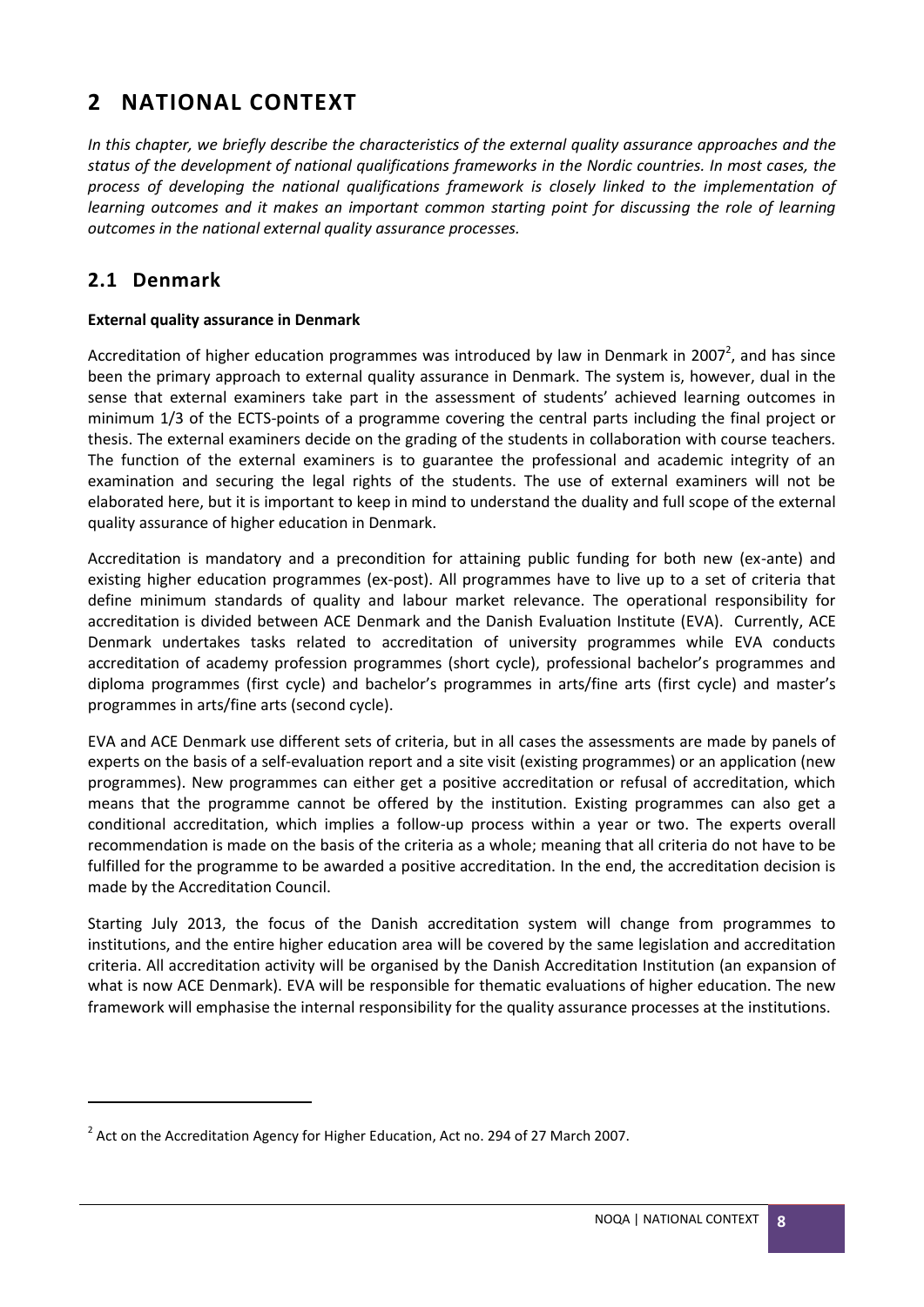#### **National qualifications framework in Denmark**

The current Danish National Qualifications Framework for Higher Education (NQF-HE) was introduced in 2008 and replaced the former framework from 2003. The Danish NQF-HE consists of three elements: 1) description of learning outcomes in knowledge, skills and competences, 2) description of levels and 3) description of degree type descriptors. The Danish NQF-HE went through a process of self-certification in 2009 and was asserted to be compatible and in alignment with the Overarching Framework of Qualifications for the European Higher Education Area (QF-EHEA).

The Danish National Qualifications Framework for Lifelong Learning (NQF) was approved in 2009. The framework is organised as an eight level structure with level descriptors. The level descriptors are based on the concept of learning outcomes, which are described in terms of knowledge, skills and competences. The framework was referenced to the European Qualifications Framework for Lifelong Learning (EQF) in 2011 and all criteria and procedures were fulfilled. Inclusion and placing of higher education degrees in the Danish NQF is assured through the national system of accreditation (The Danish Evaluation Institute, 2011). All higher education degrees should by 2012 refer to the Danish NQF and EQF.

# <span id="page-8-0"></span>**2.2 Finland**

#### **External quality assurance in Finland**

The national quality assurance framework of higher education in Finland encompasses the Ministry of Education and Culture, the Finnish Higher Education Evaluation Council (FINHEEC) and the higher education institutions (HEIs). The higher education institutions are responsible for the quality of their education and other operations<sup>3</sup>. The Ministry of Education and Culture has the main steering and decision making power including performance based funding to higher education institutions, entitlement to award degrees, and operational licences of the universities of applied sciences. The role of FINHEEC as a national quality assurance agency is to assist the higher education institutions and the Ministry of Education and Culture in matters related to higher education and support the higher education institutions in the development of their quality systems through evaluation and other activities. The Finnish higher education institutions (i.e. universities and universities of applied sciences, UAS) have a legal obligation to regularly undergo external evaluations of their operations and quality systems.

FINHEEC has conducted audits of HEIs' quality systems since 2005. All Finnish HEIs have been audited once by FINHEEC and four institutions have so far participated in the second round of audits that started in 2012. The FINHEEC audit focuses on the procedures and processes that the institution uses to maintain develop and ensure the quality of its education and other operations. A guiding principle of the audit is the enhancement-led evaluation. The aim is to help HEIs to identify strengths, good practices and areas in need of development in their own operations. All institutions are evaluated against the same set of criteria as well as against the objectives set by the institution itself. The audits are carried out by independent teams of experts (national or international) usually comprising of 5-6 equal team members. The audit teams include experts from higher education sectors as well as one student representative and one working life representative.

#### **National qualifications framework in Finland**

**.** 

Finland does not currently have a national qualifications framework (NQF) or other legislative framework that would either demand the higher education institutions to describe their qualifications in terms of learning outcomes or that would function as a reference in external quality assurance of higher education.

 $3$  The autonomy of HEIs is also stated in the Finnish Universities Act (558/2009) and Polytechnics Act (564/2009)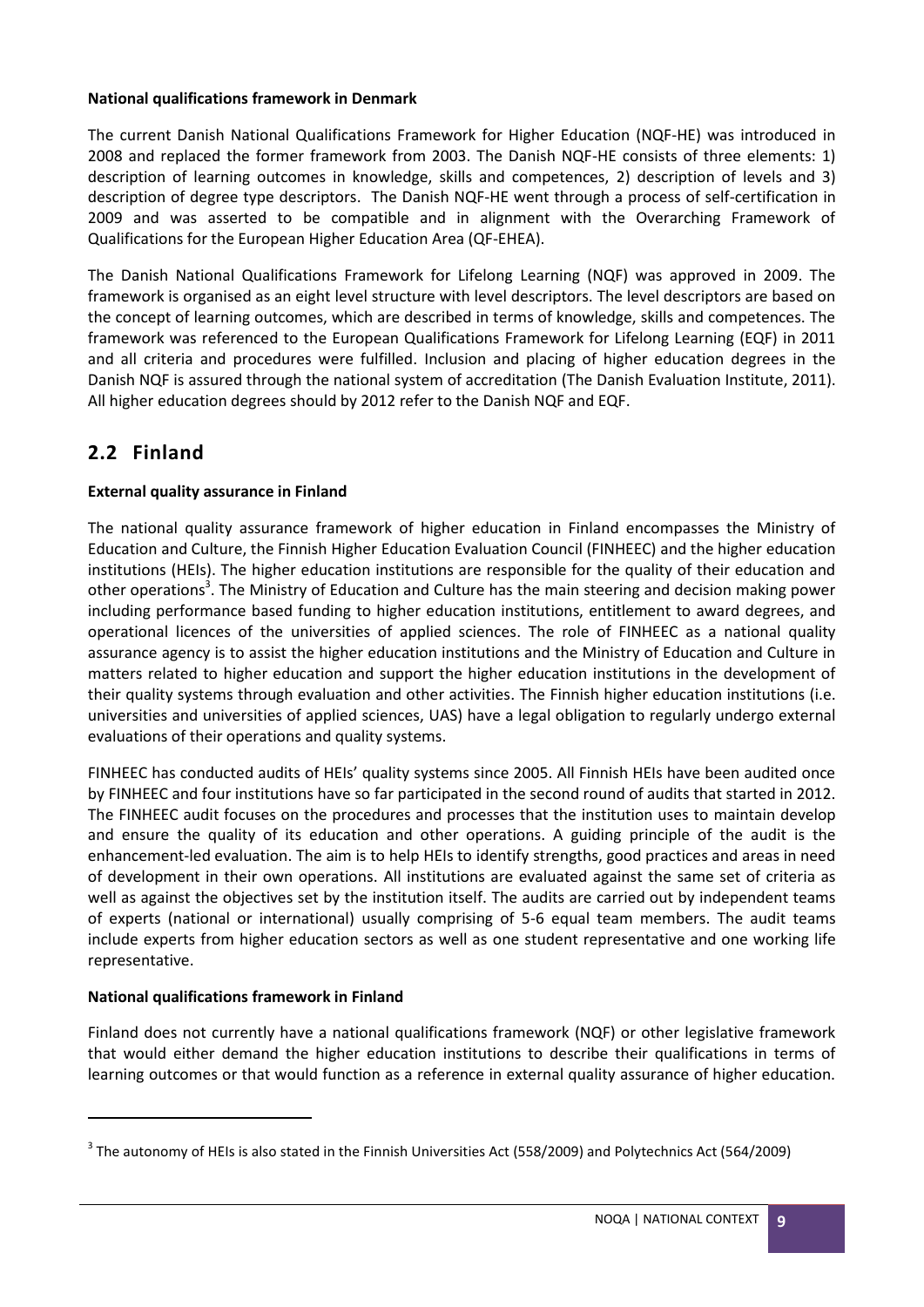However, in Finland there are government decrees<sup>4</sup> which set the general aims for university and UAS degrees. These decrees could be seen as setting some very broad learning outcomes for higher education qualifications, although learning outcomes as a term is not mentioned in the decrees.

The adoption of the *National Framework for Qualifications and Other Learning in Finland* has been very much delayed. The first legislative proposal on the framework was submitted by the Finnish Government to the Parliament in 2010. A second proposal based on the first one was submitted in May 2012. The aim was that the NQF would be adopted from the beginning of 2013; the law is yet to be approved. The proposed framework includes eight levels and is mainly based on the European Qualifications Framework for Lifelong Learning (EQF) but consideration has also been given to the Overarching Framework of Qualifications for the European Higher Education Area (QF-EHEA). The bachelor's degrees (universities and universities of applied sciences) are at level 6, master's degrees (universities and universities of applied sciences) at level 7, and licentiate and doctoral degrees (universities) at level 8. As in the EQF, learning outcomes of qualifications and other extensive competence entities are described in terms of knowledge, skills and competences. Regardless of the fact that Finland does not have a NQF, many higher education institutions are implementing learning outcomes based (or competence based) curricula and some institutions are already basing their degrees on the proposed NQF. For instance, Arene (Rectors' Conference of Finnish Universities of Applied Sciences) has issued a recommendation regarding generic competences for bachelor's and master's level UAS degrees which many UASs are following. Arene's recommendation is based on the EQF and the proposed NQF, Dublin descriptors, Tuning competences as well as projected needs of working life.

# <span id="page-9-0"></span>**2.3 Norway**

**.** 

#### **External quality assurance in Norway**

The Norwegian quality assurance system and the Norwegian Agency for Quality Assurance in Education (NOKUT) were established in 2003. NOKUT conducts quality controls and stimulates the quality development of the educational activities in universities and university colleges. The external quality assurance mechanisms are:

- Evaluation of the quality assurance system at all institutions in cycles of no more than six years.
- Accreditation of new study programmes. An institution without the authority to establish study programmes must apply for accreditation by NOKUT. The authority of an institution depends on the institutional category. The universities have full accreditation authority and can establish new study programmes at all levels. University colleges normally have the authority to establish new study programmes at bachelor's degree level and private institutions normally must apply to NOKUT for accreditation of all study programmes at all degree levels.
- Control of established activities. Any institution may have any study programmes controlled to determine whether it complies with the accreditation standard.

A higher education institution with authority to decide which study programme and disciplines the institution will provide, establishes a new study programme on its own authority, without applying to NOKUT. When a study programme is accredited or a higher education institution has established a study programme on its own authority, it is NOKUT's mandate to assess the quality, including the learning outcomes, of the study programme. All assessment as audit, accreditation or control of established

<sup>&</sup>lt;sup>4</sup> Government Decree on University Degrees (794/2004) and Government Decree on Polytechnics (352/2003 with amendments)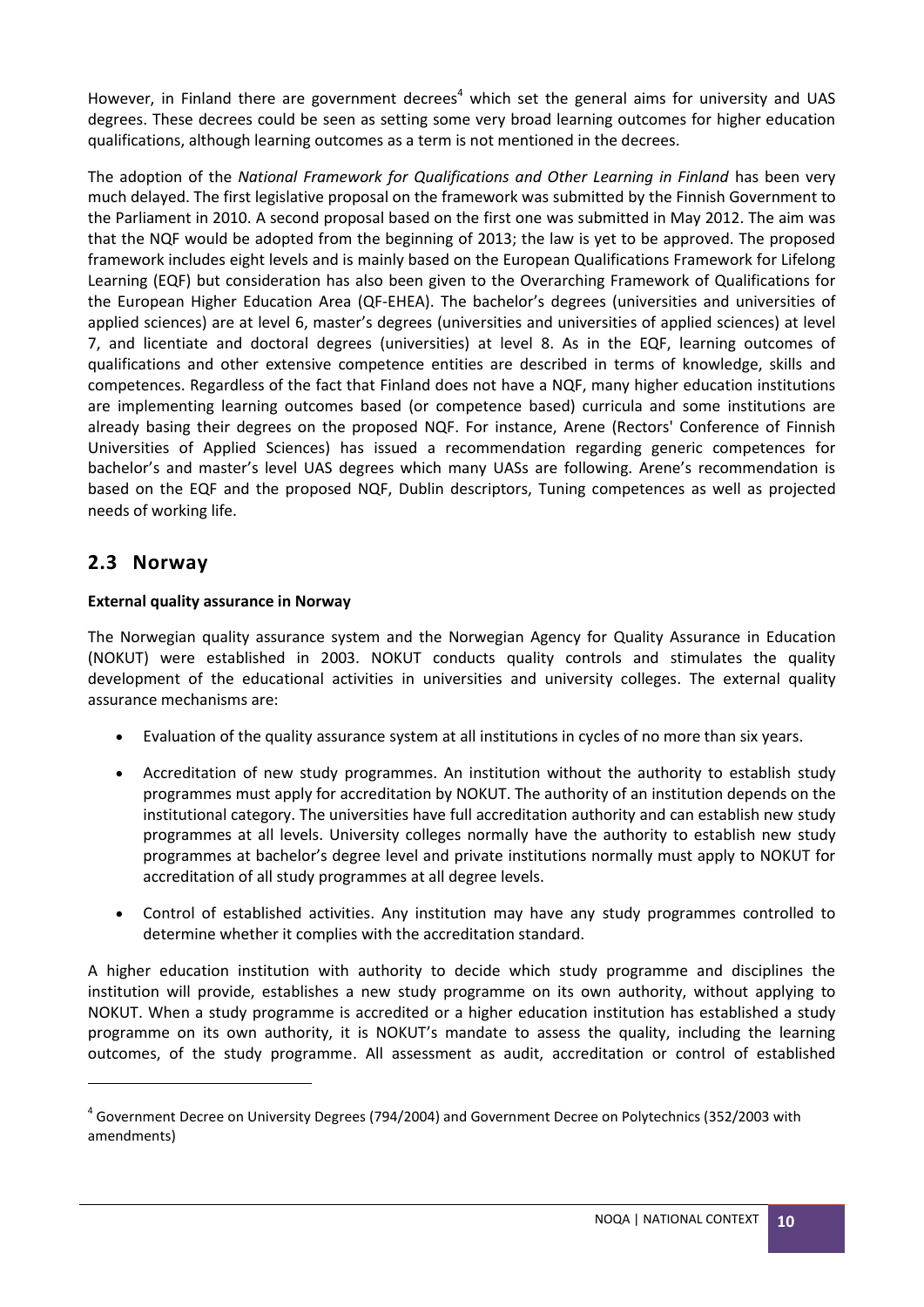activities are done by committees of external experts on the basis of the institutions self-evaluation report related to the Regulations concerning NOKUT's supervision and control of the quality of Norwegian higher education.

#### **National qualifications framework in Norway**

The Norwegian Qualifications Framework for Lifelong Learning (NQF)<sup>5</sup> was approved by the Ministry of Education and Research 15 December 2011. The NQF have seven levels (2-8) with higher education qualifications at levels 6, 7 and 8 (first, second and third cycle).

The qualifications framework and learning outcomes for higher education (first, second and third cycle) was approved in March 2009 - more than two and a half years before the NQF. Descriptors of the learning outcomes for the intermediate qualification, University College Graduate, were approved in December 2011. The qualifications framework and learning outcomes for higher education is integrated in the NQF and placed at the three upper levels. These three upper levels are based both upon the European Qualifications Framework for Lifelong Learning (EQF) and the Framework for Qualifications of the European Higher Education Area (QF-EHEA).

The Ministry of Education and Research has decided the main intent of the NQF. The NQF and its learning outcomes descriptors are to be used as a transparency tool to improve communication and understanding of the qualifications. The overall aim is to improve the communication between the educational sector and the labour market and making it easier to compare Norwegian qualifications enrolled in the NQF with qualifications from different countries' national qualifications systems.

All Norwegian higher education was expected to implement learning outcomes in all study programmes using the descriptor categories knowledge, skills and general competences by the end of 2012. Only degrees are considered as full qualifications enrolled in the NQF. Compliance with the NQF and the learning outcomes is included in the Regulations concerning NOKUT's supervision and control of the quality of Norwegian higher education (January 2011)<sup>6</sup>.

# <span id="page-10-0"></span>**2.4 Sweden**

**.** 

#### **External quality assurance in Sweden**

The Swedish Higher Education Authority is the national quality assurance agency that is responsible for<sup>7</sup>:

- Quality evaluations of first, second and third cycle courses and programmes
- Appraisal of entitlement to award qualifications.
- Examination of short courses, not leading to a degree

From 2011 to 2014, the Authority performs national quality evaluations of first and second cycle education, covering education within main fields of study of bachelor's and master's degrees as well as complete programmes leading to professional qualifications. The objects of evaluation are thus identified in relation

<sup>7</sup> The instruction (2012:810) for Universitetskanslersämbetet

<sup>&</sup>lt;sup>5</sup> The Norwegian Qualifications Framework for Lifelong Learning <http://www.regjeringen.no/upload/KD/Vedlegg/Internasjonalt/engelskoversettelse.pdf>

 $<sup>6</sup>$  Regulations concerning NOKUT's supervision and control of the quality of Norwegian higher education</sup> http://www.nokut.no/Documents/NOKUT/Artikkelbibliotek/Norsk\_utdanning/Forskrifter\_Kriterier\_mm/Regulations [concerning\\_NOKUTs\\_supervision\\_and\\_control\\_of\\_the\\_quality\\_of\\_Norwegian\\_higher\\_education.pdf](http://www.nokut.no/Documents/NOKUT/Artikkelbibliotek/Norsk_utdanning/Forskrifter_Kriterier_mm/Regulations_concerning_NOKUTs_supervision_and_control_of_the_quality_of_Norwegian_higher_education.pdf)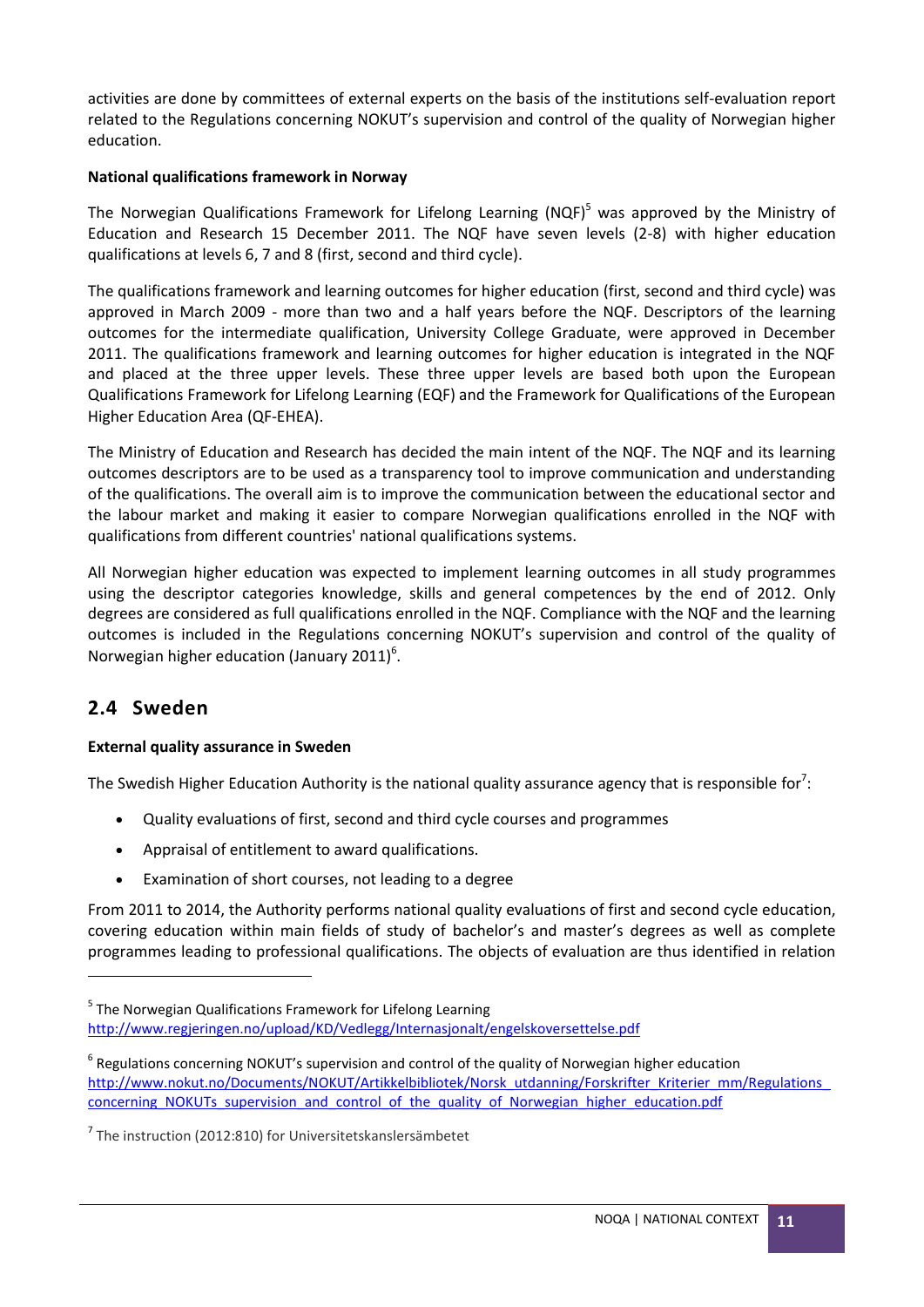to entitlements to award specific qualifications in the main fields of study. HEIs are free to establish which main fields of study they wish to. The result of the evaluation process – an initial evaluation that, if the quality is deemed inadequate, is followed up by a review one year later – may be that the entitlement to award a qualification in a specific main field of study or professional qualification is revoked. Quality evaluation may to this extent be regarded as a kind of re-accreditation.

To conclude, an important trait of the Swedish system is the central role of national learning outcomes. Noteworthy is also that the entitlement to award qualifications and the external quality assurance processes are not necessarily tied to specific programmes but to main fields of study. The object of external evaluation may as well be a bundle of different programmes leading to a given degree or simply a set of courses within a subject that may make up the main field of study of a given qualification. In this report, the term programme will be used for everything described in above.

#### **National qualifications framework in Sweden**

In accordance with the Framework for Qualifications of the European Higher Education Area (QF-EHEA), the Swedish Qualifications Framework of Higher Education has since 2007 comprised of three cycles of higher education and of higher education degrees. The Higher Education Act contains a set of highly general requirements for each cycle, including a set of descriptors that in a general way characterises learning outcomes, namely in terms of the kinds of knowledge, skills and competences that the students shall develop through education within the given cycle.<sup>8</sup> In the National Qualifications Ordinance, all higher education qualifications that may be awarded are listed.<sup>9</sup> For each qualification there are national descriptors, including statements of learning outcomes. These are grouped into three forms of knowledge that students are required to demonstrate for the award of the qualification: knowledge and understanding, competence and skills, and judgement and approach. All general qualifications in Sweden are subject to the same set of generic descriptors. To a limited extent the NQF can be supplemented and further specified by local requirements and descriptors.

**.** 

 $^8$  The Higher Education Act, Chapter 1. 8–9 §§.

<sup>&</sup>lt;sup>9</sup> The Higher Education Ordinance, Annex 2.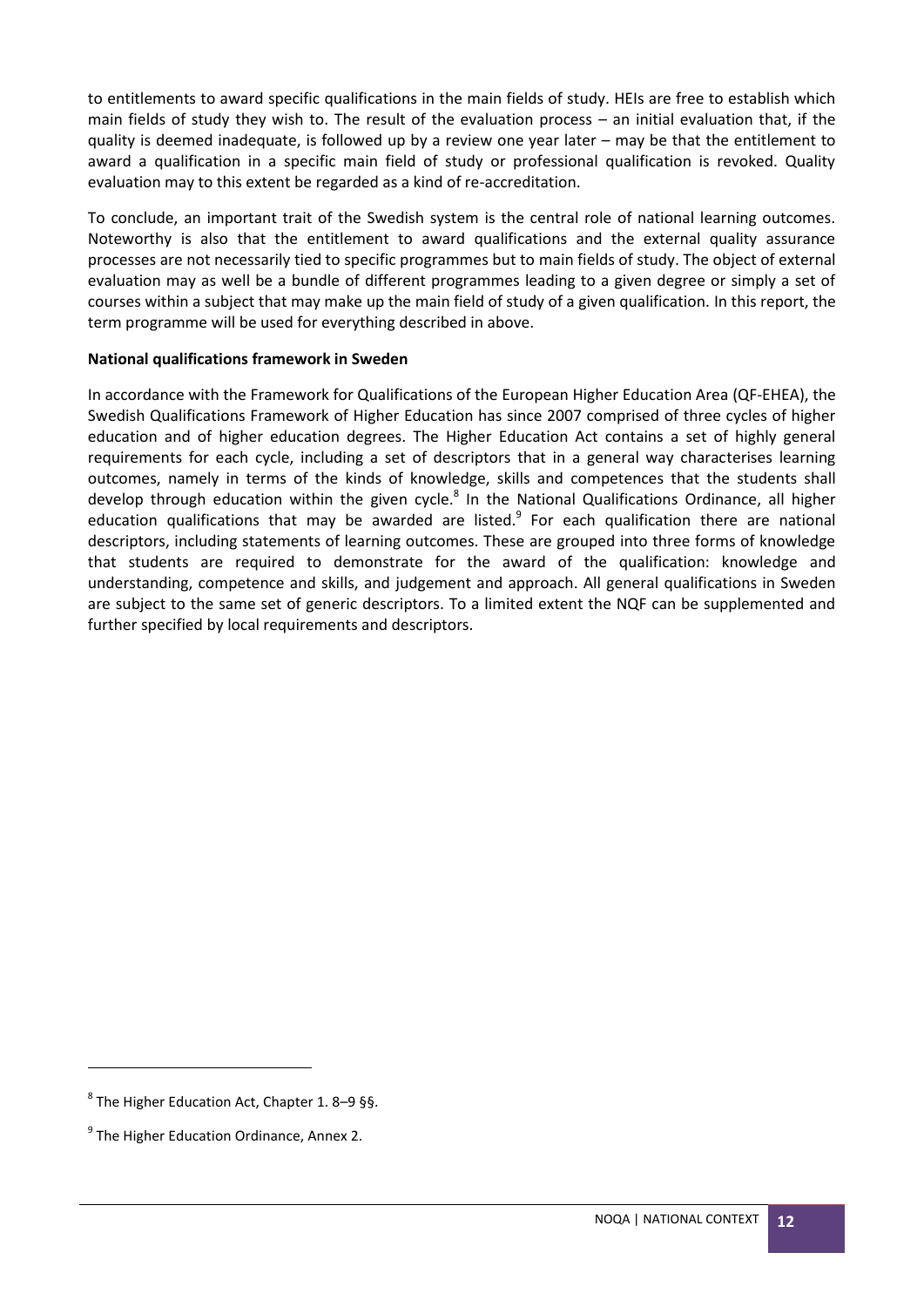# <span id="page-12-0"></span>**3 ANALYSIS OF LEARNING OUTCOMES IN EXTERNAL QUALITY ASSURANCE PROCESSES**

*In this chapter, we explore how learning outcomes are implemented in the Nordic quality assurance processes, we analyse the assessment of learning outcomes and results of using them in external quality assurance processes and the strengths and limitations in the way learning outcomes are applied in the external quality assurance processes in each country. Each agency has chosen to focus on themes of special interest from their country; hence, the country sections are not identical in structure and content.* 

### <span id="page-12-1"></span>**3.1 Denmark**

*In this section, we will focus on the implementation of learning outcomes and analyse the assessment of learning outcomes by ACE and EVA. We will describe the criteria related to learning outcomes, the material used in the assessment and the experiences of using learning outcomes in assessing new and existing programmes. Lastly, we will discuss strengths and limitations in the way learning outcomes are applied in accreditation in Denmark based on both ACE's and EVA's experience.*

#### <span id="page-12-2"></span>**3.1.1 ACE Denmark: Implementation of learning outcomes**

Traditionally, Danish university study programmes have been described in broad terms of objectives, and the specific subjects have mostly been defined by their content and curriculum. The focus on students' learning outcomes was introduced in 2003 with the first national qualifications framework. Since then, the institutions have taken on the task of developing and revising the descriptions of their study programmes. It was included in the legislation for the universities in 2007 with the introduction of a new grading system and accreditation. In the accreditation criteria for university programmes, it is specified that the learning outcomes have to meet the requirements of the national qualifications framework.

There are five accreditation criteria for university programmes:

- 1. Demand in the labour market
- 2. Research base and connection with an active research environment of high quality
- 3. Academic profile and learning outcomes
- 4. Structure and organisation
- 5. Continuous internal quality assurance

As shown in Figure 1, the learning outcomes of a programme are assessed in relation to the title, the NQF-HE and the learning outcomes of the courses. However, learning outcomes also play a part in the assessment of the labour market demand of new programmes and the research base. In all cases, the assessment takes a starting point in the intended learning outcomes as they are described in the study regulations of the programme.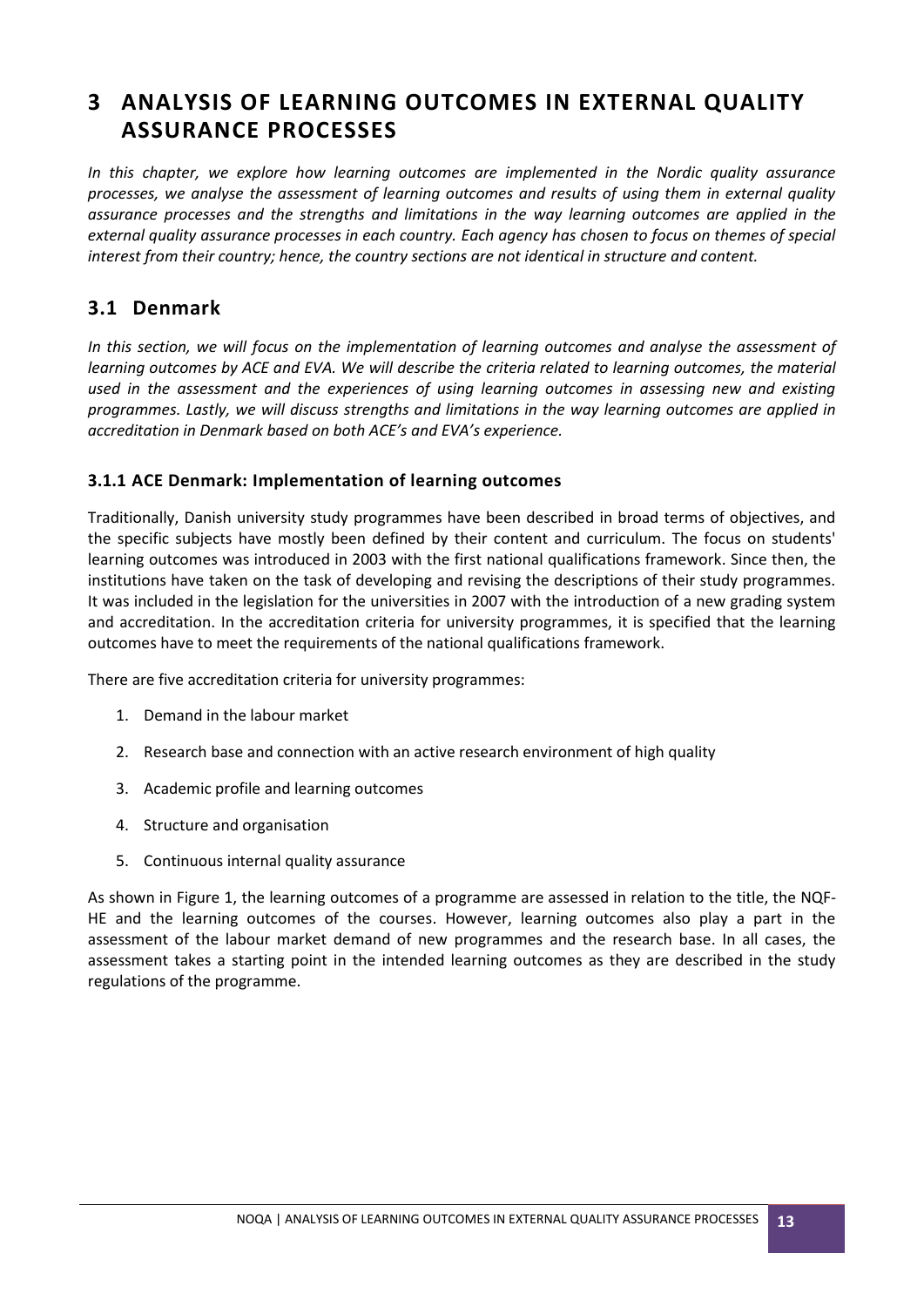

Figure 1: Learning outcomes in the accreditation criteria at university level

The assessment of learning outcomes is based on an analysis of alignment between the NQF-HE, the programme and course learning outcomes and the examination types. Furthermore, the consistency between the programme learning outcomes and the title of the programme is assessed. The alignment relates to the content as well as the level of the programme, and the assessment considers the learning outcomes as they are written in the study regulations. The study regulations and the selfassessment/application can be seen as the main documents in this regard. In addition, the institutions are expected to make the alignment analysis of the NQF-HE, the learning outcomes of the programme and the courses. In most cases, this analysis is made for the purpose of accreditation. On the site visits, the alignment analysis might be elaborated with the students' perspective on the relation between the intended learning outcomes and the content of the courses as well as their perceived learning progression.

The assessment of the research base of the programme includes an analysis of how the research areas that are represented at the institution cover the content of the programme. The institutions are expected to document this cohesion. This assessment is also related to the level of the programme considering that a lack of research competencies within an important area might compromise the academic standards of the programme.

In the accreditations of new programmes, the intended learning outcomes of the programme also form the starting point for the analysis of the demand in the labour market, which is mandatory when applying for a new university programme. The expert panels assess the cohesion between the results of the labour market analysis made by the universities and the content and level of the intended learning outcomes.

#### <span id="page-13-0"></span>**3.1.2 ACE Denmark: Analysis of assessment of learning outcomes**

#### **Analysis of assessment of new programmes**

Figure 2 gives an overview of the assessments of the 34 new university programmes that were presented by ACE Denmark to the Danish Accreditation Council in 2012. The figure shows the amount of fully, partly or not fulfilled criteria.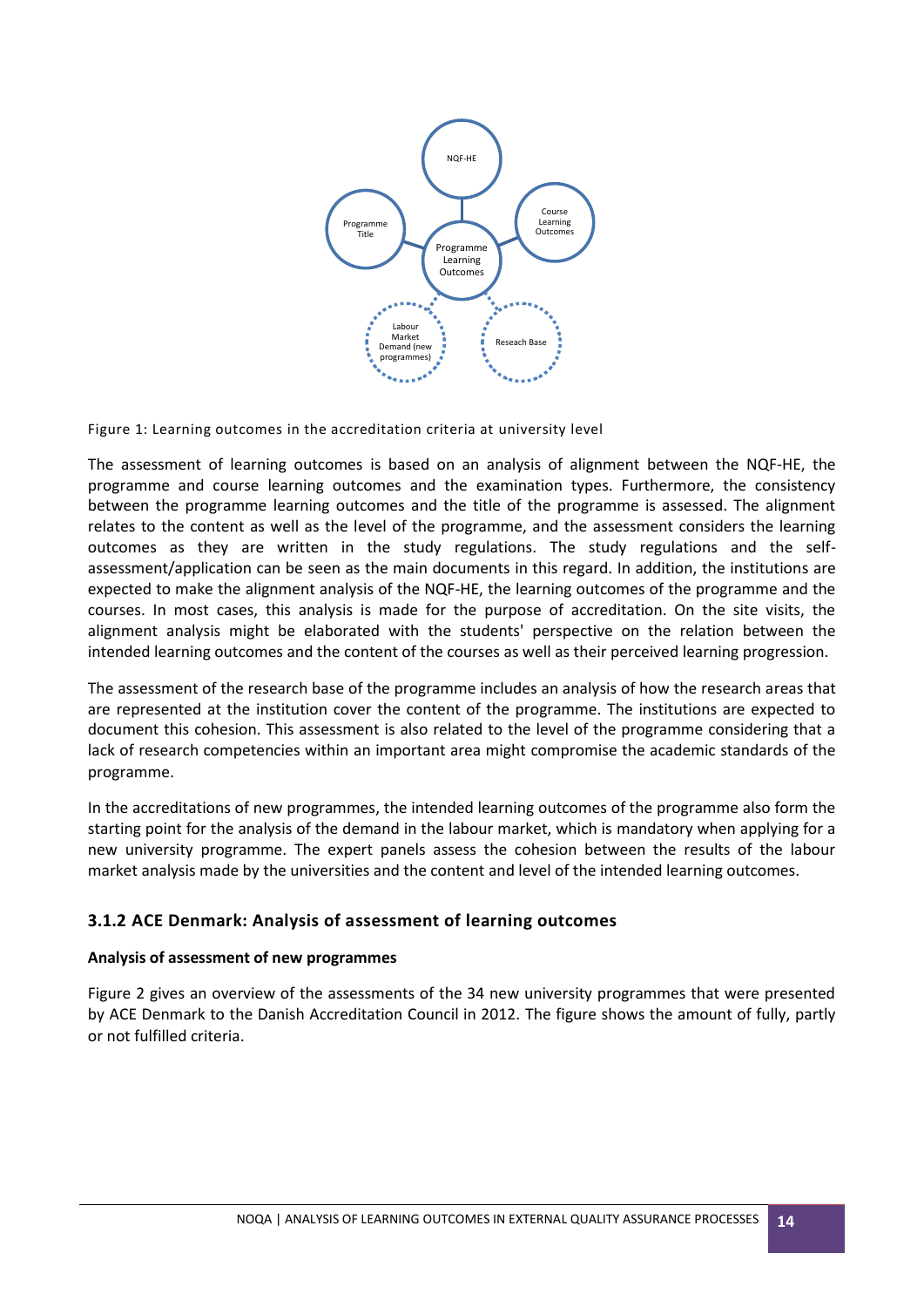

Figure 2: Assessment of the five accreditation criteria for new university programmes in 2012 (34 programmes)

The many positive assessments of the academic profile and learning outcomes indicate that the universities generally have succeeded in creating new programmes with intended learning outcomes that live up to the NQF-HE on a descriptive level. Moreover, the assessments of the structure and organisation suggest that they have planned for a sufficient academic progression, which means that the students will be able to actually achieve the learning outcomes of the programme.

What is also interesting is the assessment of the labour market demand. 9 programmes did not fulfil this criterion and 10 only fulfilled it partly. All of the 9 programmes that did not fulfil the criterion were refused accreditation. One of the assessments which the panels made in this regard concerns the involvement of employers in the development of the programme. It is important that the universities document that the programme has been discussed with employers before applying for accreditation, and that their feedback is applied in the description of learning outcomes and content and the general planning of the programme.

However, the employers often have a different approach to describing their needs than the way learning outcomes are written by the universities and ultimately in the NQF-HE. As a result, they might find that a programme is too academic and does not prepare the students sufficiently for working life. The negative assessments in Criterion 1 are often related to issues where the employers only discuss the programme on a very superficial level and are unable to give sufficient feedback on the academic content of the programme. It might also be that the universities are unable to translate the employers' needs into academic standards.

The gap between how learning outcomes are described in the NQF-HE and the employers' specific needs is a general issue, which ACE Denmark has discussed with the stakeholders in the accreditation process. It has been put forward that learning outcomes are mostly described for internal purposes at the universities and that they are too abstract to be used by employers who are looking for specific profiles. As a consequence, new programmes that are unknown to the employers cannot rely on the learning outcomes to communicate the contents and employability of the students.

#### **Analysis of assessment of existing programmes**

In 2011-2012, a total of 289 university programmes were accredited ex-post by ACE Denmark. 56 programmes obtained a conditional accreditation, which implies a follow-up process within 1 year or two. Figure 3 gives an overview of the criteria assessments for these 56 programmes.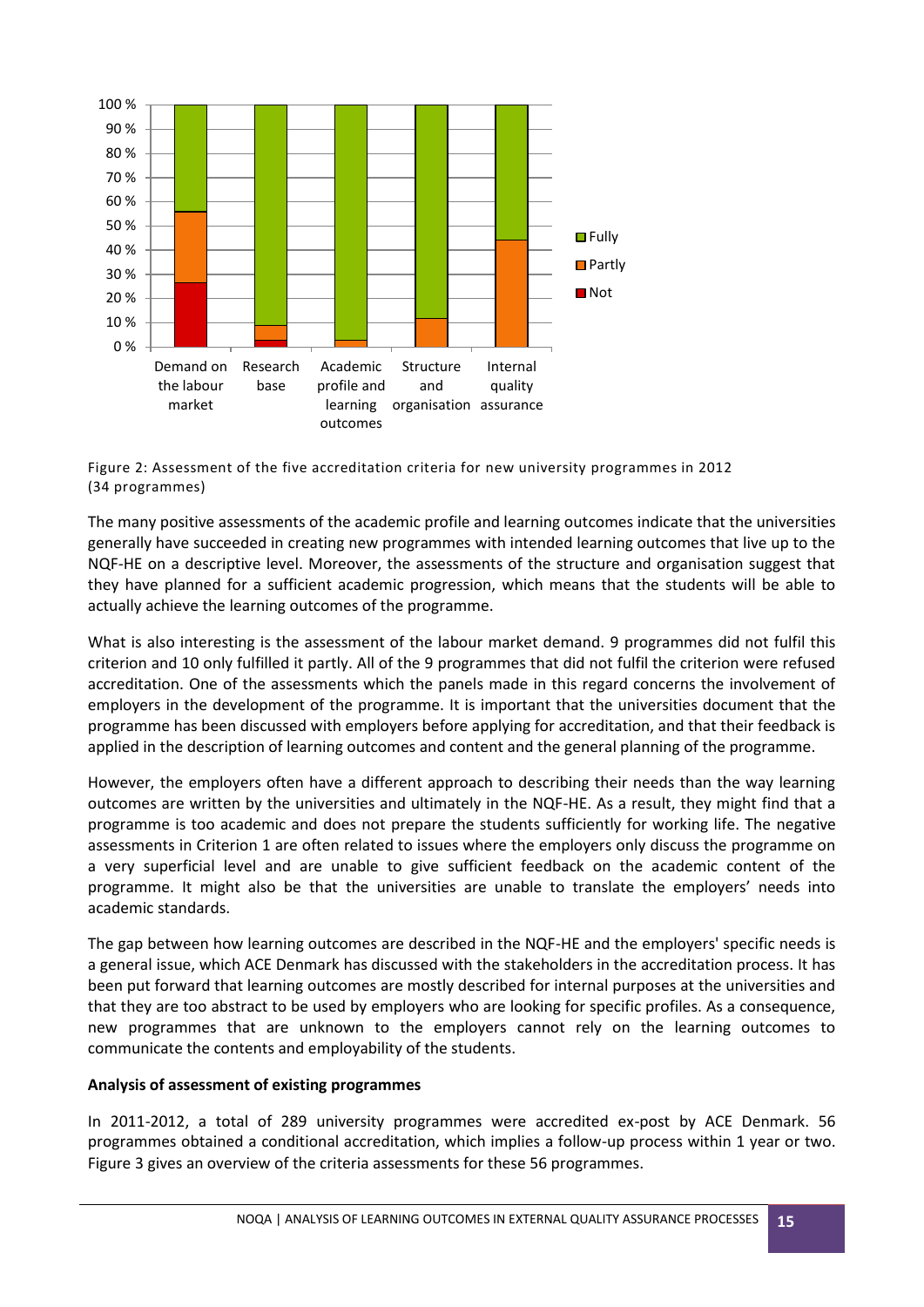

Figure 3: Assessment of programmes with conditional accreditation 2011- 2012 (58 programmes)

Figure 3 indicates that the decision on conditional accreditation is based on problems in a variety of the criteria and that the criteria regarding learning outcomes are not necessarily decisive. "Academic profile and learning outcomes" even seems to be the least decisive criterion. Looking into the details of the assessments it is, however, possible to identify some qualitative tendencies concerning the causes of the negative assessments related to learning outcomes.

The issues addressed in the criterion about academic profile and learning outcomes are related to the description of the intended learning outcomes in the study regulations and their alignment with the NQF-HE as well as title of the programme. Close to 90 % of the 289 accredited programmes in 2011-2012 were fully compliant with this criterion. This indicates that the universities have generally succeeded in writing learning outcomes for the programmes that comply with the NQF-HE (there are around 1050 university programmes in total). However, it should be noted that in some cases, issues regarding the alignment with the NQF-HE are addressed by the panels and adjusted by the institutions before the actual assessment is made.

The alignment between the learning outcomes of the programme and the courses is assessed on the study regulation which only on very rare occasions does not include full descriptions of learning outcomes. The most typical issues in the conditional accredited programmes concern the structure of the programme and the lack of academic progression between the courses. This indicates that although the intended learning outcomes of the programme might be aligned with the descriptors in the NQF-HE, the structure and content of the courses do not necessarily provide a sufficient basis for the students to actually achieve the learning outcomes of the programme. This might be the case when institutions fail to offer research-based courses or academic supervision within central areas of a programme, or when a programme only introduces a given theoretical framework to the students even though the intended learning outcomes of the programme state that the students also should be able to apply it to a problem. In some cases, these problems can be related to the lack of research competencies within the specific area which is then addressed in the criteria about the research base of the programme.

#### <span id="page-15-0"></span>**3.1.3 EVA: Implementation of learning outcomes**

Learning outcomes have a central position in EVA's programme accreditation procedures and are integrated in many of the criteria for accreditation of both new and existing programmes. The Danish NQF-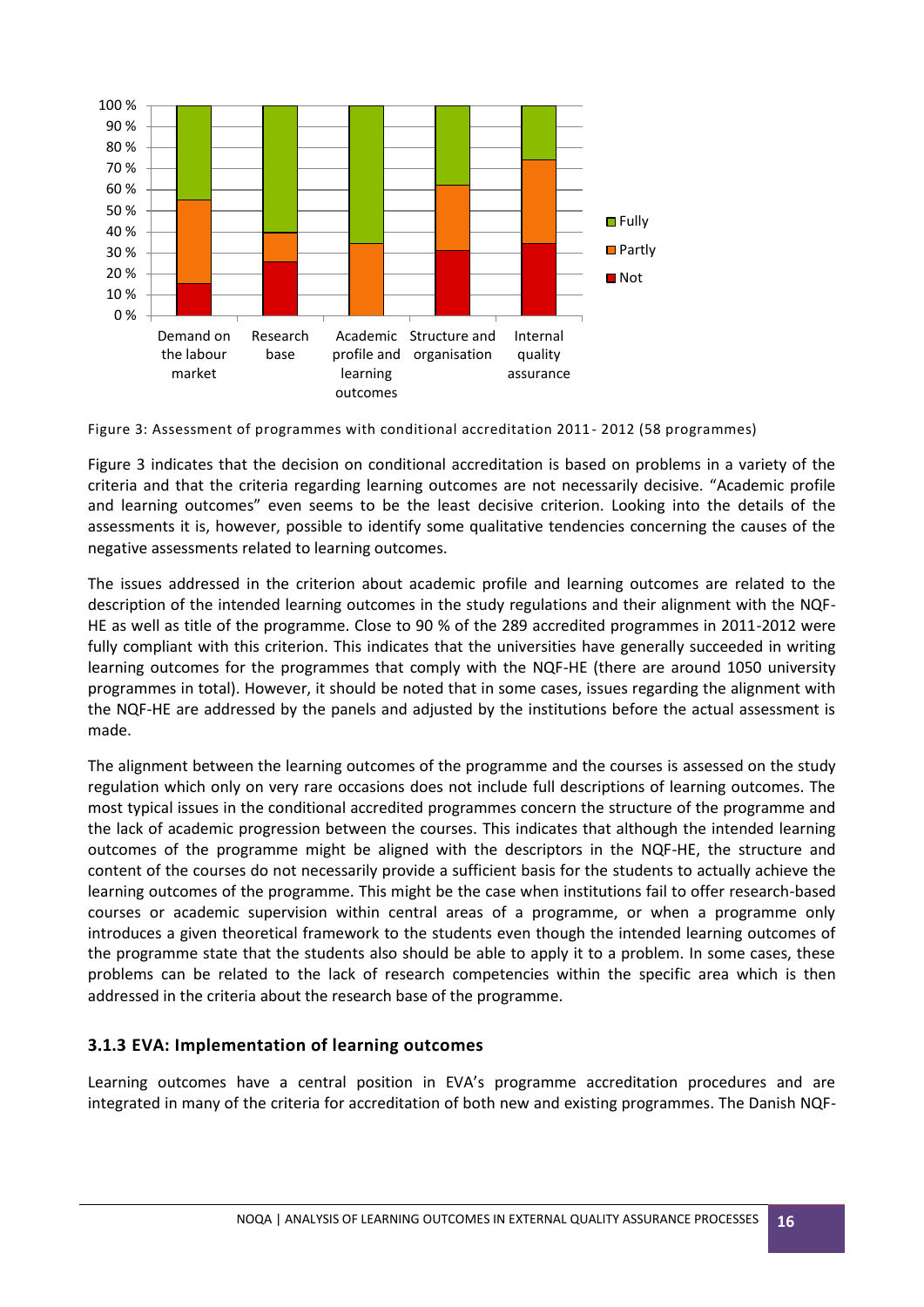HE is included in the executive order on accreditation which cover academy profession programmes, professional bachelor's programmes and diploma programmes<sup>10</sup>, but not in the executive order on accreditation which cover bachelor's programmes in arts/fine arts and master's programmes in arts/fine  $arts<sup>11</sup>$ . In December 2009, the description of the artistic bachelor and master programmes was introduced as an addition to the Danish NQF-HE. As regards EVA's programme accreditations, in the following we will focus on how learning outcomes are applied in academy profession programmes, professional bachelor's programmes and diploma programmes.

There are 10 criteria for accreditation of new programmes (ex-ante) and 17 for accreditation of existing programmes (ex-post).

In ex-ante accreditation 6 out of a total of 10 criteria concern learning outcomes:

- The intended learning outcomes are corresponding with the labour market demand
- The intended learning outcomes are at the right level, compared with the national qualifications framework
- The programme design (admission requirements, internship, internationalisation) is suitable for the intended learning outcomes
- The programme's content and design and the teaching and study methods used are suitable for the intended learning outcomes
- The qualifications and competences of the teachers are adequate for the degree level and the intended learning outcomes
- The physical facilities and material resources are suitable for the intended learning outcomes.

In ex-post accreditation 6 out of a total of 17 criteria concern learning outcomes:

- The intended learning outcomes are at the right level, compared with the national qualifications framework and there is appropriate coherence between the intended learning outcomes of the programme and the programme's parts
- The programme's content and design and the teaching and study methods used are suitable for allowing the students to achieve the learning outcomes
- The qualifications and competences of the teachers are adequate for the degree level and the learning outcomes
- The physical facilities and material resources are sufficient compared to the learning outcomes
- Tests and examinations ensure an adequate illustration of whether or not the student has attained the intended learning outcomes
- Graduates achieve the intended learning outcomes satisfactory.

**.** 

<sup>&</sup>lt;sup>10</sup> Executive Order on Accreditation and Approval of Vocational Academy Programmes and Professional Bachelor's Programmes etc., Ex. Order No 684 of 27 June 2008.

<sup>&</sup>lt;sup>11</sup> Executive Order on Accreditation and Approval of Higher Education Study Programmes under the Ministry of Culture, Ex. Order No 1174 of 01 of December 2008.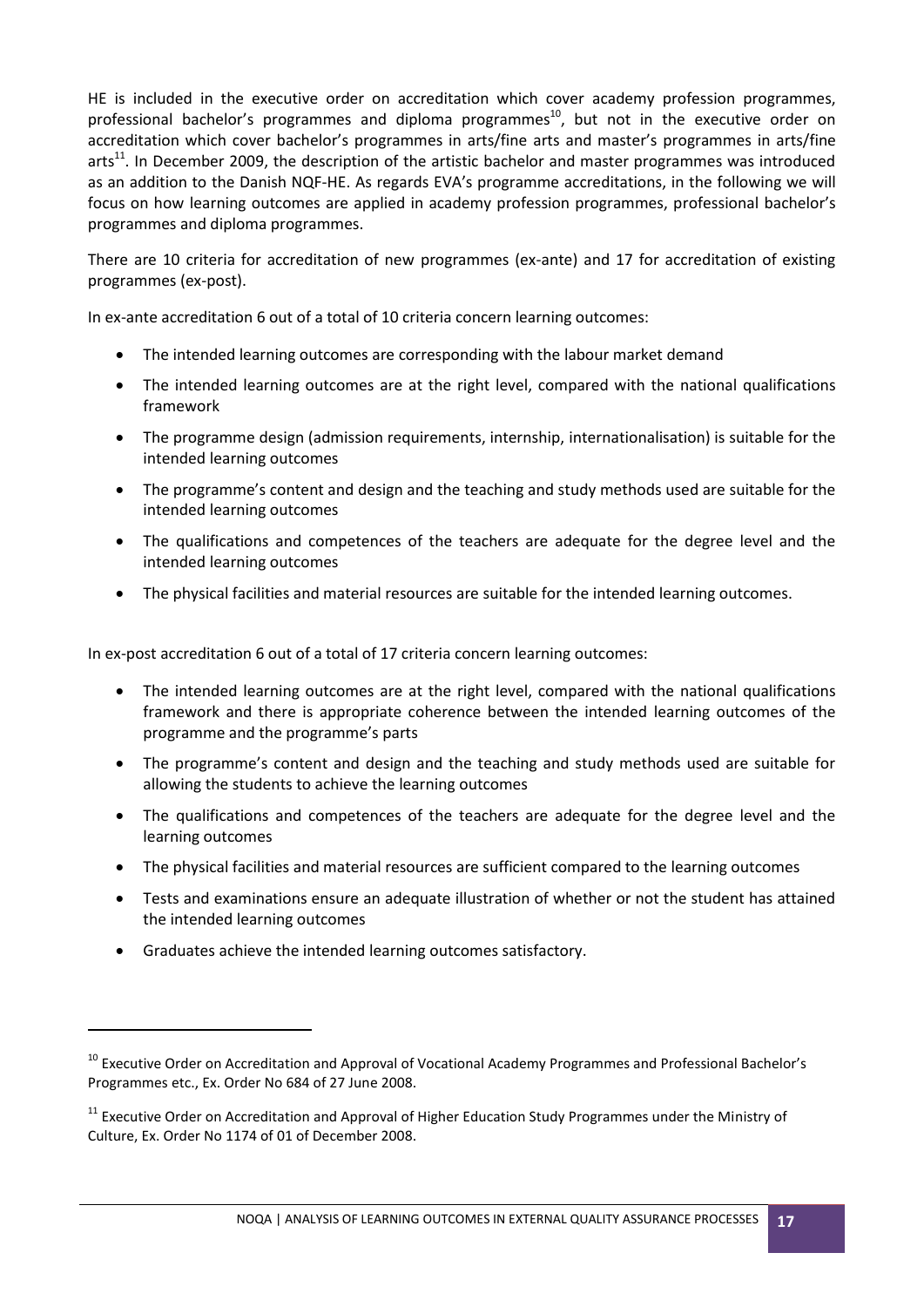

**Modules: ECTS, LO at module level, curricula etc.**

Figure 4: EVA's assessment of learning outcomes in accreditation

EVA's assessment in accreditation is based on the following documents.

- A self-evaluation report or application by the HEI
- Relevant regulations from the Ministry of Science, Innovation and Higher Education, e.g. national executive orders and curriculum
- The National Qualifications Framework for Higher Education
- Site-visits (only existing programmes).

#### <span id="page-17-0"></span>**3.1.4 EVA: Analysis of assessment of learning outcomes**

#### **Analysis of assessment of new programmes**

In EVA's approach, the accreditation of new programmes is separated in two processes: one accreditation of the education programme (3 criteria) and one accreditation of the local provision of the programme (7 criteria) and thus a total of 10 criteria. This is due to the fact that most academy profession programmes, professional bachelor's programmes and diploma programmes are based on national executive orders and curriculum. Thus, the institutions can cooperate when applying for a new education programmes, whereas each institution has to apply for offering the programme at their institution at a certain local provision.

From 2008-2012, a total of 86 education programmes and 226 local provisions were accredited ex-ante by EVA. 29 % of the applications for education programmes and 10 % of the applications for new local provisions did not fulfil the criteria and were therefore not accredited.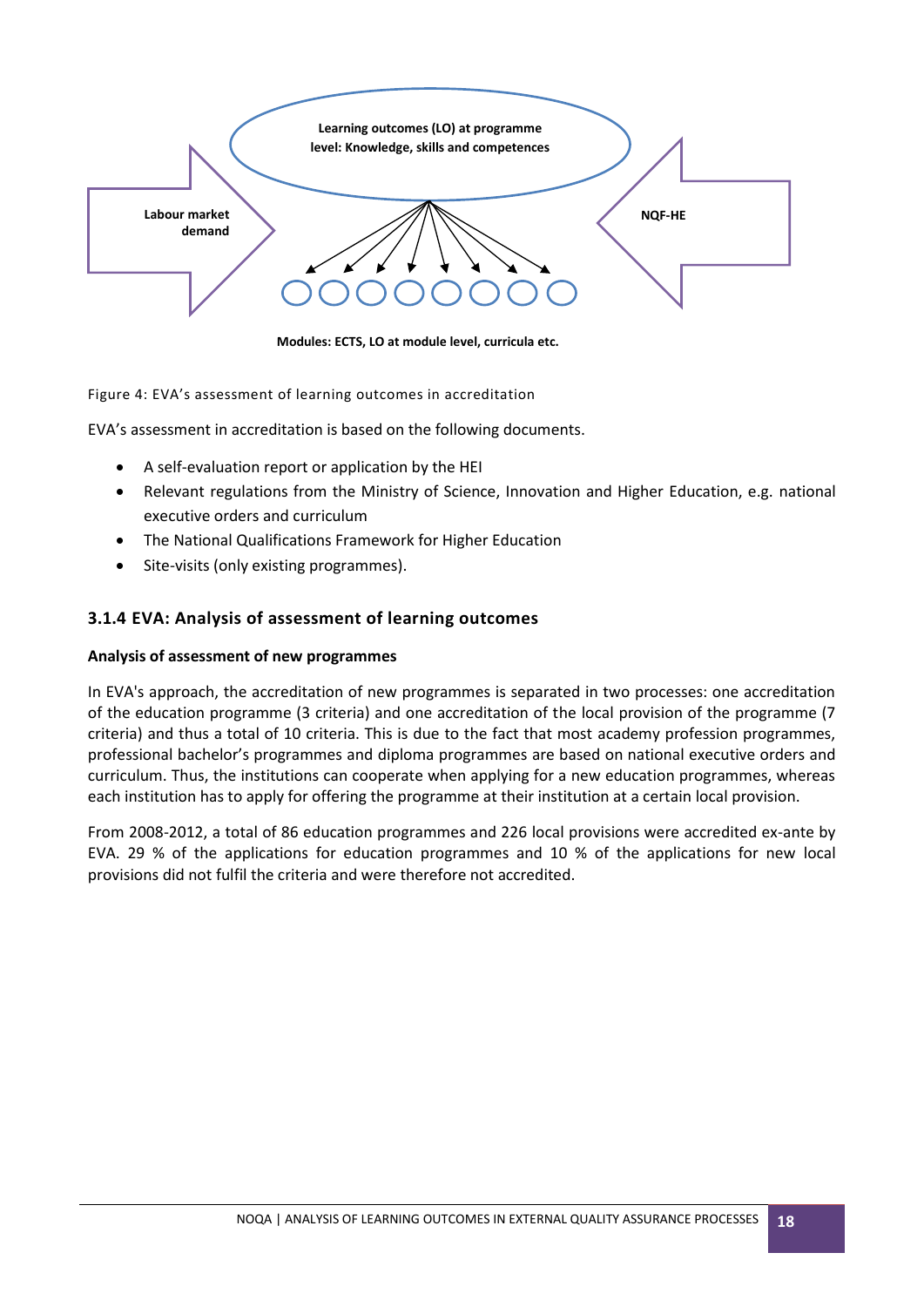| <b>EDUCATION PROGRAMMES</b>              | <b>Positive assessment</b> | <b>Negative assessment</b> |
|------------------------------------------|----------------------------|----------------------------|
| <b>Criterion 1: Relevance and demand</b> | 84 %                       | 16 %                       |
| <b>Criterion 2: Learning outcomes</b>    | 72 %                       | 28 %                       |
| <b>Criterion 3: Structure</b>            | 94 %                       | 6 %                        |
| Total                                    | 71 %                       | 29 %                       |

| <b>EDUCATION LOCATION</b>                            | <b>Positive assessment</b> | <b>Negative assessment</b> |
|------------------------------------------------------|----------------------------|----------------------------|
| <b>Criterion 1: Demand and labour market contact</b> | 96 %                       | 4 %                        |
| <b>Criterion 2: Internship</b>                       | 98 %                       | 2%                         |
| <b>Criterion 3: Structure</b>                        | 95 %                       | 5 %                        |
| <b>Criterion 4: Knowledgebase</b>                    | 95 %                       | 5 %                        |
| <b>Criterion 5: Academic environment</b>             | 96 %                       | 4 %                        |
| <b>Criterion 6: Facilities and resources</b>         | 99 %                       | 1 %                        |
| <b>Criterion 7: Quality assurance</b>                | 97 %                       | 3 %                        |
| <b>Total</b>                                         | 90%                        | 10 %                       |

Table 1. EVA's recommendation for accreditation of new programmes and local provisions (EVA, 2012 p.36)

As described above in Table 1, learning outcomes are a central part of many of the criteria. In the following, it will be discussed how learning outcomes have worked in three criteria for new programmes: criterion 2 for new education programmes and criteria 3 and 5 for new local provisions.

Table 1 shows that in 28 % of the applications for new education programmes, criterion 2 "learning outcomes" was not fulfilled. In criterion 2, the assessment is based on an analysis of whether the programme's learning outcomes corresponds with the labour market demand and whether there is an alignment between the programme's learning outcomes, the NQF-HE, and the learning outcomes of the modules. Thus, the relatively high number of rejections shows that some institutions still have difficulties in aligning the learning outcomes to the labour market demand, the NQF-HE and the learning outcomes of the modules. In these cases the experts for example found that the programmes' learning outcomes were not aligned with the qualifications levels described in the NQF-HE. In some cases the theoretical level of the programme was described on a too high level compared with the NQF-HE (the programmes were rarely described at a lower level) or the description of the programme's learning outcomes was just unclear to the expert panels. A general challenge for the experts in assessing criterion 2 was that the descriptions of the programme's learning outcomes in some cases almost were a copy of the NQF-HE with some keywords from the subject area. Thus, it was more difficult for them to check the alignment with the labour market demand and the modules. Furthermore, this indicates that there is a risk that the learning outcomes are solely described for the accreditation process and not used as a tool by the institution in their everyday work with the programme.

In 5 % of the applications for new local provisions, criterion 3 "structure" was not fulfilled. In criterion 3, it is assessed, among other things, whether the programme's teaching and study methods are suitable for the content and design of the programmes and the intended learning outcomes. The experts have in some of these cases found it hard to assess whether the teaching and study methods were suitable for the learning outcomes. Not because the learning outcomes of the programmes were unclear but because the descriptions of teaching and study methods often were quite generic.

In 4 % of the applications for new local provisions, criterion 5 "academic environment" was not fulfilled. In criterion 5, it is assessed whether the qualifications and competences of the teachers are adequate for the degree level and the intended learning outcomes and whether there are other relevant programmes being offered at the location. The learning outcomes and the NQF-HE are in many cases seen as a useful tool to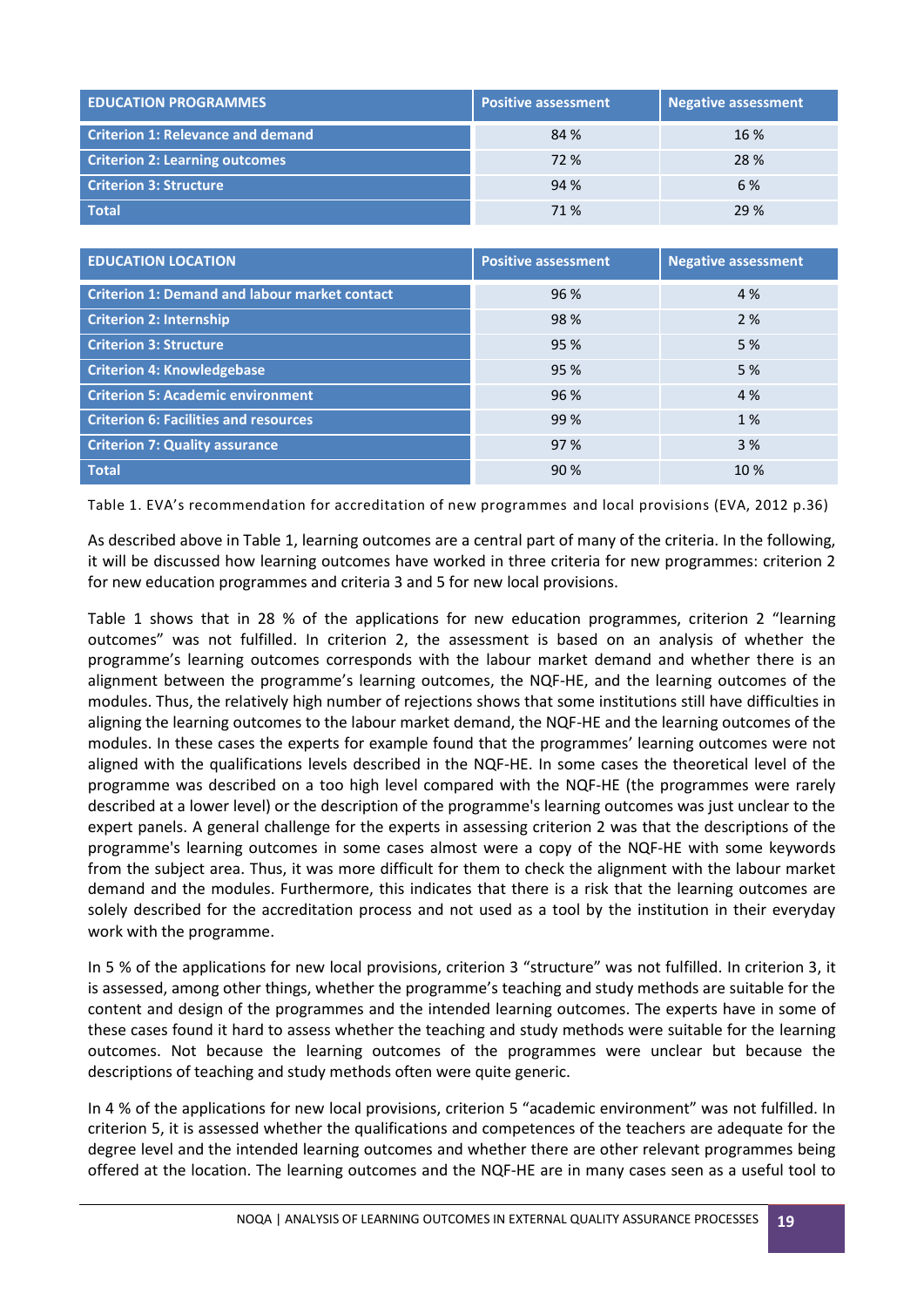assess the academic environment at the local provisions. The assessment was based on the institution's description of other relevant programmes at the local provision or at the institution, the curriculum vitae of teachers already employed at the institution, and descriptions of the planned recruitment, e.g. a teacher in engineering. The low number of not fulfilled criteria is thus related to the fact that many of the institutions already got solid academic environments at their different local provisions.

#### **Analysis of assessment of existing programmes**

In accreditation of existing programmes, EVA looks at both intended and achieved learning outcomes. As mentioned in the introduction to the chapter the actual assessment of the students work is done by the teacher and the external examiners. It is therefore important to have in mind that it is the external examiners who are doing the actual assessments of achieved learning outcomes, whereas EVA looks at the result of that assessment – the grades. This is due to a high degree of trust to the external examiners system, which is controlled and continuously evaluated by the Ministry of Science, Innovation and Higher Education.

In the self-evaluation report (criterion 17) the institutions are asked to describe the graduate's grades, so that the experts can assess whether they are achieving the learning outcomes sufficiently. EVA sets a marginal value based on the data that the institutions deliver. EVA sets the marginal value by calculating: the amount of grades on level 2 (lowest passed grade) may maximum be 33 percent <sup>12</sup> higher than the average for the programme nationwide. If the institutions data is above the marginal value, the institutions have the opportunity to send in additional information to explain why they have exceeded the maximum value. Around 17 percent of the institutions data are above the marginal value and institutions therefore send additional information. However, only one of the 89 programmes assessed from 2008-2012 received a conditional-fulfilled criterion 17.

The small number of negative judgements reflects both that the institutions are doing a good job in ensuring that the students are achieving the learning outcomes, but may also reflect that it is difficult to make a "hard" judgement based on the material in the self-evaluation report. The institutions are typically aware of the high number of low grades and have plausible explanations for the grades; for example that the students' entry grades were lower than the average for the programme nationwide and that they have students with a low level of educational competence. Another explanation can be that the number of students in the class is low and that each individual therefore has a big influence on the average data.

EVA's report shows that the expert panels accept these explanations when the institutions have initiated activities that can support the student's study competences (for example individual guidance or courses to prevent examination anxiety) and when the institution in general shows that the learning outcomes are aligned with the NQF and learning outcomes of the programme's elements (criterion 6), content and structure of the programme is satisfactory (criterion 7), and the test and exams are reasonable (criterion 16).

In many cases, the learning outcomes were implemented just before the accreditation processes started. The programmes were therefore structured based on the former goals and the grades had been given after these goals and not learning outcomes. In practice this was often not an issue since the former goals were changed to learning outcomes without any fundamental changes in the programme's structure or content.

**.** 

 $12$  In some cases the value was set to 25 percent higher than the average.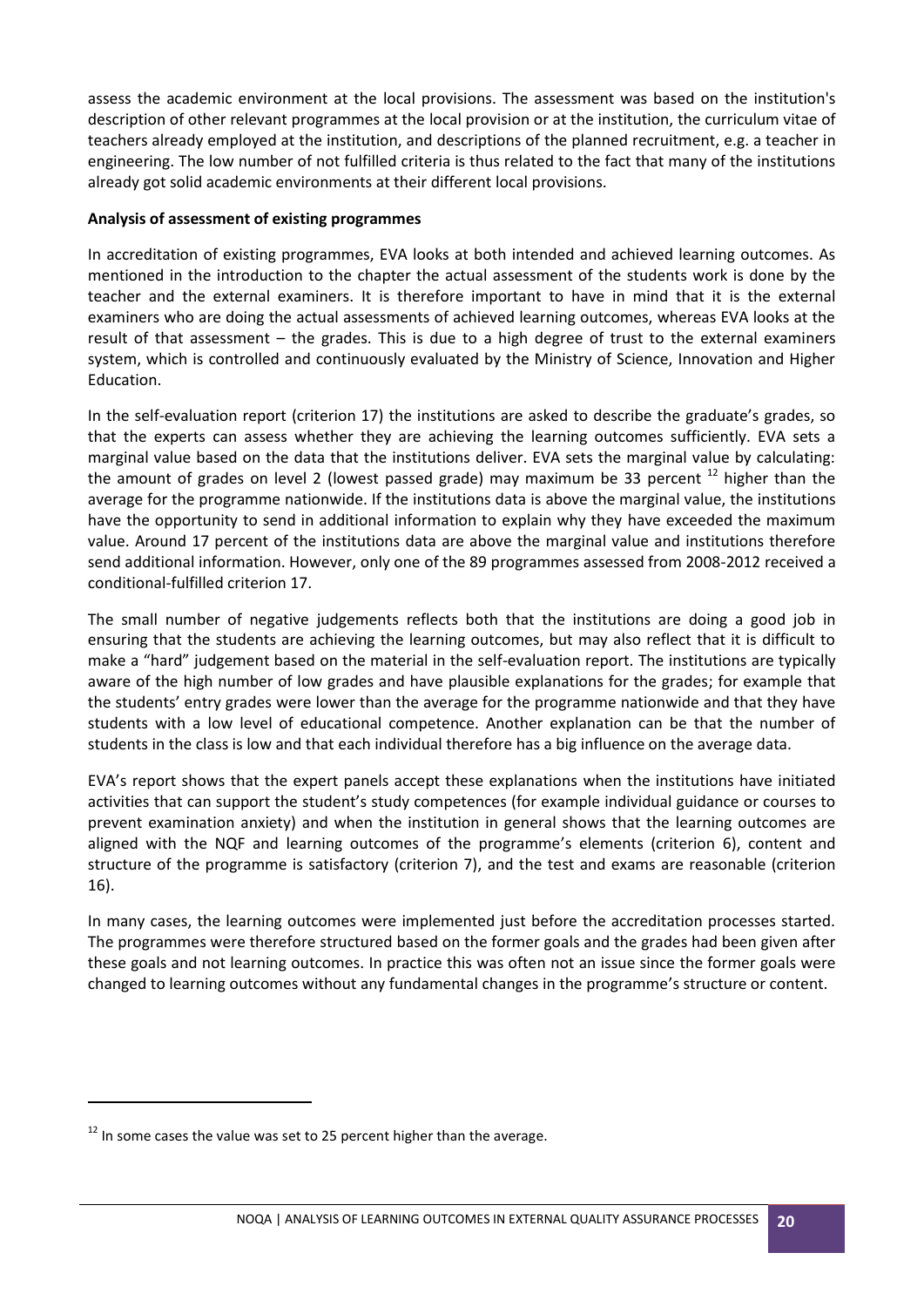#### <span id="page-20-0"></span>**3.1.5 Analysis of strengths and limitations in the way learning outcomes are applied**

In this section we will focus on the strengths and limitations in the way learning outcomes are applied in accreditation in Denmark based on both ACE and EVA's experience.

#### **A starting point for assessing academic levels and progression**

First of all, the accreditations processes in Denmark have shown that the concept of learning outcomes is a clear and concise tool for assessing if a study programme is composed in a way that makes it possible for the students to achieve the goals and intentions of the programme. Thus, in both ACE's and EVA's accreditations the assessment of a programme takes a starting point in the learning outcomes. ACE uses learning outcomes in 3 out of 5 criteria. In EVA's accreditation of new programmes 6 out of 10 criteria concern learning outcomes and in accreditation of existing programmes 6 out of 17 criteria concern learning outcomes. The institutions' documentation of the alignment between learning outcomes at the programme level and the course or module level has made it possible for the expert panels to assess if the learning outcomes at course or module level cover the necessary subject areas and are on the right academic level.

However, the total of the programme is more than the sum of the parts, and the complex relation between the different levels of learning outcomes has proved difficult for the institutions to document in writing. Furthermore, the accreditation criteria focus on descriptions of modules or courses, examination types and in some cases teaching methods, but the institutions might also argue that other learning activities are relevant for the student's achievement of the overall goals. In these cases, it can be a challenge for the panels to assess the alignment within the framework of the criteria.

#### **A transparency tool for students, stakeholders and labour market**

An important aspect of the accreditation process in Denmark has been to assure the quality of learning outcomes as a means to create transparency for the students and stakeholders in general. It has accelerated an on-going process at the institutions where learning outcomes are described for programmes and modules or courses. This process has made it increasingly clear to the student what they can expect to achieve when they finish their study. Moreover, the institutions have had the opportunity to consider whether their programmes are planned in alignment with the learning outcomes and the NQF-HE. The accreditation has thus served as a mechanism for consumer (student) protection. So far, the method has succeeded in identifying programmes where the learning outcomes were not sufficiently supported by the structure and content of the programme or by sufficient resources at the institution.

Regarding learning outcomes as a transparency tool for stakeholders in the labour market, the Danish accreditation processes have approached the topic on different levels. First, the employer representatives in the accreditation panels are expected to critically assess whether the learning outcomes take the labour market needs for knowledge, skills and competences into account. By taking a starting point in the learning outcomes of the programme, the employers should be able to make the assessment even though they typically do not know the specific curricula and teaching methods of the programme. Second, in the accreditation criteria for new university programmes, the ambition is that the institutions should involve employers in the development of the programme and in describing the learning outcomes.

#### **The challenges with learning outcomes being too specific or too general**

The Danish NQF-HE and the descriptions of learning outcomes are deeply integrated in the criteria of accreditation. As mentioned above, it is a useful tool for comparison and alignment, which makes it easier to assess if the programme is on the right level. However, for the NQF-HE and the learning outcomes to be able to cover a wide range of programmes, they also have to be overarching. On the one hand, this is a strength because it makes them useful in all subject areas. On the other hand, it makes them very general.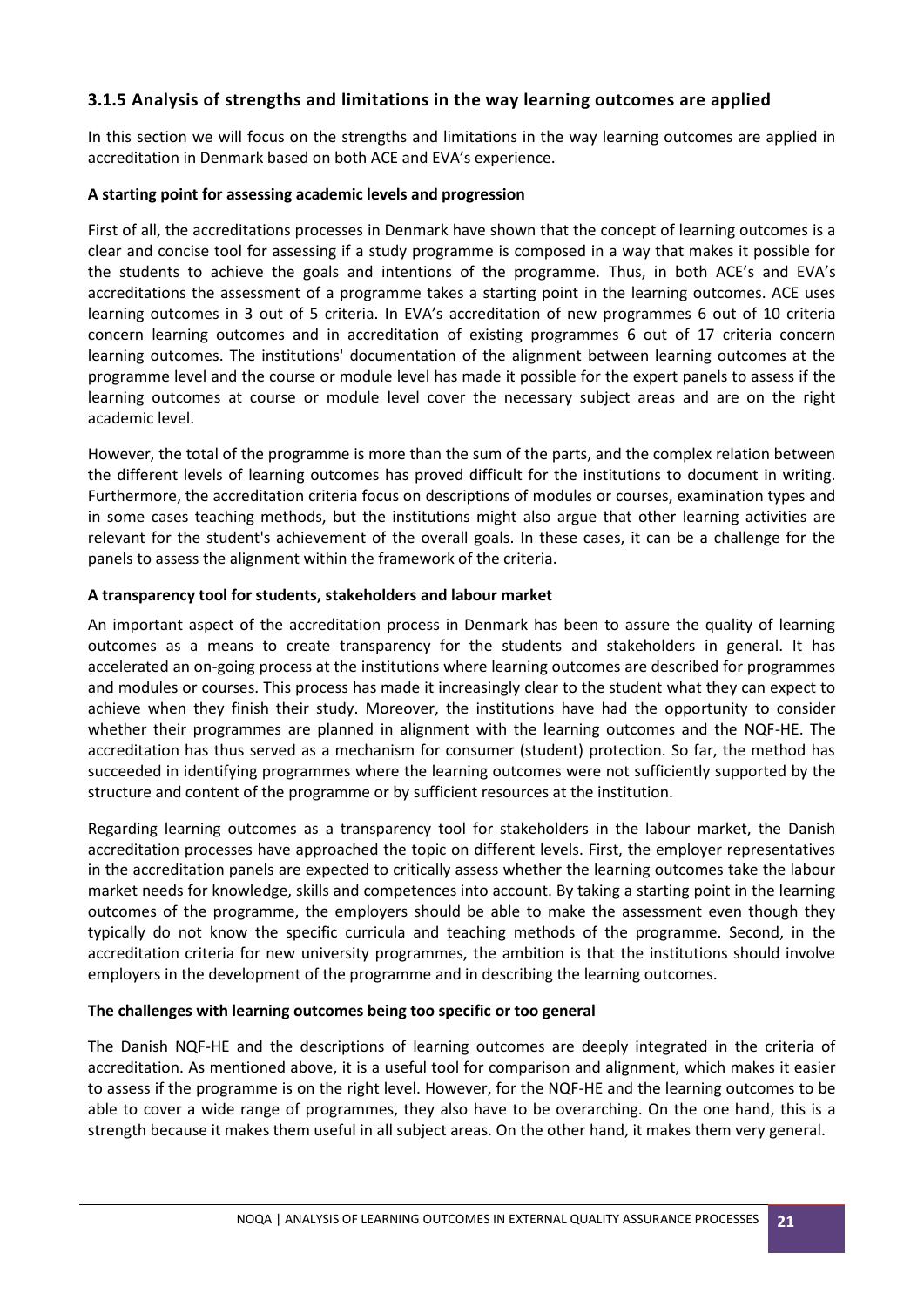At the same time, the learning outcomes descriptors are very specific in terminology. In the descriptors of ordinary higher education degrees in Denmark the distinction between *understanding and reflection level* for the academy profession degree and the professional bachelor's degree is:

*"Must be able to understand the practice and central applied theories and methodologies as well as the profession's application of theories and methodologies" (academy profession degree).*

*"Must be able to understand the practice, applied theories and methodologies as well as to reflect on the practice and application of theories and methodologies of the profession" (professional bachelor's degree).*

Thus, the distinction between the two degrees is the words "*central*" and "*reflect on the practice*". The consequence is that there has been a tendency toward the institutions copying the descriptors from the NQF-HE and just adding some subject-related keywords. Thus, it is hard for the experts to criticise these generically written learning outcomes if they are aligned with the NQF-HE. This is partly due to the fact that the assessment of the alignment between the learning outcomes and the NQF-HE has been given more attention in the guidance to the institutions and the panels than the assessment of the degree to which the learning outcomes are described in sufficiently specific way. However, there are no clear indications in the Danish accreditation framework as to how an adequate level of programme-specific details might be assessed.

If the learning outcomes are too general one could ask how they can serve as a useful tool for the institutions. Thus, there is a risk that the institutions will write the learning outcomes for the purpose of external quality assurance solely and not use them in their daily work. It is not possible to say whether this is the case today, but further investigation in this matter could be done to assess how learning outcomes works. All in all, the results of the Danish accreditations indicate that most institutions have implemented the NQF-HE in their descriptions of the programme. This suggests that now might be the time to start focusing on the problems with too generic learning outcomes in the assessments.

#### **How to use data about actually achieved learning outcomes in external quality assurance**

Due to the external examiners system it has been fairly easy to include actually achieved learning outcomes in the external quality assurance processes in Denmark since the students grades are already external quality assured by the external examiners. The use of the data in the accreditations is, on the other hand, a topic of discussion. The discussions relate to two issues. First, the analysis of data: How low should the grades be to be problematic and how should it be calculated? As described above, EVA sets the marginal value by calculating the amount of grades on level 2 (lowest passed grade)). The institutions have problematized the use of the grades on level 2 since the grade means that the students have actually achieved the learning outcomes. Furthermore, the calculation is relative in relation to the average for the programme nationwide. This means that if all the programmes give low grades then no one will be higher than the average. The second issue is the interpretation of the data. Only one out of 89 programmes have got a conditional fulfilled criterion 17 because the institutions in most cases can give reasonable explanations to why their students have a higher number of low grades, e.g. low entry grades.

### <span id="page-21-0"></span>**3.2 Finland**

*In this section, we will explore the role of learning outcomes in the FINHEEC audit model, with a special emphasis on the FINHEEC audit criteria. The materials used in the FINHEEC audits in relation to learning outcomes will also be discussed. This analysis of the FINHEEC audit model is based on self-evaluation reports and audit reports of the second round of FINHEEC audits. The section ends with a discussion on strengths and limitations in the FINHEEC audit model in relation to learning outcomes and some conclusions are drawn about the role of learning outcomes in FINHEEC audits.*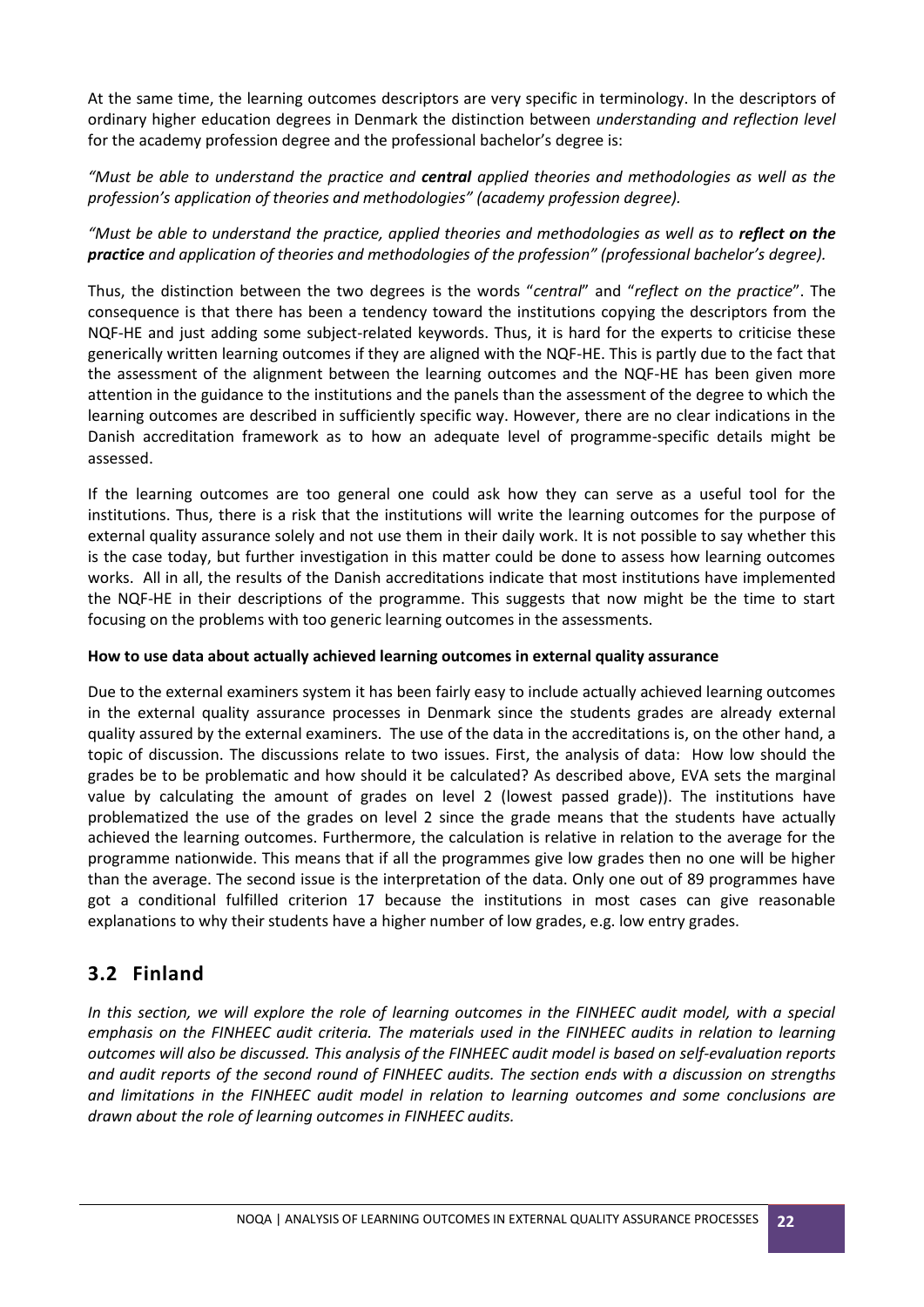#### <span id="page-22-0"></span>**3.2.1 Implementation of learning outcomes**

**.** 

Learning outcomes are not very prominent in FINHEEC's audit model, as the focus is on institutions' quality systems. FINHEEC's institutional audits are very extensive in scope covering quality policy and development of the quality system, operational and strategic management, quality management of HEI basic duties, and the quality system as a whole<sup>13</sup>. Nonetheless, there is a stronger emphasis on degree education in the new second round audit model in which three samples of degree education are evaluated as independent audit targets.

With regard to the sample degree programmes, the FINHEEC model looks for evidence of continuous, systematic development concerning the planning and implementation of education, the participation of different groups and stakeholders, as well as the effectiveness of quality work. These are the generic themes in the FINHEEC audit criteria and which the audit teams will need to evaluate when deciding on the development stage<sup>14</sup> of the quality management of the sample degree programmes. The content or the actual quality of education is not assessed in the audit. In the audit criteria for sample degree programmes, learning outcomes are mentioned as a subheading under planning of education (see Table 2 below). Clearly, learning outcomes can also be dealt in the audit with respect to the other subheadings presented in Table 2; especially if learning outcomes are implemented at the institution not only at descriptive level but more widely as an approach in teaching and learning as well as assessment.

| <b>PLANNING OF EDUCATION</b>                                                                                                                                                                                                                                                                                                                                                                                                                                                         | <b>IMPLEMENTATION OF EDUCATION</b>                                                                                                                                                                                                                                                            | <b>EFFECTIVENESS OF QUALITY</b><br><b>WORK</b>                                                                             |  |
|--------------------------------------------------------------------------------------------------------------------------------------------------------------------------------------------------------------------------------------------------------------------------------------------------------------------------------------------------------------------------------------------------------------------------------------------------------------------------------------|-----------------------------------------------------------------------------------------------------------------------------------------------------------------------------------------------------------------------------------------------------------------------------------------------|----------------------------------------------------------------------------------------------------------------------------|--|
| 1. Curricula and their preparation<br>Intended learning outcomes and<br>2.<br>their definition, as well as the<br>assessment of learning that supports<br>the intended learning outcomes<br>3. Links between research, development<br>and innovation activities, as well as<br>artistic activities, and education<br>Lifelong learning<br>4.<br>5. Relevance of degrees to working life<br>6. Participation of different personnel<br>groups, students and external<br>stakeholders. | Teaching methods and learning<br>1.<br>environments<br>2. Methods used to assess learning<br>Students' learning and wellbeing<br>3.<br>4. Teachers' competence and<br>occupational well-being<br>Participation of different<br>5.<br>personnel groups, students and<br>external stakeholders. | 1. Suitability of key evaluation<br>methods and follow-up<br>indicators and their impact<br>on the achievement of<br>goals |  |

Table 2: FINHEEC audit criteria and self-evaluation themes with reference to sample degree programmes

The audit material, additional material that the audit team is allowed to request from the institution prior to and during the audit visit, as well as the audit visit with its interviews form the evidence on which the audit team bases its recommendation on whether the institution should pass the audit. The final decision regarding the audit results is made by the FINHEEC Evaluation Council.

The audit material, submitted by the institution prior to the audit visit, comprises of a basic material and a self-evaluation report. The institution's self-evaluation and the audit team's interviews form the main

<sup>&</sup>lt;sup>13</sup> The FINHEEC audit manual [http://www.finheec.fi/files/1780/KKA\\_1512.pdf](http://www.finheec.fi/files/1780/KKA_1512.pdf) includes a complete list of audit targets and criteria.

<sup>&</sup>lt;sup>14</sup> A scale of four development stages of quality management is used in FINHEEC audits: absent, emerging, developing and advanced.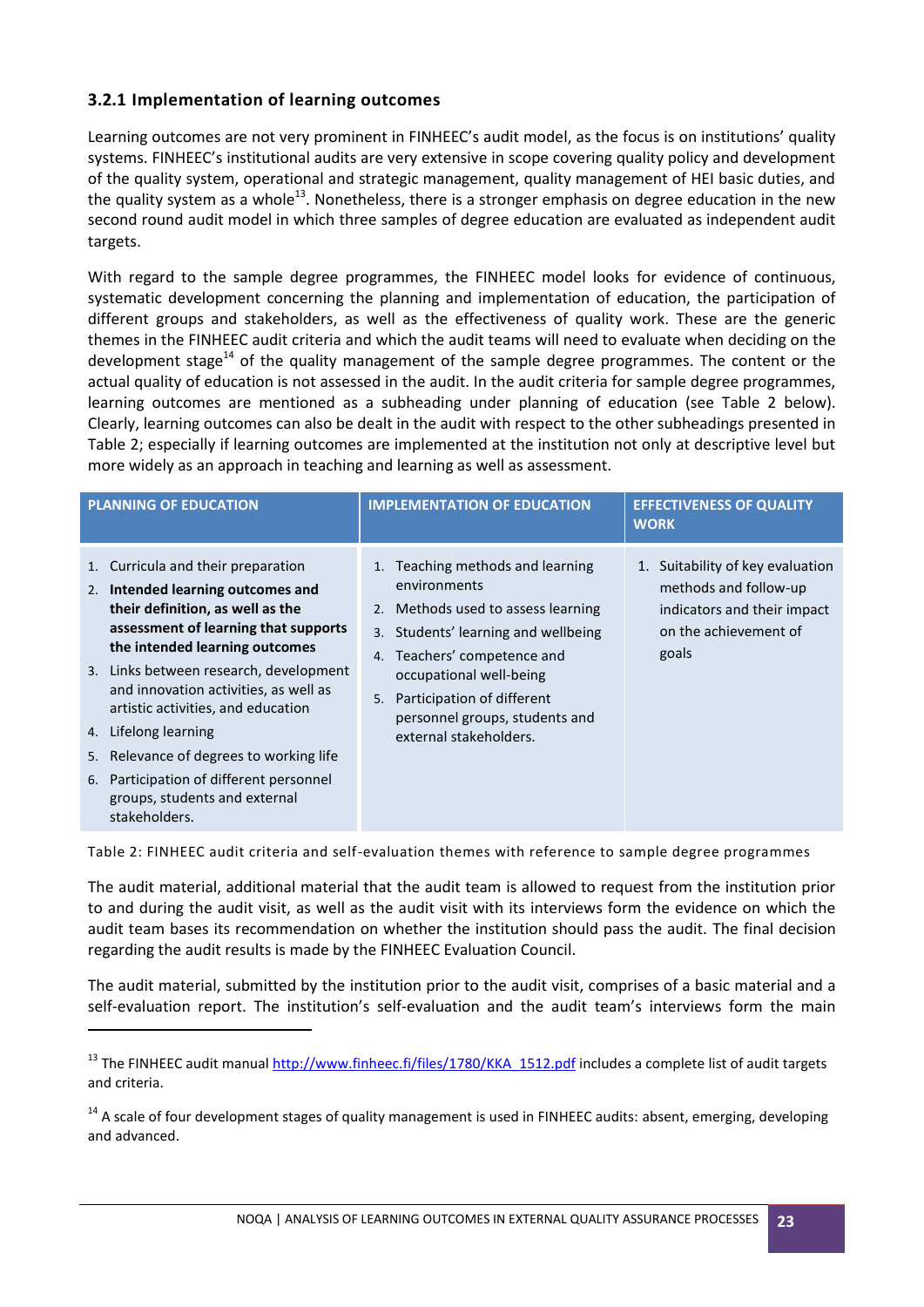sources of information regarding learning outcomes for the audit team. The audited institutions decide how they carry out the self-evaluation. All four institutions, which have participated in the second round of FINHEEC audits, conducted the self-evaluation and produced the report only for the purpose of the audit. The guidance to the institutions regarding the content of the self-evaluation report is the same for all institutions and is described in the FINHEEC audit manual. Concerning the samples of degree education, the institutions are asked, among other things, to describe how the quality of the themes listed under planning and implementation of education in Table 2 are ensured. In other words, learning outcomes should at least be dealt in the institutions' self-evaluation reports under the heading "*Intended learning outcomes and their definition, as well as the assessment of learning that supports the intended learning outcomes"*.

### <span id="page-23-0"></span>**3.2.2 Analysis of assessment of learning outcomes**

It is clear from the analysis of the self-evaluation reports and final audit reports of the four HEIs, which have participated in the FINHEEC second round audits, that currently the FINHEEC model and criteria do not produce the same type of information on learning outcomes.

The four audited institutions have to a different extent dealt with learning outcomes in their **selfevaluation reports**. Three out of four self-evaluation reports included information for all three sample degrees on "*Intended learning outcomes, their definition and assessment of learning that supports the intended learning outcomes*". Learning outcomes were mentioned in connection to several other themes such as curriculum planning, methods used to assess learning, relevance for working life etc., but not necessarily comprehensively for all sample degree programmes in the self-evaluation report. In other words, there were also differences between sample degree programmes within the reports. Even though it is up to the institution to decide how they write the self-evaluation, it is still interesting that there are considerable differences between the sample degree programmes regarding the extent to which learning outcomes have been described in their self-evaluation. This clear variation could depend on how internalised and incorporated learning outcomes are in the degree programme in question. However, further evidence would be needed to verify this statement.

FINHEEC has a standard disposition for the **audit reports** and the audit team needs to refer to the FINHEEC criteria in their writing and evaluative judgements. Still, it is clear from this analysis that the contents in the reports and evaluation vary depending on the audit team and the writers. There is variation within and between the audit reports in relation to how learning outcomes are mentioned i.e. if it is in relation to curriculum planning, the definition of learning outcomes, assessment, student learning or relevance for working life etc. None of the reports addressed learning outcomes comprehensively from planning, implementation to assessment. One explanation for this is the broad focus of the audit. Evidently, it is not possible to cover every detail related to the six FINHEEC audit targets during a 3-5 day audit visit and in the report. The extent to which learning outcomes have been described in the institution's self-evaluation may also reflect how they are addressed by the audit teams. For example, in one institution's self-evaluation learning outcomes were barely mentioned and this was also the case with the audit team's report. One further explanation might be that the knowledge, experience and/or personal interests of the evaluators influence the content of the report. However, it should also be noted that to some extent other terminology has been used in the reports to discuss issues related to learning outcomes e.g. studentcentred approach in teaching, learning and assessment.

#### <span id="page-23-1"></span>**3.2.3 Analysis of strengths and limitations in the way learning outcomes are applied**

To indicate strengths and limitations in the FINHEEC audit model in relation to learning outcomes is not a simple exercise due to the fact that learning outcomes is one detail in an audit model that encompasses almost all activities of the HEI. In other words, no evaluative judgements can really be made of the functioning of the FINHEEC model in relation to learning outcomes, because of the focus of the model being elsewhere. However, based on the limited material available from the second round of FINHEEC audits (four self-evaluations and four audit reports), some conclusions can be made.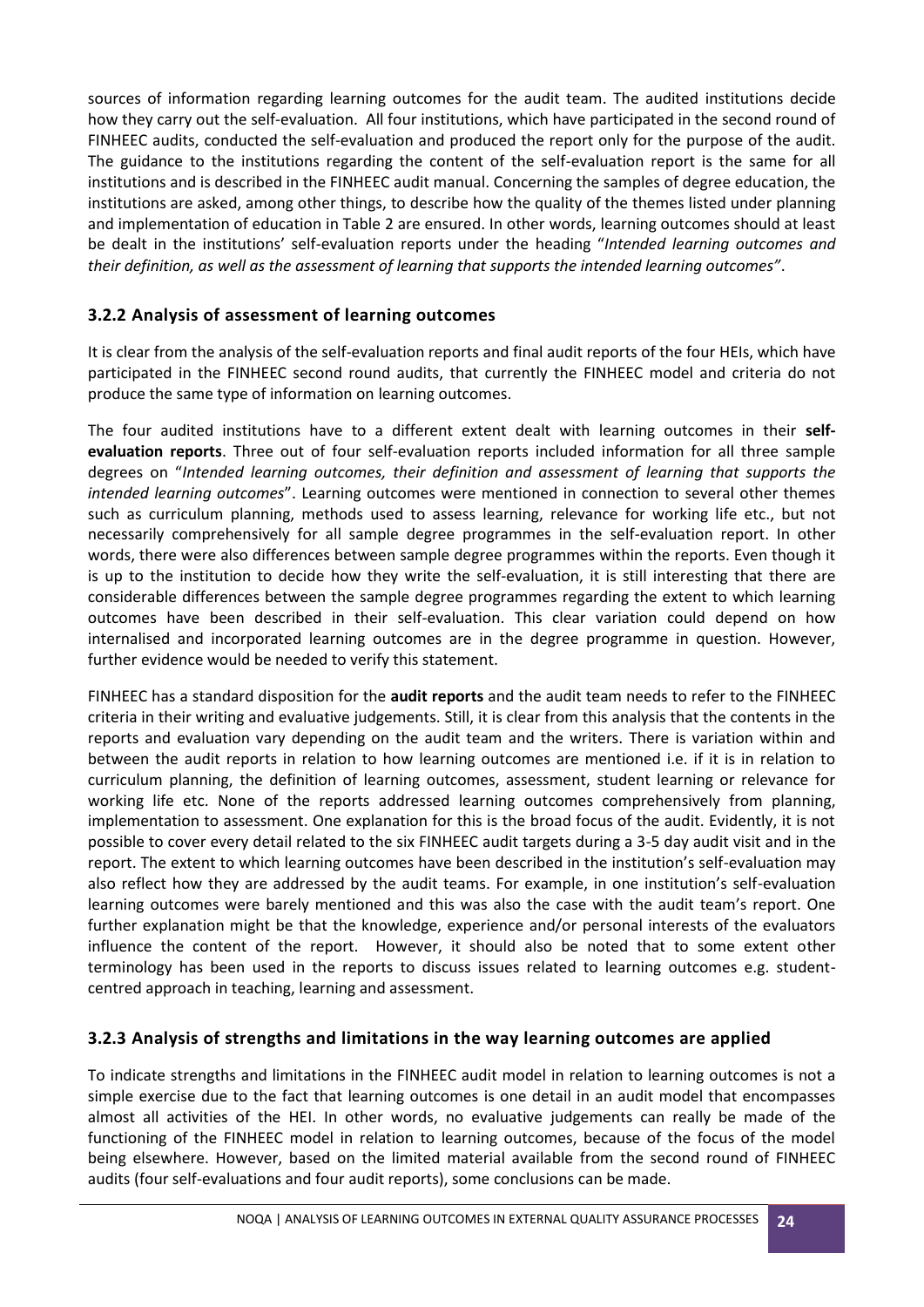As already mentioned, the audit teams will need to refer to the FINHEEC criteria in their evaluation. However, the audit teams have the authority to decide which issues they consider important in the institution audited, i.e. which strengths, good practices and areas in need of development they want to emphasise. In making their evaluative judgement on the development stage of the quality management of the sample degree programmes, the audit teams are looking at the planning and implementation of education as a whole. Hence, although intended learning outcomes and their definition is listed in the criteria as a theme under planning of education, the audit teams are still not obliged to discuss learning outcomes during the audit visit and in their final report. The outcome of this approach is a variation in the content of the audit teams' evaluations and audit reports. The FINHEEC model in its current form is not producing coherent information on learning outcomes across the different audits. In other words, if a reader would like to look for the same information on learning outcomes in FINHEEC second round audit reports, this would not be possible.

Nevertheless, due to this flexibility in the model, it would be relatively simple to better incorporate learning outcomes in the model. All audit teams could be guided to address learning outcomes during their audit visit and in the final report. In general, FINHEEC would need to provide better guidance on how the different themes related to planning and implementation of education, including learning outcomes, should be addressed in the audits.

It can be argued that due to its focus there is no need to better incorporate learning outcomes in the current FINHEEC audit model. It is a question of what FINHEEC considers more important in terms of its approach; giving the expert evaluators some degree of freedom in focusing on issues they consider essential in relation to the quality management of the sample degree programmes or taking a structured approach to evaluate the sample degree programmes. Considering that learning outcomes is already listed in the audit criteria as well as being a key element of the NQF, which presumably will be adopted in Finland during 2013, a more systematic incorporation of learning outcomes in the FINHEEC audit would be justified. However, it is quite clear that the FINHEEC audit model 2012-2017, with its current broad focus, is not suited for putting a much stronger emphasis on learning outcomes.

# <span id="page-24-0"></span>**3.3 Norway**

*In this section, we will focus on the implementation of learning outcomes and analyse the assessment of learning outcomes by NOKUT. In the analysis of assessment we have chosen to look at accreditation of new study programmes because only in this external quality assurance mechanism NOKUT has experience so far on conducting regular assessment of learning outcomes. We discuss criteria related to learning outcomes, the material used in the assessment, the role of external experts and the experiences of using learning outcomes in assessing new study programmes. Finally, we highlight strengths and limitations in the way learning outcomes are applied in accreditation in Norway.*

#### <span id="page-24-1"></span>**3.3.1 Implementation of learning outcomes**

NQF and learning outcomes descriptors are included in criteria and procedures by the Regulations concerning NOKUT's supervision and control of the quality of Norwegian higher education. The accreditation procedures have a central role as a quality assurance mechanism of qualifications in the NQF. An accredited study programme which gives a degree is also a recognised qualification in the NQF. In addition, in the implementation process, the NQF and learning outcomes are used as a pedagogical and didactical tool in design and development of programmes. In this context, the NQF and learning outcomes ensure the levels of qualifications, the difference between levels and the thematic content. NOKUT's main role in the work on NQF and learning outcomes is quality assurance and enrolment of qualifications in the NQF.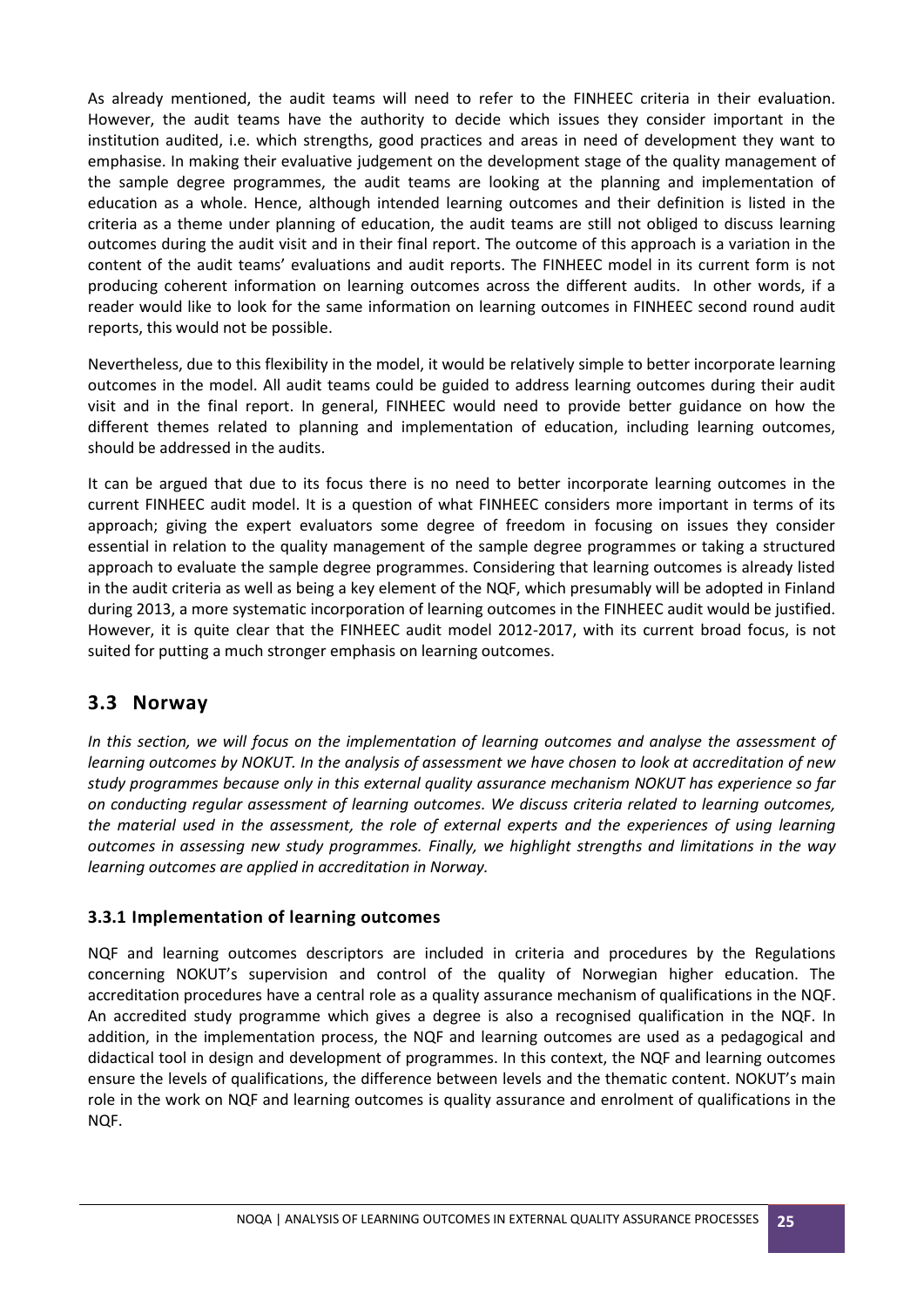#### **Learning outcomes in evaluation of the higher education institutions' quality assurance systems (quality audit)**

As part of their internal quality assurance system, the higher education institutions are committed to assess the study programmes, including the learning outcomes, feedback mechanisms and procedures for improvement. Through an evaluation procedure (audit) every sixth year, NOKUT decides on the recognition of the institutions' internal quality assurance system. The objective for an institution is an on-going quality improvement work and enhancement of quality in the educational activities.

It is expected that the institutions after implementing learning outcomes in their study programmes, include evaluation of learning outcomes in their quality procedures. If learning outcomes are included in an institution's quality procedures, NOKUT will evaluate the way they are operated. The institutions themselves develop methods to assess their own learning outcomes. NOKUT's assessment in quality audit is based on the following documents:

- The Act on university and university colleges (Ministry)
- Relevant regulations from the Ministry of Education and Research (Ministry)
- Regulations concerning NOKUT's supervision and control of the quality of Norwegian higher education (NOKUT)
- The document on the Norwegian qualifications framework (NKR-dokumentet<sup>15</sup>, Ministry)
- A self-evaluation report by the HEI

The assessments of quality assurance systems are conducted by external experts from higher education institutions like student representatives, representatives from the working life, teachers and researchers, or other highly competent and relevant persons. So far, NOKUT has conducted only a few audits including learning outcomes in HEIs' internal quality assurance systems.

#### **Learning outcomes in accreditation or supervision and control of study programmes**

The quality assurance of learning outcomes is directly linked to the NQF through the procedure for accreditation of new study programmes and the supervision and control of existing programmes, and is based on the regulation mentioned above. Subject-related learning outcomes descriptors of a study programme are written on the basis of the national generic learning outcomes descriptors at the relevant level. The following can be seen as the main documents regarding accreditation:

- The Act on university and university colleges (Ministry)
- Relevant regulations from the Ministry of Education and Research (Ministry)
- The document on the Norwegian qualifications framework (NKR-dokumentet, Ministry)
- The Ministry of Education and Research's document on the Norwegian qualifications framework (NKR-dokumentet)
- The accreditation regulations

**.** 

- The guidelines on the accreditation regulation (for HEIs and external experts)
- A self-evaluation report by the HEI

NOQA | ANALYSIS OF LEARNING OUTCOMES IN EXTERNAL QUALITY ASSURANCE PROCESSES **26**

<sup>&</sup>lt;sup>15</sup> Det kongelige norske kunnskapsdepartementet: Nasjonalt kvalifikasjonsrammeverk for livslang læring (NKR), 2011 [http://www.regjeringen.no/upload/KD/Vedlegg/Internasjonalt/UNESCO/NasjonaltKvalifikasjonsrammeverk200612.pd](http://www.regjeringen.no/upload/KD/Vedlegg/Internasjonalt/UNESCO/NasjonaltKvalifikasjonsrammeverk200612.pdf) [f](http://www.regjeringen.no/upload/KD/Vedlegg/Internasjonalt/UNESCO/NasjonaltKvalifikasjonsrammeverk200612.pdf)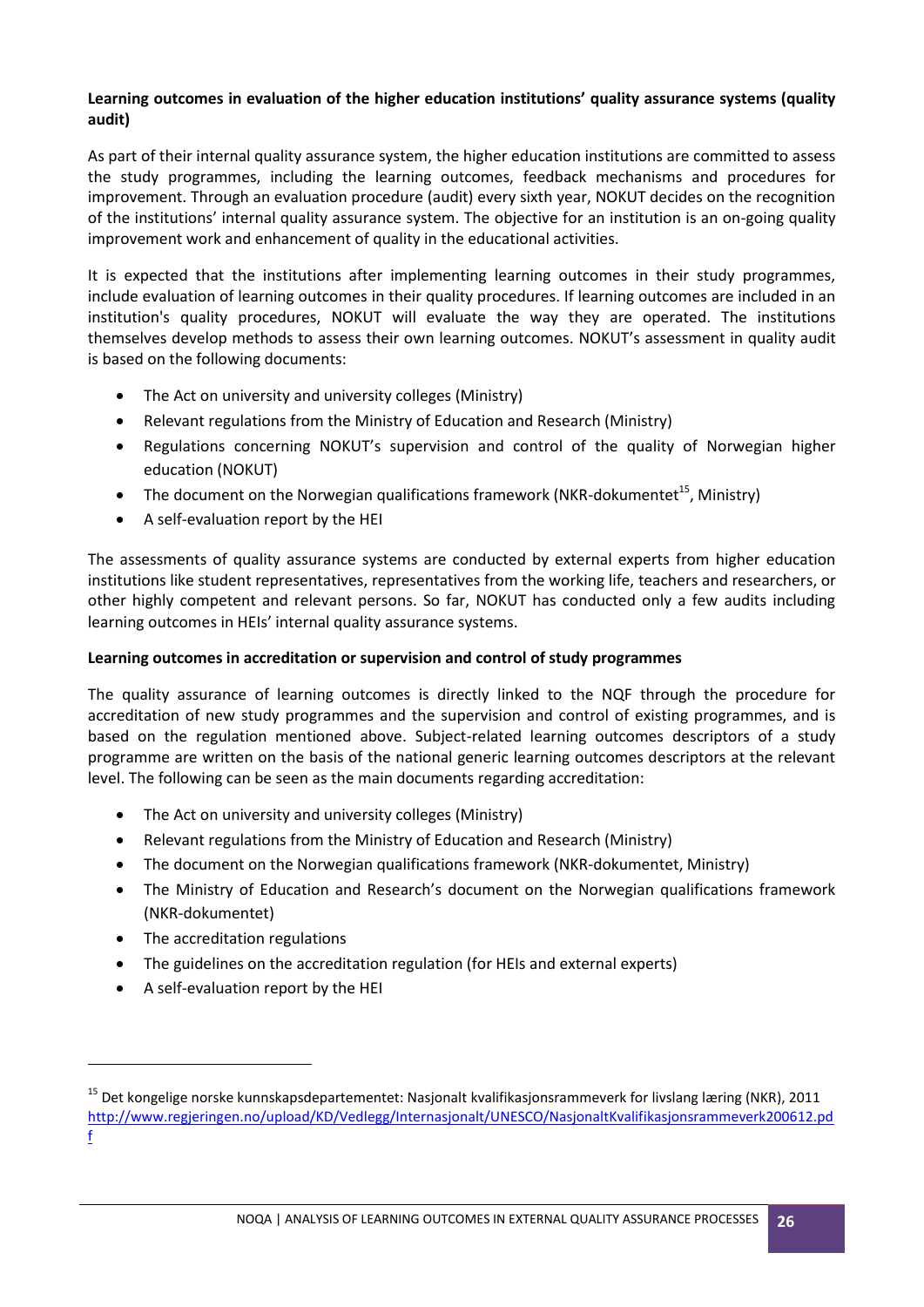Higher education institutions with restricted authority apply for accreditation of a study programme at the relevant level, and must fulfil the requirements set out by NOKUT. NOKUT has developed guidelines to help the institutions develop a satisfactory application. HEIs can also chose to take part in a seminar on how to write an application for accreditation.

Learning outcomes have a central position in NOKUT's accreditation regulation. In the criteria concerning the study plan (§ 4-2), 5 of total 8 criteria are directly related to learning outcomes of the study programme:

#### **§ 4-2 Study plan**

1. The educational provision must have an adequate title.

- 2. The provision must be described with reference to learning outcomes:
	- a) Learning outcomes must be expressed in terms of a candidate's intended achievements in knowledge, skills and general competence, as related to the National Qualifications Frameworks.
	- b) The provision's relevance for working life and/or continued studies must be clearly expressed.
	- c) Content and design of the provision must be satisfactorily related to the description of learning outcomes.
	- d) Teaching and student work must be suited for the achievement of intended learning outcomes, as expressed in the plan.
	- e) Exams and other means of testing must be suited for the assessment of the students' attainment of intended learning outcomes, as expressed in the plan.

3. The provision must have satisfactory links to research and academic and/or artistic development work, adapted to its level, volume and other characteristics.

4. The provision must be attached to student exchange and internationalisation arrangements, adapted to its level, volume and other characteristics.

An application for accreditation of a new study programme is based on a self-evaluation report. In the selfevaluation, the HEIs give a presentation of the subject-related learning outcomes of the programme and the courses, and provide justification on how to achieve the learning outcomes. The accreditation procedure has two steps: 1) a preliminary review of the application by the NOKUT's secretariat and 2) an assessment by external experts. NOKUT's administration checks if e.g. the application is complete, all annexes are attached and the requirements are described and explained. The self-evaluation report must aim to demonstrate to the experts that the students, after having completed the study programme, meet the learning outcomes descriptors on the relevant level. The HEIs self-evaluation report is the most important document for the experts in the assessment work. The institution's ability to present itself can be crucial for the decision. It is important that the applicant gives a detailed account of and justification for their choices. It is a challenge that some applications are written by the administrative staff, and some of these lack the academic perspectives and a holistic view of the study programme.

The assessment by accreditation or control of established activities are done by a committee of external experts on the basis of the institutions self-evaluation report related to NOKUT's regulation on accreditation. Committees for accreditation of study programmes in first cycle normally include two academic experts from the higher education sector or other relevant competences. In second cycle, in addition to the requirement in first cycle, at least one of the experts must have international competence. Third cycle includes three academic experts and a doctoral student. Site visits are organised only in accreditations of third cycle programmes. The experts assess if it is possible to achieve the learning outcomes described for the study programme on the basis of the study plan, the discipline community (teachers and/or researchers), control the relevance in the labour market, support functions and infrastructure etc. All criteria have to be met in order to achieve an accreditation. NOKUT arranges training for the external experts on the regulation and on practices related to the accreditation procedure. It is obligatory to take part in the training which has a twofold goal 1) to prepare the external experts for the assessment and 2) to improve the consistency in assessments between the expert committees.

An accredited degree programme is a qualification in the NQF. All degree programmes like University College Graduate, Bachelor, Master or Ph.D., are by accreditation or self-accreditation autonomy enrolled in the NQF, and will be listed in the national and international databases. Accreditation of a study programme not leading to a degree, as for instance a specialisation of 60 ECTS in the healthcare sector or 1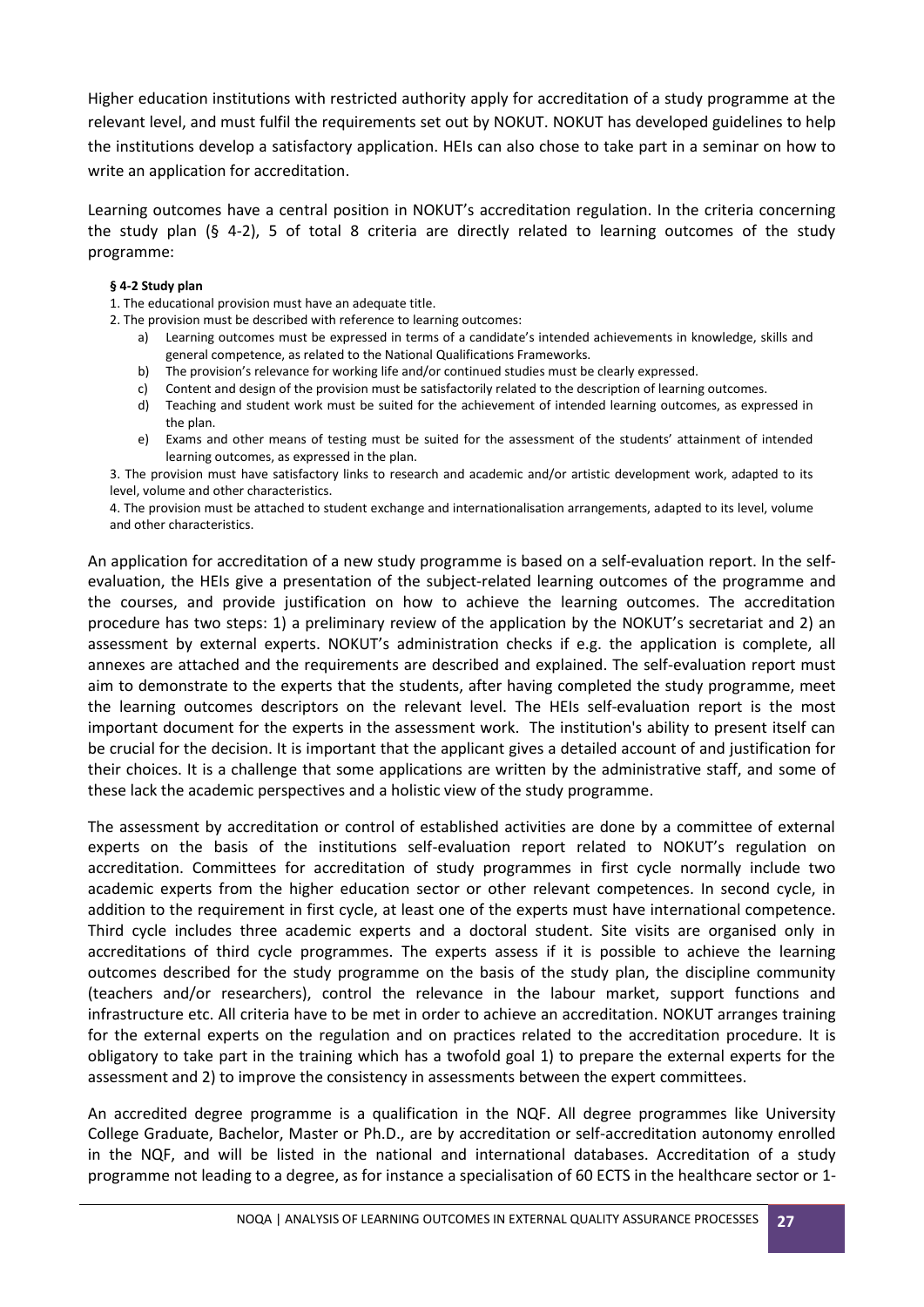year programme in educational theory and practice, gives the learning outcomes and the NQF level of the programme, but no qualification in the NQF.

Present, only accreditation of new study programmes has been done fully on the basis of learning outcomes. In the control of existing study programmes NOKUT has done assessment of study programmes partly including learning outcomes descriptors.

#### <span id="page-27-0"></span>**3.3.2 Analysis of assessment of learning outcomes**

As described above, so far, NOKUT's only regular assessments of learning outcomes are in accreditation of new study programmes. In this section, the focus is on analysing the results on how learning outcomes have worked in accreditation of new study programmes.

Since the requirement of learning outcomes descriptors were introduced in the accreditation regulation January 2011, NOKUT has received a total of 121 applications of accreditation (15.09.2012) of new study programmes from 46 higher education institutions or first time applicants with no former higher education study programmes. After assessment by experts 45 applications of study programmes have attained accreditation.

#### **Administrative preliminary review procedure**

NOKUT's administration conducts a preliminary review of the applications on accreditation. The results of the initial review are either an assessment by experts or an administrative decision of rejection. The decision of rejection could be based on one criterion or several of them. Of the total number of 121 applications, 47 were given administrative decision of rejection.

Criterion 2, about learning outcomes, is a dominant reason of rejection especially for applications for accreditation of study programmes in first cycle, see Table 3 below. All institutions applying for accreditation in first cycle do not have self-accreditation authority and a number of these are applying for the first time. The Ministry of Education and Research is responsible for the national activities on implementing the National Qualifications Framework for Lifelong Learning and learning outcomes (like conferences, seminars, workshops etc.). The majority of these institutions did not take part in the activities because they were not established at the time the activities were organised. NOKUT gives guidance to these applicants in accordance with the agency's mandate on quality assurance. The Ministry does not provide regular information to new applicants or institutions on the basis and foundation of NQF and how to design disciplinary and subject-related learning outcomes descriptions. For first time applicants the available information is crucial. There is a need to facilitate regular training on basic principles and how to write learning outcomes for new applicants. The training could be part of NOKUT's guideline on how to apply for accreditation of a study programme or it could be organised by the Ministry.

As Table 3 shows, also other criteria are decisive for the decision. In second cycle 18 of 22 study programmes did not fulfil the requirement on the discipline community, § 4-3 in the regulation.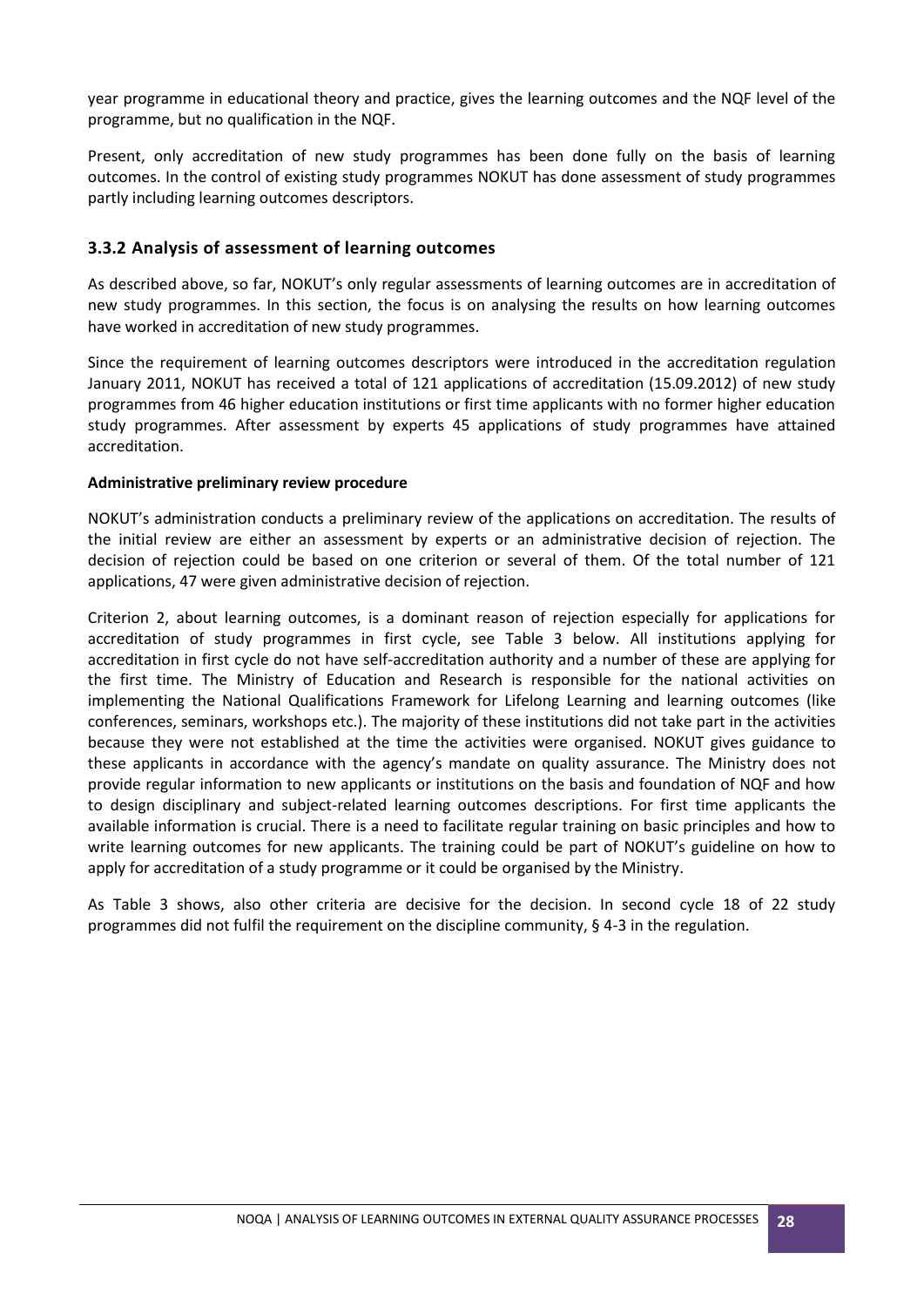| Level               | <b>Number of</b><br>applica-<br>tions per<br>cycle | <b>Total</b><br>number of<br>decision of<br>rejection | § 4-2 on the study plan (see page 27)             | <b>Other</b><br>criteria                                |                                                                                                  |                                                                                                   |                |
|---------------------|----------------------------------------------------|-------------------------------------------------------|---------------------------------------------------|---------------------------------------------------------|--------------------------------------------------------------------------------------------------|---------------------------------------------------------------------------------------------------|----------------|
|                     |                                                    |                                                       | <b>Criterion 1</b><br>Name of<br>the<br>programme | <b>Criterion 2</b><br><b>The</b><br>learning<br>outcome | <b>Criterion 3</b><br>Links to<br>research<br>and<br>academic<br>and/or<br>develop-<br>ment work | <b>Criterion 4</b><br>Student<br>exchange<br>and<br>internatina-<br>lisation<br>arrange-<br>ments |                |
| <b>First cycle</b>  | 38                                                 | 22                                                    | $\mathbf{1}$                                      | 13                                                      | 3                                                                                                | 6                                                                                                 | 12             |
| <b>Second cycle</b> | 69                                                 | 22                                                    | 3                                                 | 11                                                      | 6                                                                                                | 6                                                                                                 | 18             |
| <b>Third cycle</b>  | 14                                                 | $\overline{4}$                                        | $\mathbf{1}$                                      | $\overline{3}$                                          | $\overline{2}$                                                                                   | $\overline{2}$                                                                                    | $\overline{2}$ |
| <b>Total</b>        | 121                                                | 47                                                    | 5                                                 | 27                                                      | 11                                                                                               | 14                                                                                                | 32             |

Table 3 Administrative decision of rejection given to applications of accreditation of study programmes

Table 4 below, gives an overview of the decisions of rejection on the alignment between the learning outcomes and the elements in the study programme (§4-2 criterion 2). Most rejections are on the criteria 2c), 2d) and 2e). An administrative decision of rejection is given e.g. if the HEI did not divide the learning outcomes in the categories knowledge, skills and general competences, if the objectives were not written as outcomes or if the content and design is not related to the description of learning outcomes. The administrative decision of rejection of learning outcomes, on the basis of the alignment of the different elements in the study programme, was given to 27 of 48 applications. The institution may submit a new application for accreditation at the next application deadline. NOKUT has experienced that the applications has a better quality after a rejection when the HEI has used NOKUT's comments in enhancing the application. This assumes that NOKUT should continue the practice of rejection decisions including information on how the requirements can be met.

| <b>Cycles</b>       | <b>Total number</b><br>of adminis-     |                           | Study plan, § 4-2 criterion 2 |                            |                                   |                                                                                                                       |  |  |
|---------------------|----------------------------------------|---------------------------|-------------------------------|----------------------------|-----------------------------------|-----------------------------------------------------------------------------------------------------------------------|--|--|
|                     | trative<br>rejection on<br>criterion 2 | a<br>Learning<br>outcomes | $\mathbf b$<br>Relevance      | C<br>Content and<br>design | d<br>Teaching and<br>student work | e<br>Exams and<br>other means<br>of testing<br>must be<br>suited for the<br>assessment of<br>the learning<br>outcomes |  |  |
| <b>First cycle</b>  | 13                                     | 8                         | $\overline{7}$                | 13                         | 10                                | 10                                                                                                                    |  |  |
| <b>Second cycle</b> | 11                                     | 5                         | $\overline{4}$                | $\sqrt{6}$                 | 7                                 | $\overline{7}$                                                                                                        |  |  |
| <b>Third cycle</b>  | 3                                      | $\overline{2}$            |                               | $\overline{2}$             | $\overline{2}$                    |                                                                                                                       |  |  |
| <b>Total</b>        | 27                                     | 15                        | 11                            | 21                         | 19                                | 17                                                                                                                    |  |  |

Table 4 The total number of rejection per cycle on criterion 2 given to applications of accreditation of study programmes.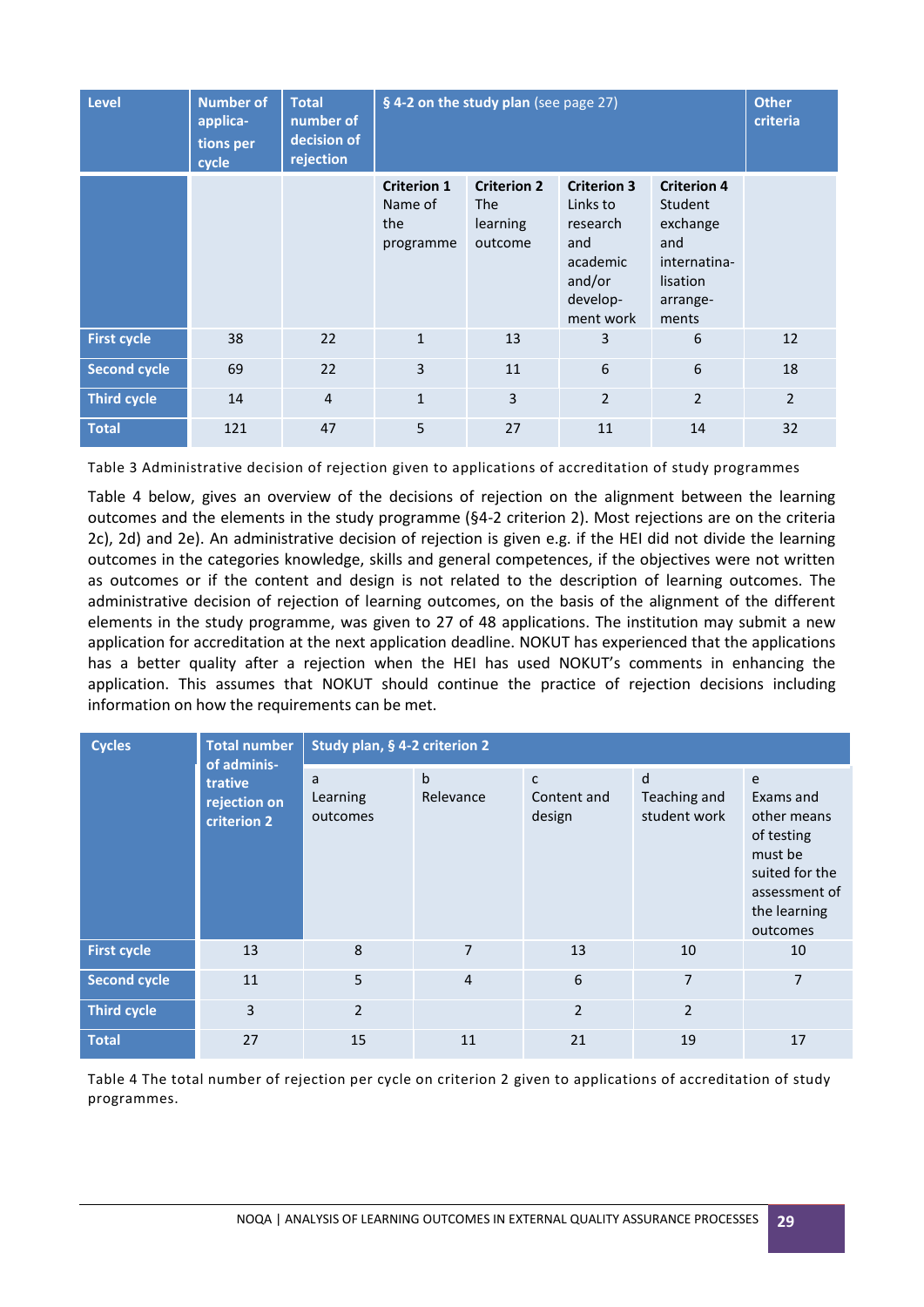#### **Assessment by external experts**

In addition to the study programmes given the administrative decision of rejection, seven applications did not fulfil the requirement on learning outcomes after assessment by external experts. All of these did not fulfil the requirements on criterion 2 on learning outcomes, see Table 5 below. The design of the accreditation criteria is inspired by the constructive alignment theory (see Biggs and Tang, 2007). All elements in the regulation are deliberate alignments between the planned learning activities and the learning outcomes. The learning outcomes of the programme have to be in line with the national generic learning outcomes descriptors at the relevant level according to the categories of knowledge, skills and general competences, and the thematic content. For some of the HEIs, the biggest challenge is to write relevant subject-related learning outcomes descriptors. The experts found in some applications no alignment between subject-related learning outcomes in modules and the learning outcomes of the study programme. In some study programmes learning outcomes are not written on the relevant level and certain are not thematically in line with the learning outcomes descriptors in the NQF. But for most of the institutions the challenge is to write a justification of the alignment between the different elements in the study programme. For example, this could be how the learning activities are appropriate for the task and how the examination arrangements provide information on the extent to which learning outcomes are achieved.

|                                      | <b>Total</b><br>applications | <b>Study plan</b> |                          |                |                         |                |
|--------------------------------------|------------------------------|-------------------|--------------------------|----------------|-------------------------|----------------|
| $§ 4-2$                              |                              | 2a                | 2 <sub>b</sub>           | 2c             | 2d                      | 2e             |
| <b>First cycle</b>                   | $\mathcal{L}$                | $\overline{2}$    | $\overline{\phantom{a}}$ | $\mathbf{1}$   | 1                       | 1              |
| <b>Second cycle</b>                  | 3                            | $\overline{3}$    | $\overline{2}$           | 3              | 1                       | $\mathbf{1}$   |
| <b>Third cycle</b>                   | $\overline{2}$               | $\overline{2}$    | $\overline{\phantom{a}}$ | $\overline{2}$ | $\overline{\mathbf{c}}$ | $\overline{2}$ |
| <b>Total number</b><br>not fulfilled |                              | 7                 | $\overline{2}$           | 6              | 4                       | $\overline{4}$ |

Table 5 Rejections given to study programmes after assessment by the external experts

If the application does not fulfil the accreditation criteria after assessment by the experts, the institution has the opportunity to comment on and make to some extent changes in the application. Most of the HEIs make changes in the applications on the basis of the experts' advice for enhancement. After a new assessment, the experts often find that the study programme has a better quality, and in many cases fulfil the criteria. The comments given in the administrative decision of rejection and in the assessment by the external experts can be understood as an enhancement process on writing learning outcomes and a better description of the alignment between the different elements in study programmes. As the accreditation procedure has shown, comments made e.g. by the external experts, are important for the further development and enhancement of the study programme. Developing and describing learning outcomes for study programmes is still a relatively new exercise for Norwegian HEIs. The deadline for implementing learning outcomes in Norwegian study programmes was 1. January 2013. Therefore, for a period of time, it is important to continue the guidance and feedback to the applicants in their work on learning outcomes.

#### <span id="page-29-0"></span>**3.3.3 Analysis of strengths and limitations in the way learning outcomes are applied**

In this section the focus is on strengths and limitations in the way learning outcomes are applied in NOKUT's accreditation criteria. So far, NOKUT has systematic experience with assessing learning outcomes in accreditation of new study programmes, and limited experience in audit procedure and in control of existing study programmes.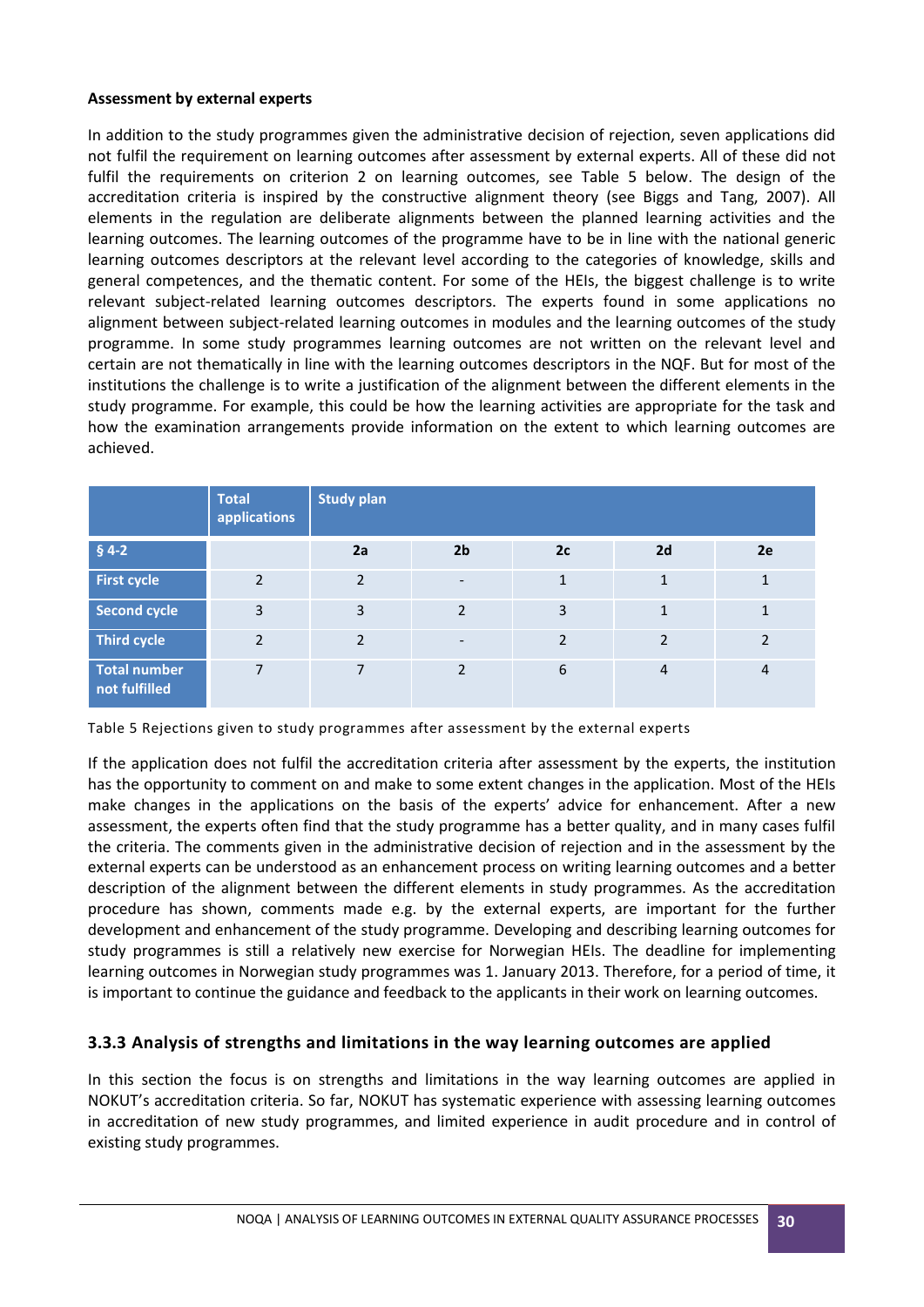#### **Strengthening of the consistency in study programmes**

NOKUT implemented the NQF and its learning outcomes descriptors in the regulation adopted in January 2011. This is the first Norwegian quality assurance regulation including NQF and learning outcomes.

The learning outcomes of study programmes are central in the accreditation regulation and help to ensure and provide more precision in the study plan. The higher education institutions are asked to write a holistic description and justification. In its application, the HEI have to explain and document how the different elements are aligned with each other. An accreditation of a study programme is an assessment based on the self-evaluation report and attachments like the study plan (curricula), the curriculum vitae of the discipline community (teachers and researchers), contracts and other relevant documents. The assessment is done on the basis of this description and justification. The self-evaluation report is the main document. Attachments like contracts and the study plan are to be read if the experts need further information. For example, the experts assess if the examination and assessment methods are suited to test whether the students have achieved the learning outcomes prescribed for the study programme. The purpose is the facilitation of the learning process, in addition to achievement of results. This model gives a holistic didactical assessment of the study programme and a better opportunity to reveal if the study programmes are well enough designed and composed. The experts have found that the designs of the study programmes are more thoroughly worked through and of better consistency and quality than under the former regulation. The way the learning outcomes descriptors are applied in the accreditation criteria can be understood as a quality assurance of the elements in the learning process, and an assessment of the probability of achieving the learning outcomes.

To write a holistic description and justification of the elements in the study programme is one of the biggest challenges in writing the self-evaluation report. Some of the self-evaluation reports are descriptive and the external experts find them difficult to assess because they lack information about the choices made while developing the study programme. Nonetheless, the HEIs are progressing; the quality of selfevaluations is rising for every application deadline. However, the quality of the self-evaluation reports can still be improved and therefore it is important that NOKUT continues the efforts to improve its guidelines on accreditation.

#### **Quality assurance of the qualifications levels**

In the previous Norwegian external quality assurance regulation there was no common generic regulation of the level of a qualification, like the level description of a first cycle qualification. The discussion in the external expert committees about the level of qualifications was based on the experience and the professional judgement of the experts, and was dependent on the knowledge and competences of the members in the expert committees. The tradition in the subject area played the main role in setting the objectives for the study programme, teaching and student work etc. NOKUT's requirement of an alignment between the national generic learning outcomes descriptors in the NQF and the learning outcomes for the study programme gives a common understanding of the expectations of a qualification. Some experts have commented that it is easier to assess the level of the qualification after implementing the NQF because the NQF gives a common understanding of the level. The differences between the levels are written in generic keywords together with the academic requirements of the different levels. This way of describing the levels makes it easier to distinguish the levels apart. Of course, other actions might also influence like guidance to the experts.

Based on NOKUT's experience, the assessments carried out by external experts are now more consistent and show a more uniform level across the subject areas - without making the study programmes more comparable in design, content and structure. This is a quality assurance mechanism of the level of qualifications in Norway and ensures consistency of the qualifications with the level internationally.

It is always a risk that national generic learning outcomes descriptors can affect the development of more general and overarching learning outcomes descriptors of study programmes. A consequence could be an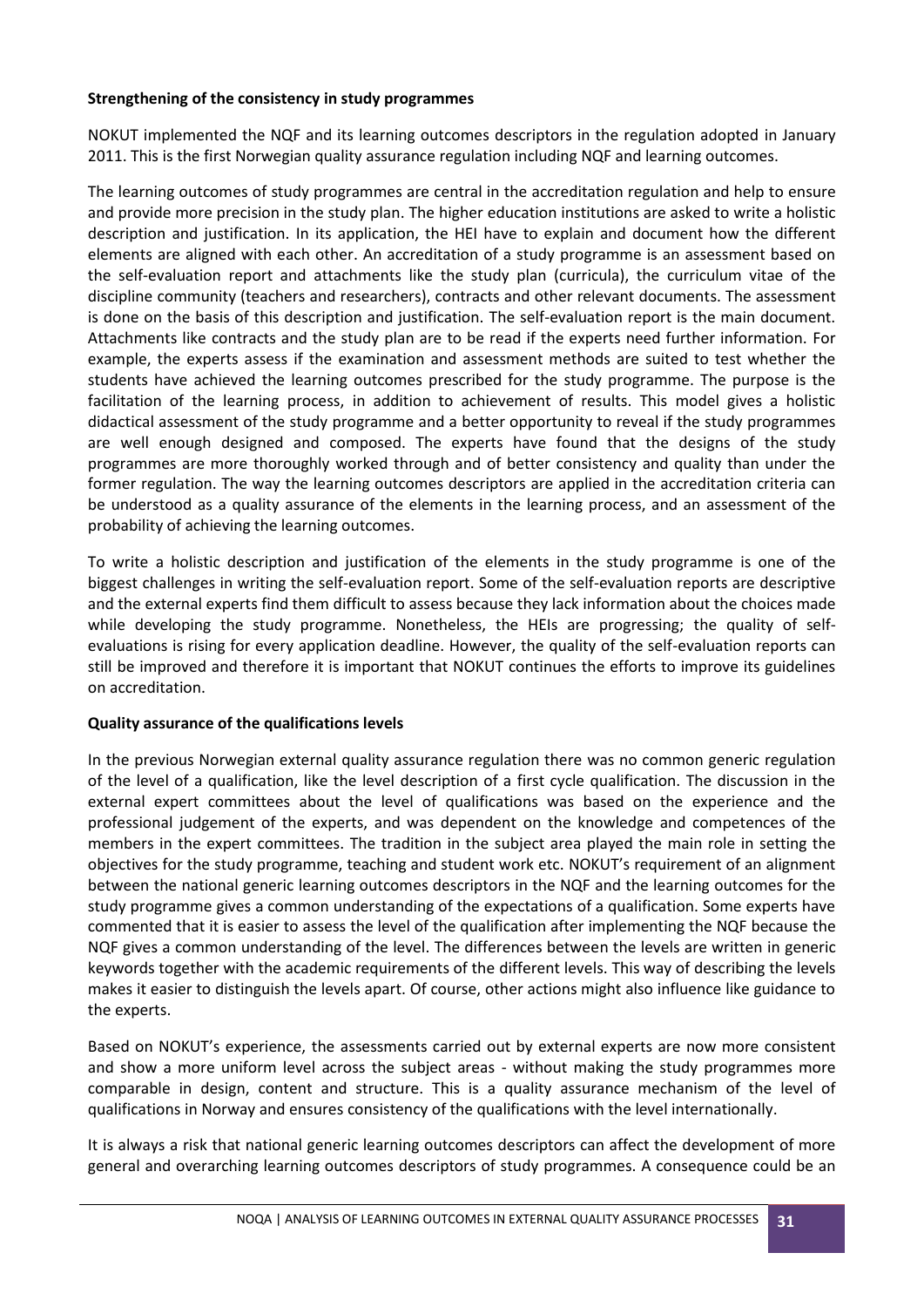increasing number of study programmes with quite similar learning outcomes descriptors. The intention of the work on qualifications frameworks is transparency in the communication between the educational system and the rest of the society, a tool for promotion of cross-border mobility and understanding of the educational system. Too similar learning outcomes descriptors will not facilitate the understanding of the qualifications and not promote transparency and mobility. NOKUT's guidelines mostly focus on the didactical elements of study programmes. In future guidelines NQF and learning outcomes as a communication tool are to be emphasised. NQF and learning outcomes descriptors have a function as communication tool to strengthen the understanding between educational system and working life.

#### **Assessing the relevance of the study programme**

"The provision's relevance for working life and/or continued studies must be clearly expressed", is a requirement in the accreditation criteria. This means that HEIs are not required to give a description of the labour market relevance of a study programme. The HEIs can choose if they like to describe the relevance for the working life, the continued studies, or both. The requirement is more about the types of businesses where it is possible to be employed and not about the possibility of achieving an employment. If the HEI wants to describe the labour market relevance, it is up to the institution to decide how to document the need for a qualification in the labour market.

In NOKUT's regulation on accreditation there is no requirement of involving representatives from the labour market in the process of assessing learning outcomes descriptors. Most of NOKUT's external experts are academics with limited experience from the labour marked outside the academia. The learning outcomes descriptors of a study programme are developed by the HEIs and the institutions decide themselves if and how they want to involve representatives from the labour market in the development process.

Hence, the question is if the learning outcomes descriptors do communicate well enough with the labour market. In some cases the learning outcomes descriptors could be transparent for the HEI, but not clearly expressed for the labour market. This can lead to a lesser transparency between the labour market and the qualifications from the educational system. A plausible proposal is therefore to change the requirements for skills and competences in expert panels from just academic qualifications to include stakeholders with competences from the relevant subject area in the labour market.

# <span id="page-31-0"></span>**3.4 Sweden**

*In this section, we will focus on the implementation of learning outcomes and analyse the assessment of learning outcomes. The emphasis will be on the materials that currently are used in external quality evaluation to assess achieved learning outcomes. Lastly, we will focus on the strengths and limitations in the way learning outcomes are applied in the appraisal of entitlement to award qualifications and in external quality evaluation of programmes.*

#### <span id="page-31-1"></span>**3.4.1 Implementation of learning outcomes**

#### **Appraisal of entitlement to award qualifications**

The main objective with the appraisal of entitlement to award qualifications is to make sure the study programmes provide the prerequisites for students to attain the learning outcomes that are part of the qualification descriptors in the Ordinance. The rationale behind the assessment process is outcome-based and has been so since 2007 when the current Qualifications Ordinance was enforced. Universities are by default entitled to award first, second and third cycle general qualifications while university colleges have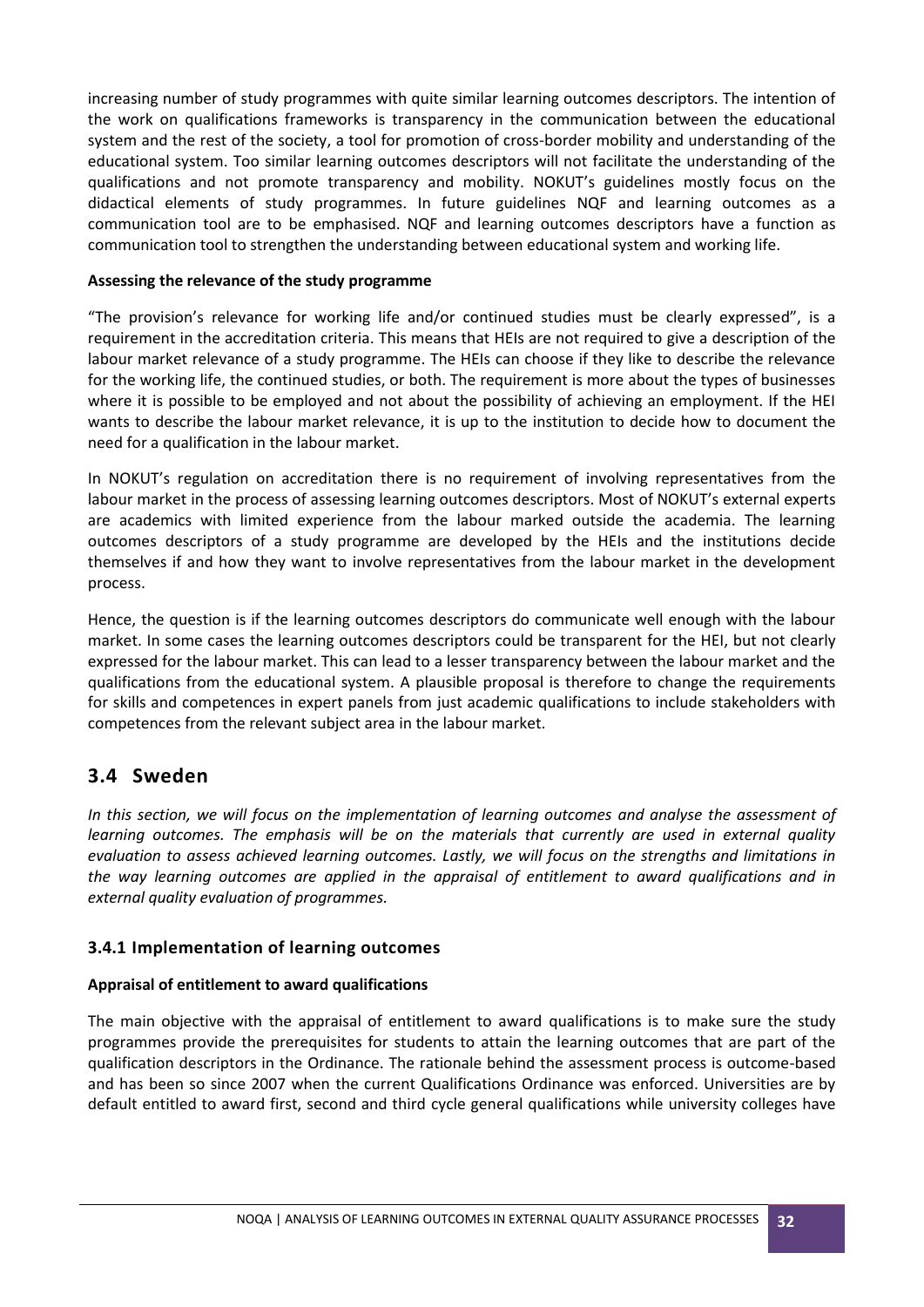to apply for the entitlement to award qualifications in the case of second<sup>16</sup>and third cycle qualifications. For first and second cycle professional qualifications and qualifications in the fine, applied and performing arts in every cycle, both universities and university colleges have to apply for the entitlement to award qualifications.

General quality aspects for first and second cycle qualifications on which to base these appraisals are the following:

- The conditions of a study programme
	- 1. Teaching competence
	- 2. Education environment
	- 3. Infrastructure

 $\overline{a}$ 

- Design of the study programme
	- 4. The study programme specification
	- 5. Tuition, study literature and examinations
- The outcome of the study programme
	- 6. Assuring the qualification descriptors
	- 7. Assuring the quality of the study programme

The criteria for each quality aspect can vary depending on the degree. The assessment is made by a panel of experts on the basis of an application and usually also an interview. The panels assess the aspects to be either satisfactory or non-satisfactory. All criteria do not have to be satisfactory to gain the entitlement. However, there is a general requirement that the aspect teaching competence is satisfactory. The decision is made by the Swedish Higher Education Authority except for independent education providers who have to apply to the government for the entitlement to award qualifications.

The intended learning outcomes of the programme are assessed primarily in criterion 4, 5 and 6. However, they are also partly or indirectly assessed in criteria 1 and 2. For criteria 4 and 5, the emphasis of the assessment is based on an analysis of how relevant the design of the programme (tuition, literature and the examination types) is in relation to the qualification description, including the intended learning outcomes. The alignment relates to the content as well as the level of the programme. The assessment of criteria 6 analyses whether universities have systems in place that provide students with opportunities to reach intended learning outcomes.

The assessment of the teaching competence and education environment analyses how the teacher capacity and research areas that are represented at the institution cover the content of the programme. This assessment is also related to the level of the programme.

#### **The general role of learning outcomes in external quality evaluation of programmes**

In the current evaluation system<sup>17</sup>, the programmes are evaluated in terms of how well the students achieve the requirements laid down in the Higher Education Act and the qualification descriptors in the ordinances that are linked to it.

The evaluations are undertaken by external assessment panels in which subject experts, students and practitioners are represented. For each evaluation, and in accordance with the Authority´s guidelines, the panel suggests a selection of the learning outcomes listed in the Qualification Ordinance on which to base

<sup>&</sup>lt;sup>16</sup> University colleges have the entitlement to award qualification at first cycle and for one-year master's programmes.

<sup>&</sup>lt;sup>17</sup> The Swedish National Agency for Higher Education's quality evaluation system 2011–2014, Report 2012:15 R.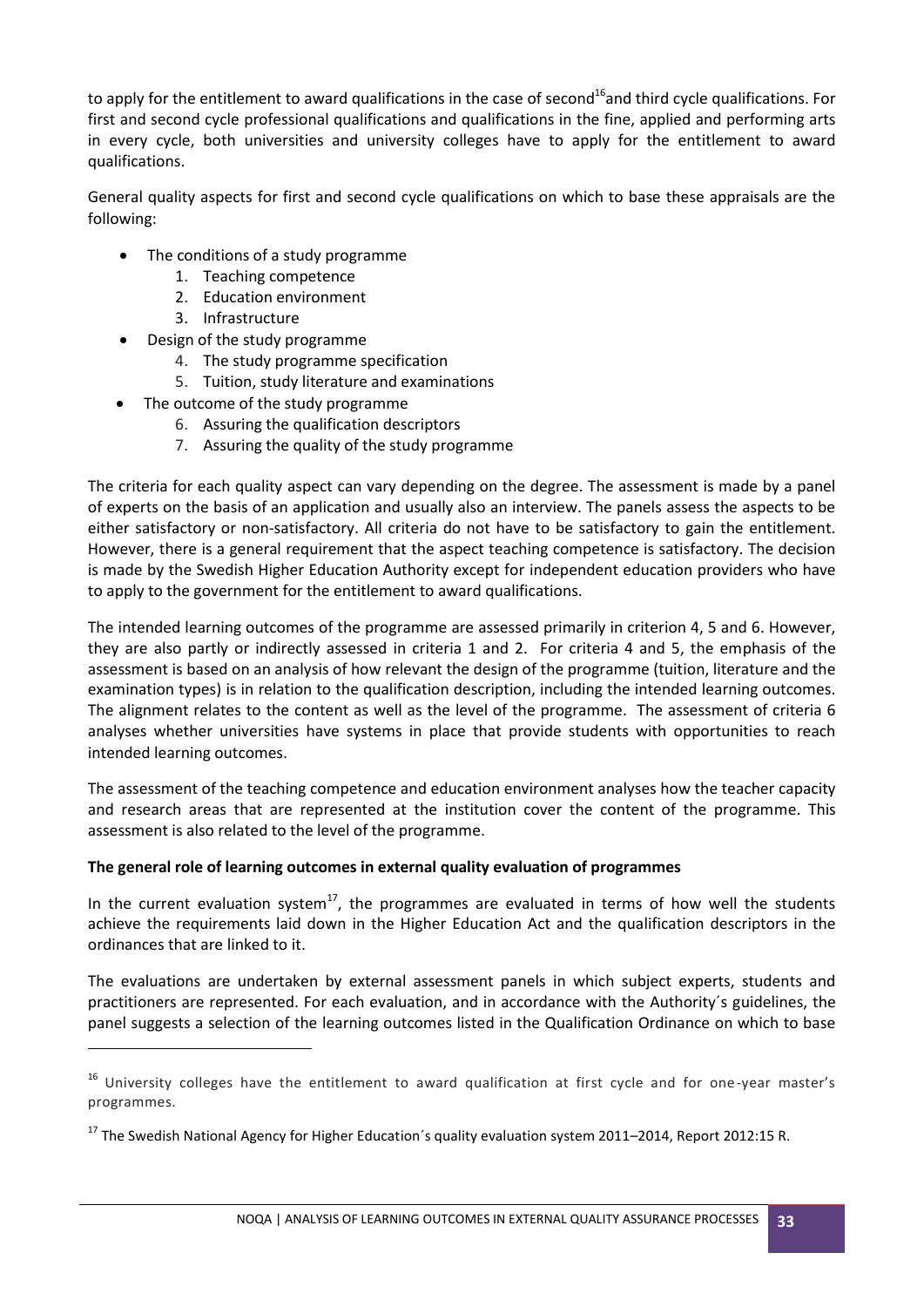the subsequent assessment of the material. The panel also proposes more specific criteria for the assessment, on the basis of an interpretation of the selected learning outcomes in relation to the programme in question. These outcomes and criteria are then discussed with HEIs. The principal assessment materials consist of **independent projects** (degree projects) produced by students as well as HEIs' **self-evaluations**. The other two materials are the **alumni questionnaires** and the **students´ own experiences** of their programmes through interviews. Interviews with HEIs' representatives are also held. The relative weighting is different for different programmes or subjects. The panel submits a proposed assessment of each programme using a three-level scale:

- **•** Very high quality
- **-** High quality
- Inadequate quality

The assessment must make it clear whether, and to what extent, the students achieve the selected outcomes and this forms the basis of the assessment of the quality of the programme in question. The panel has to provide arguments for each assessment. On the basis of this assessment the Authority then decides on the overall judgement to be awarded to each programme. Those that receive the judgement of inadequate quality will be reviewed within one year, after which the Authority will decide whether the entitlement to award a qualification is to be revoked or not. The review focuses exclusively on the learning outcomes with regard to which the students' actual achievement was deemed to be inadequate. HEIs with study programmes of very high quality will be rewarded through increased appropriations.

#### <span id="page-33-0"></span>**3.4.2 Analysis of assessments in relation to learning outcomes**

#### **The appraisal of entitlement to award qualifications**

On 1 July 2011, the new professional degrees in education were enforced in Sweden. All HEIs that wanted to issue the new degrees had to re-apply for the entitlement to award qualifications. In the first round of the appraisal there were applications covering totally 495 subjects for the degrees of Master of Arts/Science in Secondary Education. Table 6 gives an overview of the assessment of the 123 (25%) applications that were not approved.

|                          | <b>Teaching</b><br>competence | <b>Education</b><br>environ-<br>ment | Infra-<br>structure | The study<br>programme<br>specification | Tuition,<br>study<br>literature<br>and<br>examination | <b>Assuring the</b><br>qualification<br>descriptors | <b>Assuring the</b><br>quality of<br>study<br>programmes |
|--------------------------|-------------------------------|--------------------------------------|---------------------|-----------------------------------------|-------------------------------------------------------|-----------------------------------------------------|----------------------------------------------------------|
| <b>Number</b>            | 110                           | 20                                   |                     | 46                                      | 72                                                    | 11                                                  |                                                          |
| <b>Proportion</b><br>(%) | 89                            | 16                                   |                     | 37                                      | 59                                                    | 9                                                   |                                                          |

Table 6: Number and proportion of subjects that were not approved and non-satisfactory aspects

This indicates that the decision not to approve applications is based on deficiencies in a variety of aspects. The most common aspect is teaching competence in which close to 90% of those applications that failed showed deficiencies. However, many of the failed applications had also deficiencies in the aspects related to the alignment between the intended learning outcomes of the programme and courses, i.e. aspect number 4 that stipulates learning outcomes in accordance with the system of qualifications (close to 40%), as well as aspect 5 (60%). The most common reasons for rejection relate to the structure of the programme, e.g. unclear forms of teaching and examination, as well as weak/unclear progression and lack of adequate study literature.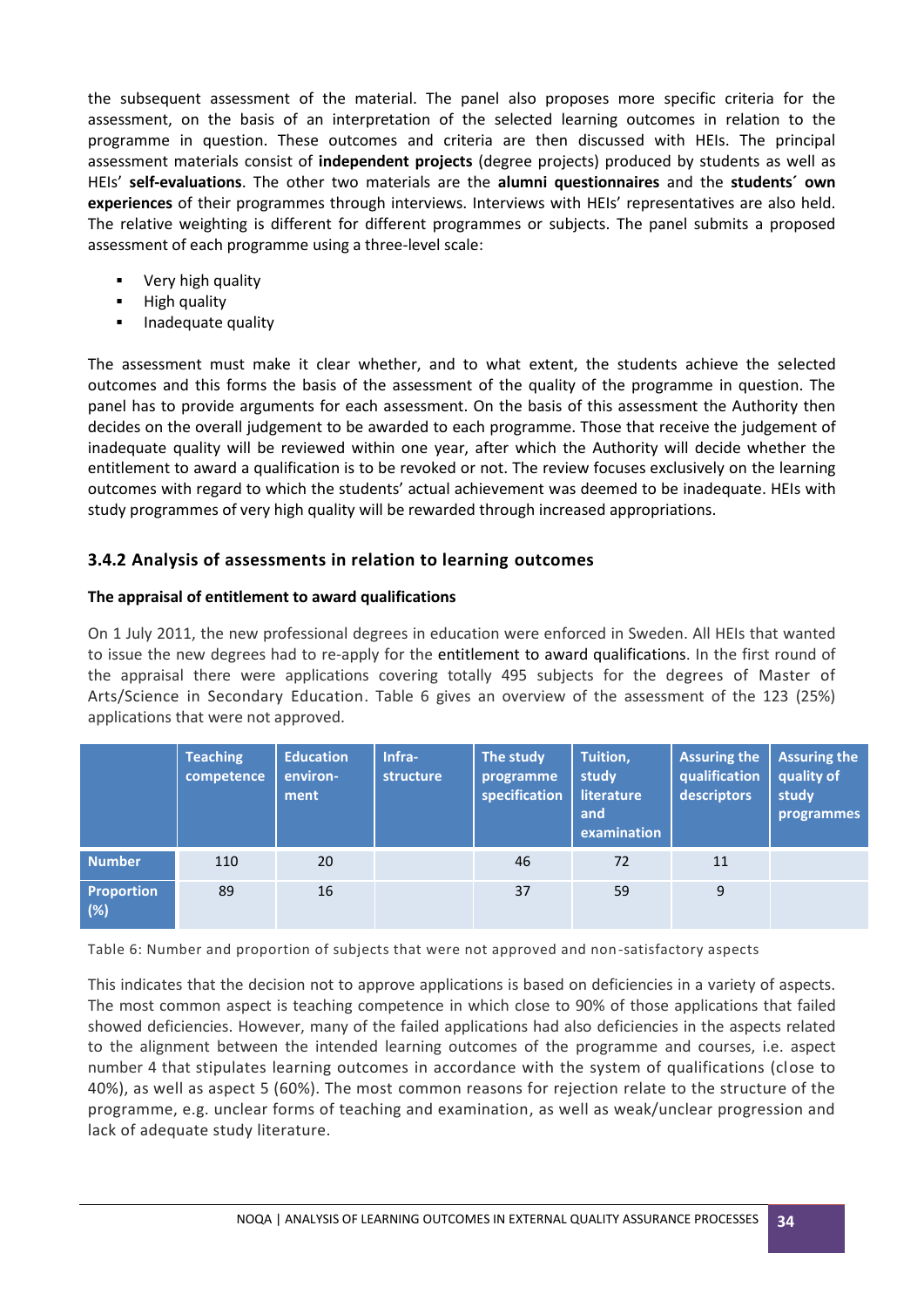This indicates that without an adequate teaching resource it will be difficult for students to reach the intended learning outcomes no matter how well described they are in the curriculum. Another finding worth mentioning is that the overall assessment of the entitlements to award the degrees in science in secondary education to a very minor degree refers to the national qualification descriptors.

#### **Quality evaluation of programmes**

The main idea of the current evaluation system may seem to be quite simple. A programme is to be assessed with regard to the extent to which students in the programme achieve the learning outcomes specified in the National Qualifications Ordinance. In other words, achieved learning outcomes are to be measured against intended learning outcomes. Quality of programmes is thus implicitly defined in terms of assurance of standards.

However, methodologically it is more complicated, since it is difficult to find a simple and effective method of measuring standards of achievement with a high degree of reliability and validity. Apart from general problems concerning the interpretation, explication and application of statements of learning outcomes at the qualification level, and the possibility to determine clear-cut measures of standards, there is above all the problem of finding adequate and easily accessible material on which the assessment can be based. In practice, the available material will as a rule provide more or less indirect evidence with a more or less limited scope of validity. As mentioned in 3.4.1, four different assessment materials are used. Here, we will focus on assessment on the basis of students' independent projects and, in more detail, on assessment on the basis of higher education institutions' self-evaluation reports. Questionnaires for alumni and interviews with students have a significantly less prominent role, partly due to practical circumstances and design.

The use of **students' independent projects** as material for the assessment of the achievement of learning outcomes is based on the following circumstances: that students' independent projects are prescribed by the national qualifications framework; that higher education institutions are obliged to file them; and that students' independent projects generally ought to reflect very central aspects of higher education. Assessment of a random selection of students' independent projects (minimum 5 and maximum 24 depending on the total number of projects) is made to ascertain student attainment in relation to intended outcomes as indicated in the Qualifications Ordinance. This appraisal is not a review of individual students but a means of assessing the results of a study programme on the basis of the outcomes laid down in the relevant qualification descriptors. It is the aggregate quality of students' independent projects in relation to each of the different learning outcomes that provides the basis of the evaluation and not specific excellent or poor productions.

According to the experts, it has worked fairly well to assess the degree projects based on the outcomes in the Ordinance. Some panels have developed more close to practice criteria which then are related to the outcomes in the Ordinance, while others have used the outcomes more directly. It would be useful to do a study on which method is optimal. However, this material has not been found very useful in evaluations of some of the professional programmes since it does not cover many important learning outcomes that are part of the Ordinance. For example, in the evaluation of Master of Science in Psychology, only three of the chosen 11 learning outcomes were used to evaluate the degree projects, making the self-evaluation the principal material.

Although students' independent projects obviously make up a kind of direct result or outcome, the scope of validity of this material as an indicator of the achievement of learning outcomes on the level of degree has been discussed and debated. The validity may vary between programmes. Also, the independent project is only a small part of a programme (15 and 30 ECTS credits for first and second cycle qualifications, respectively). There is further no obligation that the learning outcomes related specifically to the independent project matches the qualification descriptors. In general, there will of course be some correlation, but it would be wrong to expect students' independent projects to reflect the learning outcomes of a qualification in a direct and comprehensive manner with regard to their full width and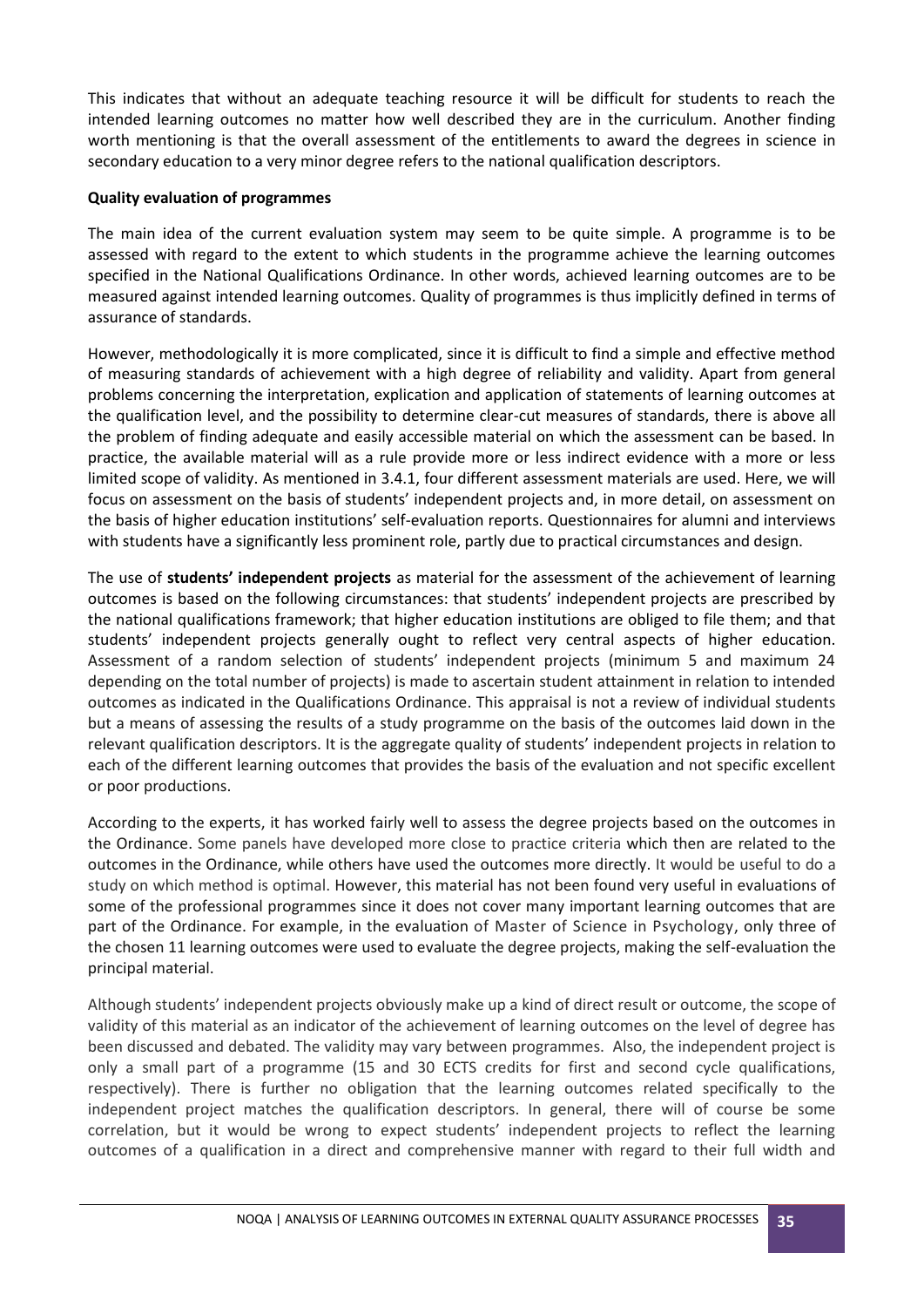depth. In some cases the independent project may even be produced several semesters before the end of the course of study leading to a qualification.

Other methodological limitations are connected to the sometimes very small samples and the circumstance that the period from which the sample is taken may vary from one to three years. The samples may be more or less representative of the output of a given programme and the aggregated assessment of a selection of projects may be more or less reliable as an indicator of the achievements of the students in general. These limitations suggest the need for a more comprehensive and systematic assessment that takes contextual factors into consideration and that is guided by an awareness of the problems related to validity and reliability. In practice, the panels tend to be rather overwhelmed by the quantitative information of the judgements given to the projects in the sample taken from a programme.

**The self-evaluation<sup>18</sup>** is intended to enable a more extensive and complete account of outcomes than that offered by the independent projects. In its self-evaluation, the HEI should therefore present, analyse and assess the outcomes achieved in relation to all the national learning outcomes on which the evaluation is based. This account must aim to demonstrate to the experts that the students (and therefore the course or programme) meet the targets in the qualification descriptors. Some presentation of the circumstances and processes may, however, be included to enable the institution to account for how it assures that the students achieve the targets. Though, in the guidelines it is explicitly stated that it is not the circumstances and processes as such that will be evaluated, but the educational outcomes*.* Each institution is free to choose the material on which to base its analysis of goal attainment. However, examples of material that can be used have been offered by the Authority and include summaries and analyses of examination tasks and questions, results of evaluations and follow-up of different kinds, for instance the results of course evaluations and programme evaluations, as well as descriptions and analyses of how several courses are based on each other so that students will attain qualitative targets or their component elements.

Assessment of achieved learning outcomes on the basis of self-evaluation reports obviously poses several challenges: it is a very indirect material, encompassing disparate data and analyses and also the very idea of reporting achieved learning outcomes in a manner that enables assessment with a high degree of equity. A more thorough discussion of these challenges, based on an in-depth study, follows below.

#### *In-depth study: assessment of achieved learning outcomes on the basis of self-evaluation reports*

Assessment of achieved learning outcomes on the basis of self-evaluation reports has never been done before in EQA processes in Sweden and obviously faces several challenges, as stated above. There were also some preliminary indications initially that HEIs' analyses of goal attainment in the self-evaluation were weak and that this material was by and large not taken into consideration by the panels in their assessments. Against this background, an internal study was conducted at Authority with the overarching objective:

#### *To strengthen the analysis of (achieved) goal attainment of HEIs' self-evaluations*

**.** 

However, in order to reach this objective it was deemed necessary to investigate the impact of selfevaluations of the outcome of the final judgements and what the assessments have been based on general and professional qualifications. Questionnaires were sent to all project managers and interviews were conducted with a selection of project managers in order to gain a better insight to some key questions.

It shows that the content and quality of the submitted self-evaluations varies a lot. With some few exceptions they lack accounts of results. Instead they include: a description of content and design of

<sup>&</sup>lt;sup>18</sup> General Guidelines for self-evaluation in the Swedish National Agency for Higher Education's Quality Evaluation System. Report 2011:11 R.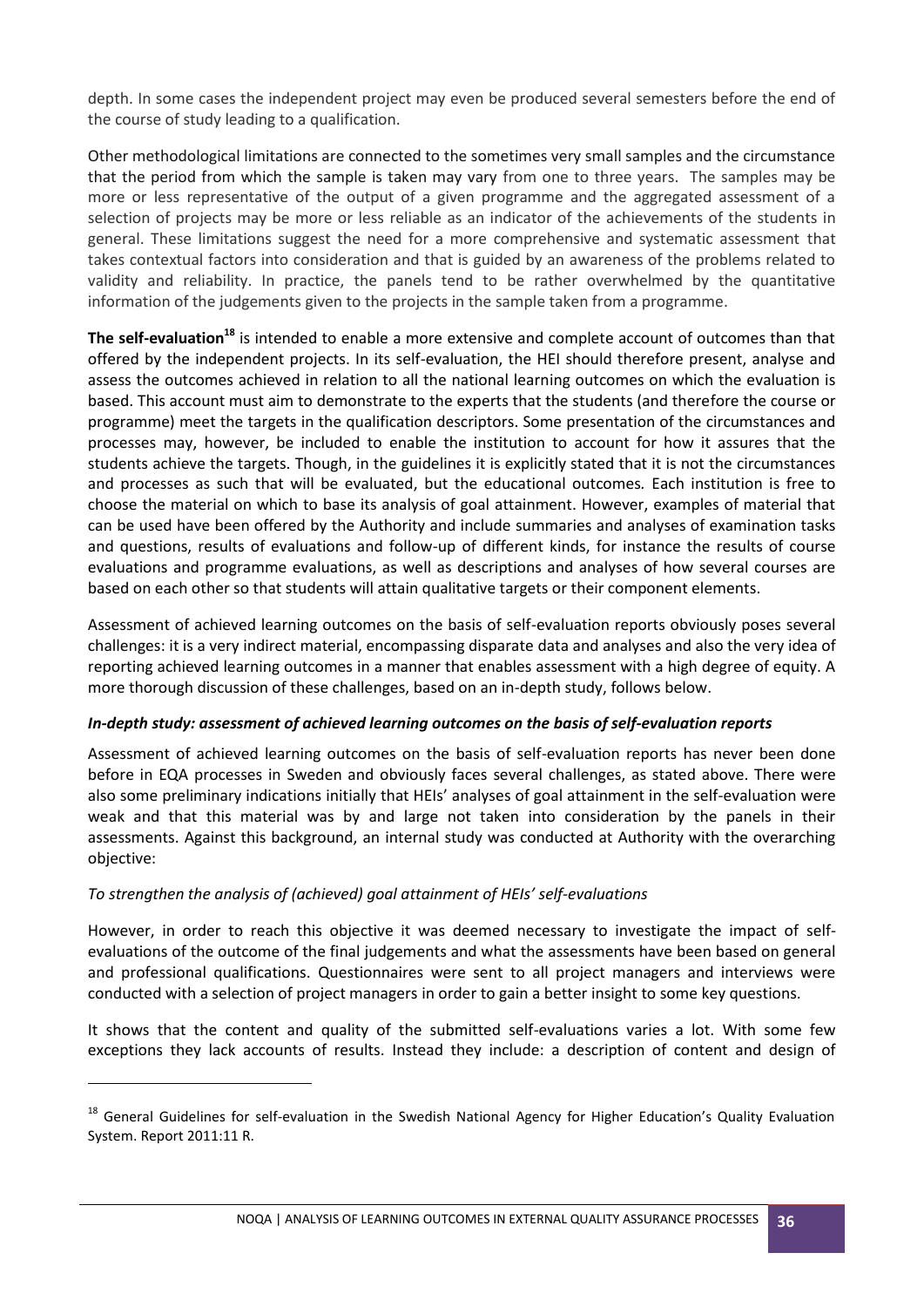education and how learning objectives are examined, examples of grading criteria, examples of exam answers and compilations of course evaluations. The survey also reveals that the perception of what is a good self-evaluation varies between experts. Some experts have interpreted the Authority´s instructions very literally, i.e. looked for concrete results, with the implication that they found the self-evaluations useless and consequently did not use it as an assessment material. Other panels were of the opinion that the circumstances and processes described by the HEI gave a very good picture of the quality of the education and found the self-evaluation as a basis for assessment very useful.

The conclusions drawn from the analysis above are twofold. Firstly, HEIs have not managed to comply with the new guidelines regarding the self-evaluation. The reasons could either be that HEIs are stuck in the old way of writing self-evaluations or that it is not clear to them what should be included in these documents. Another reason could be that HEIs do not have the data needed for the analyses asked for. A second important finding is that the panels have worked very differently from each other. In the case of general qualifications the actual use of the self-evaluations has been very minimal. However, in the case of the professional qualifications the self-evaluations, together with the site visits, was the main material on which they based their assessments. In these cases, the panels found the following descriptions useful: alignment of intended learning objectives of courses with the qualification descriptors, content and design of tuition including information on progression, how exams assure the attainment of learning outcomes, teaching and supervisory competence, and to a limited extent, compilations of course evaluations.

Perhaps the most plausible proposal would therefore be to change the purpose of self-evaluations from being results-focused to more process-oriented. The implication would be to change guidelines and instructions to HEIs on the data the self-evaluations should contain. This approach would perhaps better fit the purpose of the forthcoming EQA system, e.g. to help HEIs to identify strengths, good practices and areas in need of development in their own operations. It would also better safeguard the important principles of equivalence and predictability.

#### <span id="page-36-0"></span>**3.4.3 Analysis of strengths and limitations in the way learning outcomes are applied**

#### **The focus on learning outcomes: ideologically simple but methodologically challenging**

One of the strengths of the present evaluation system is the simple philosophy behind the system and the clarity of what programmes are evaluated against, i.e. the focus on attainment of the qualification descriptors. Even though HEIs have not managed to present concrete results in the self-evaluations, the focus of the processes described is on assurance of the qualification descriptors. Another strength is that the starting point of the evaluation is the law and the Qualifications Ordinance, since they contain the only common goal descriptions that are available in Sweden and has been established by the government, giving legitimacy. However, methodologically it is more complicated since it is difficult to find methods with a high degree of validity and reliability. Also, the qualification descriptors were not really designed to be used in an evaluation of achievement of outcomes. The Authority has now gained valuable experience on the ones that are evaluable and which ones are not.

An important feature of Swedish EQA is that the objects of evaluation are identified in relation to entitlements to award qualifications in main field of study. Methodologically, this has proven difficult since it does not always correspond to the level of work at HEIs. In many instances, the focus is rather on programmes and specializations. In the case of some subjects, the majority of the students remain only for one or perhaps two semesters and have other main fields of study. In these cases it would perhaps be more relevant to focus on outcomes in earlier stages of the cycle of education in question. Further, in the case of general qualifications, the majority of the learning outcomes relate to generic skills and abilities that are not necessarily tied to the courses within a given main field of study but rather to the whole course of study leading to the qualification. In other words, the course of study within a main field of study cannot on its own be supposed to account for strengths or weaknesses with regard to all of the learning outcomes tied to a qualification.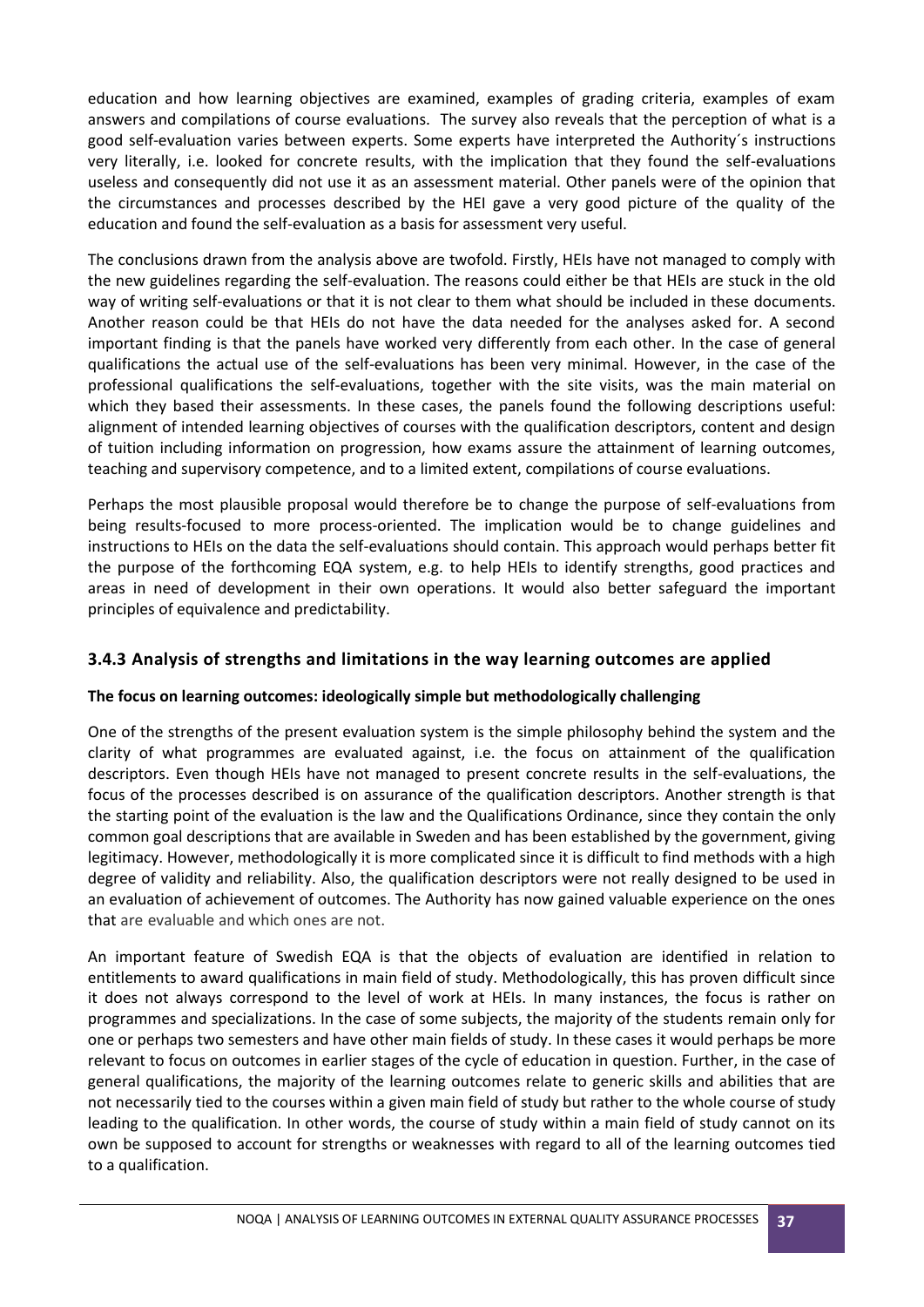#### **A focus on detail should be balanced against a focus on patterns**

One weakness when looking at the two EQA approaches in Sweden as part of a whole system is that the two approaches are not complementary. In the appraisal of entitlement to award qualifications no single detail or single qualification descriptor will be decisive for the final judgement. Rather the assessment is based on a coherent whole. In addition, at least in the appraisals described in section 3.4.2, it relates very loosely to the qualification descriptors, calling perhaps for a clearer approach towards learning outcomes. On the other hand, the current evaluation model is characterised by a fragmentation that undermines the possibility of making well-balanced judgements that are informed by a more holistic understanding of the evaluated programmes and that are sensitive to their specific design and profile. In the latter, the focus on details should be balanced against a focus on patterns. This would probably also make the assessments more useful in the internal quality assurance processes. The Swedish Higher Education Authority is now in the process of developing the system for the coming cycle that is planned to be initiated in 2015. Given that the signal from the government is a renewed membership of ENQA, the Authority could argue for a better coordination and consistency between the two parts of the Swedish EQA-system.

#### **The assessment materials used in quality evaluations**

On paper, the assessments are based on many and varied sources. However, in reality the greatest weight has been given to students' independent projects and for the general qualifications the role of the selfevaluation has been rather minimal and the other two materials, questionnaires for alumni and interviews with students, have a significantly less prominent role. As discussed in section 3.4.2, there may be limitations with regard to the validity of students' independent projects as indicators of the achievement of the qualification descriptors on the programme level, as well as the reliability of the assessments of students' independent projects. Of course, all methods have problems of this kind. The challenge is to work out a systematic way of dealing with them.

In contrast with the assessment of general qualifications, the professional qualifications have been subject to more holistic assessments with great weight given to the self-evaluations in combination with the site visits. In the latter case, the focus has been more on processes (and to some degree also conditions) that assures the attainment of the qualification descriptors.

The status of the self-evaluation reports has been unclear. In theory, they were supposed to include accounts for "results", permitting judgements with a high degree of equity. In practice, such results are rarely found and insofar the self-evaluations are used as an assessment material, the focus is rather on processes fit for purpose. Against this background, the instructions to HEIs and panels have been amended to enhance the purposefulness and usability of data. Another possibility, especially considering the next evaluation cycle, would be to change both the purpose of and the guidelines to the self-evaluations to contain information that more resembles the quality aspects that are assessed in the appraisal of entitlement to award qualifications. One of the criteria assessed in the appraisal is internal quality assurance.

A strength of the independent projects as an assessment material is that the results are available since they are prescribed by the national qualifications framework and HEIs are obliged to file them. Apart from uploading a gross list of all independent projects and then anonymise a random selection of these, it has meant relatively little work for the HEIs.

In addition, students´ independent projects generally reflect rather central aspects of their education implying that the Authority get hold of some quality aspects. However, it may not be possible to express an opinion about the quality of entire programmes. The panels also found it relatively easy to assess the qualification descriptors. Last but not least, in these cases panels have chosen to work with assessment criteria, it becomes very transparent and clear how programmes have been assessed, at least for the part of the system that concerns the judgement of the independent projects.

One disadvantage is that the assessment of students' independent projects is rather costly.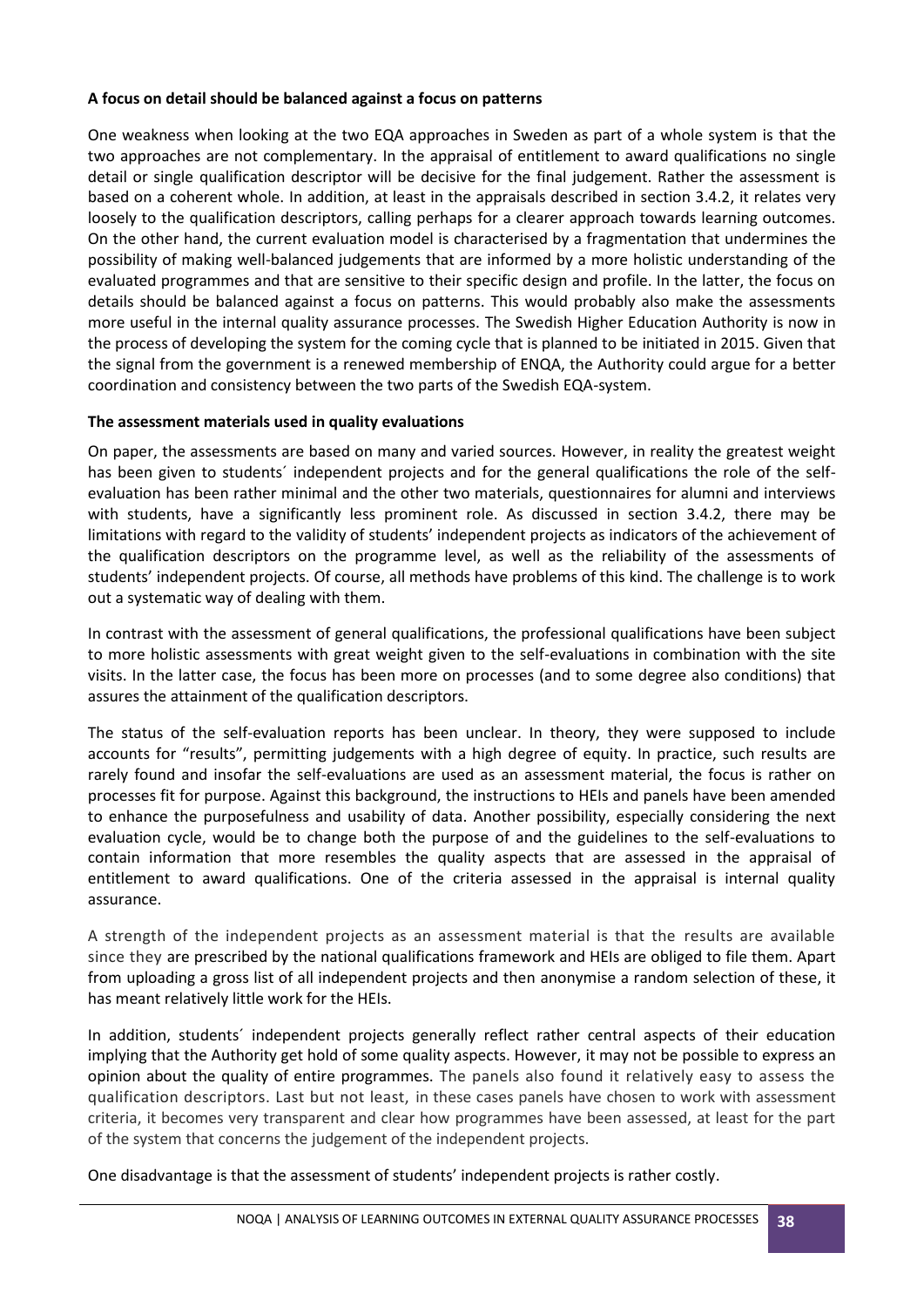The assessment within one and the same evaluation has throughout the cycle been characterised by a high degree of equivalence. However, very different assumptions have been used between the different evaluations by the panels of what is likely to mean an overall judgement of e.g. "inadequate" and also how the assessments of different materials have been weighted. The routines and guidelines have now been improved in order to ensure a greater level of equivalence also between the different evaluations. In every peer review it is important to ensure that the process is not too arbitrary.

#### **The role of students and labour market representatives need to be enhanced**

The subject experts have generally expressed rather positive opinions about the new evaluation system. One reason could be that their expertise is now better used than in earlier systems. However, there is still room for improvement regarding the role of the students and labour market representatives, both in terms of participation and influence in the panels, but also with regard to how their perspectives are taken into consideration in the overall assessments.

#### **The system is quality enhancing**

Experiences so far include that the current system is quality enhancing in the sense that it finds programmes that are of low quality. One proof of this is that HEIs withdraw programmes that receive the overall judgement 'inadequate quality'.

Another strength is that the focus on the qualification descriptors has enhanced awareness and knowledge about the national qualification framework and contributed to more systematic efforts by HEIs of looking into how well intended learning outcomes of individual courses are linked to the qualification descriptors. A possible weakness is that a focus on independent projects potentially could steer away from aspects of education that are not easily incorporated into them.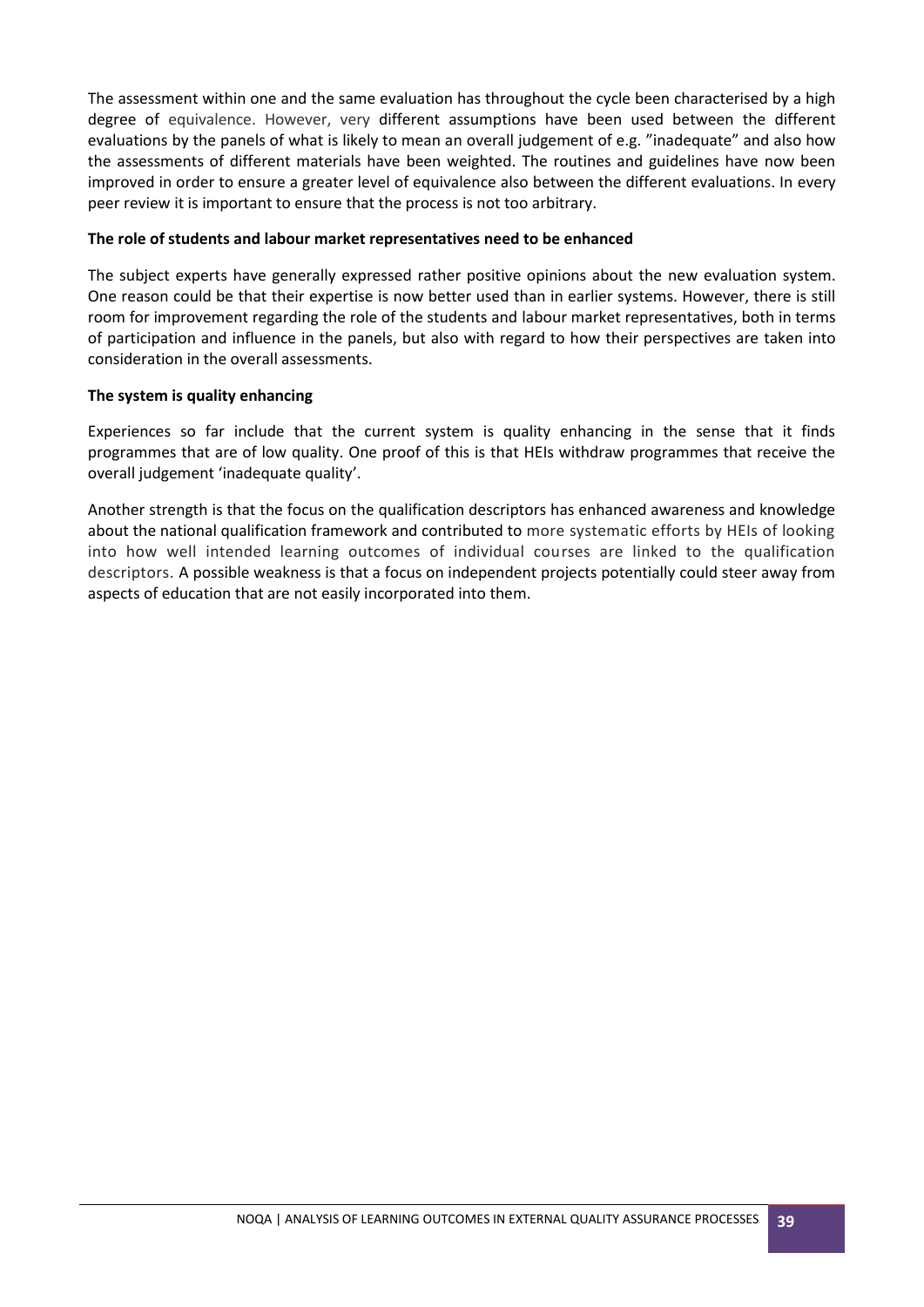# <span id="page-39-0"></span>**4 CONCLUSION**

*This chapter gives a summary of the current status of learning outcomes in external quality assurance processes in the Nordic countries and the strengths and limitations presented in the country chapters. This discussion can be viewed as the joint Nordic experience from working with learning outcomes in various external quality assurance approaches.* 

# <span id="page-39-1"></span>**4.1 The current status of learning outcomes in external quality assurance approaches in the Nordic countries**

#### **Differences and similarities in the external quality assurance approaches**

A variety of external quality assurance approaches are used in the Nordic countries. The different approaches related to learning outcomes are summarised in Table 7 below.

| <b>APPROACH</b>                                                                     | <b>DENMARK</b>                                                                                                                                                                     | <b>FINLAND</b>                                              | <b>NORWAY</b>                                                                                                                              | <b>SWEDEN</b>                                                                                                                                                                                                                         |
|-------------------------------------------------------------------------------------|------------------------------------------------------------------------------------------------------------------------------------------------------------------------------------|-------------------------------------------------------------|--------------------------------------------------------------------------------------------------------------------------------------------|---------------------------------------------------------------------------------------------------------------------------------------------------------------------------------------------------------------------------------------|
| <b>Accreditation</b><br>of new<br>programmes                                        | $\boldsymbol{x}$<br>(LO in relation to NQF,<br>programme design,<br>teaching methods,<br>teachers competences,<br>facilities and labour<br>market demand)                          |                                                             | X<br>(LO in relation to NQF,<br>programme design,<br>teaching methods,<br>teachers competences,<br>facilities and labour<br>market demand) |                                                                                                                                                                                                                                       |
| <b>Accreditation</b><br>of existing<br>programmes                                   | $\boldsymbol{x}$<br>(LO in relation to NQF,<br>programme design,<br>teaching methods,<br>teachers competences,<br>facilities, labour market<br>demand, examinations<br>and grades) |                                                             |                                                                                                                                            |                                                                                                                                                                                                                                       |
| <b>Control of</b><br>existing study<br>programmes<br>(Revision of<br>accreditation) |                                                                                                                                                                                    |                                                             | X<br>(LO in relation to NQF,<br>programme design,<br>teaching methods,<br>teachers competences,<br>facilities and labour<br>market demand) |                                                                                                                                                                                                                                       |
| <b>Institutional</b><br>quality audit                                               |                                                                                                                                                                                    | X<br>(Quality management of<br>sample degree<br>programmes) | X<br>(If included in the HEIs<br>internal quality<br>assurance system)                                                                     |                                                                                                                                                                                                                                       |
| <b>Appraisal of</b><br>entitlement to<br>award<br>qualifications                    |                                                                                                                                                                                    |                                                             |                                                                                                                                            | X<br>(LO in relation to NQF,<br>teaching competence,<br>education environment,<br>infrastructure, study<br>programme<br>specification, tuition,<br>study literature and<br>examination, assuring<br>the qualification<br>descriptors) |
| <b>Quality</b><br>evaluation                                                        |                                                                                                                                                                                    |                                                             |                                                                                                                                            | X<br>(LO in relation to NQF<br>attainment of the<br>qualification descriptors)                                                                                                                                                        |

Table 7 External quality assurance approaches in relation to learning outcomes in the Nordic countries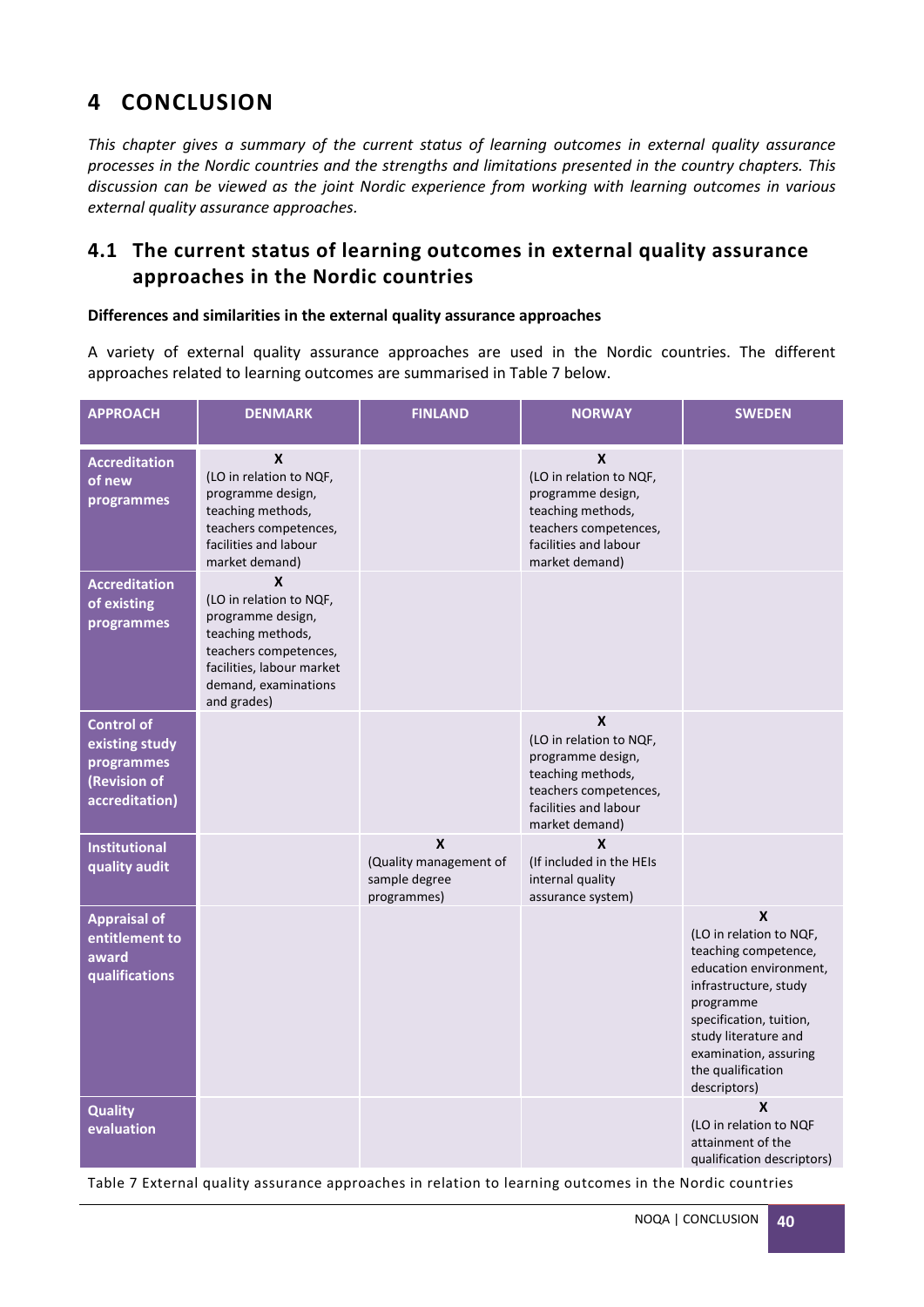As regards the methods used by the agencies to collect data, it can be concluded that many of the same methods are used, but there are also differences between the approaches. The different data collection methods are summarised in Table 8 below.

| <b>DATA COLLECTION</b><br><b>METHOD</b> | <b>DENMARK</b>                                                                    | <b>FINLAND</b>            | <b>NORWAY</b>                                                                                  | <b>SWEDEN</b>                                    |
|-----------------------------------------|-----------------------------------------------------------------------------------|---------------------------|------------------------------------------------------------------------------------------------|--------------------------------------------------|
| <b>HEI self-evaluation</b><br>reports   | $\boldsymbol{\mathsf{x}}$                                                         | $\boldsymbol{\mathsf{x}}$ | $\boldsymbol{\mathsf{x}}$                                                                      | $\mathbf x$                                      |
| site visits (incl.<br>interviews)       | $\mathbf x$<br>(EVA and ACE have<br>no site visits in ex-<br>ante accreditations) | $\mathbf x$               | X<br>(audits, 3rd cycle<br>accreditation, audit<br>and control<br>activities)                  |                                                  |
| interviews                              |                                                                                   |                           | X<br>(3 <sup>rd</sup> cycle: HEIs and<br>students, and in<br>audits and control<br>activities) | $\mathbf x$<br>(HEIs and students)               |
| application                             | $\boldsymbol{x}$<br>(ex-ante<br>accreditation)                                    |                           | X<br>(accreditation)                                                                           | $\mathbf x$<br>(entitlement to<br>award degrees) |
| students'<br>independent<br>projects    |                                                                                   |                           |                                                                                                | $\boldsymbol{x}$                                 |
| alumni<br>questionnaires                |                                                                                   |                           | $\boldsymbol{x}$<br>(control activities at<br>all levels) <sup>19</sup>                        | $\boldsymbol{x}$                                 |

Table 8 External quality assurance - data collection methods in relation to learning outcomes in the Nordic countries

#### **Differences in how the national qualifications frameworks are implemented in the Nordic countries**

A national qualifications framework (NQF) may be considered a precondition for imposing the institutions to implement learning outcomes. However, this is not always the case. Although Finland does not yet have a NQF, some HEIs in Finland have already implemented learning outcomes at their own initiative based on the proposal to a NQF. Furthermore, the national qualifications frameworks are implemented differently in the Nordic countries as presented in Table 9 below.

**.** 

<sup>&</sup>lt;sup>19</sup> Control activities before 2011 included alumni questionnaires. A pilot project on control of existing study programmes for 2012-2013 is conducted without alumni questionnaires. Based on the evaluation of the pilot project, it will be decided if alumni questionnaires are included in the coming control activities.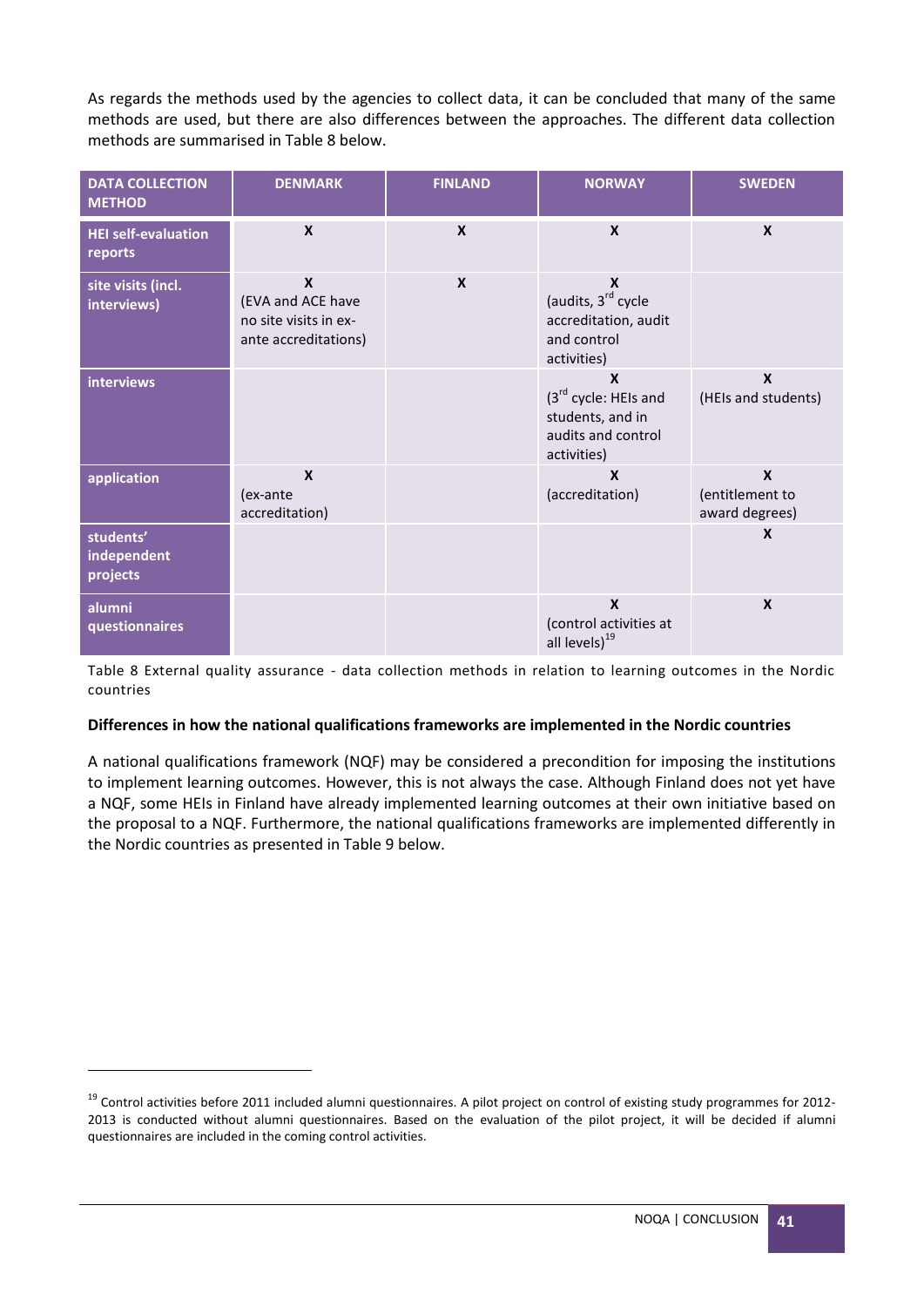| <b>NATIONAL</b><br><b>QUALIFICATIONS</b><br><b>FRAMEWORK</b>  | <b>DENMARK</b>                                                                                                                                              | <b>FINLAND</b><br>(NQF not yet<br>approved by the<br>Parliament)                                               | <b>NORWAY</b>                                                                                                                                                       | <b>SWEDEN</b>                                                                                                                                                    |
|---------------------------------------------------------------|-------------------------------------------------------------------------------------------------------------------------------------------------------------|----------------------------------------------------------------------------------------------------------------|---------------------------------------------------------------------------------------------------------------------------------------------------------------------|------------------------------------------------------------------------------------------------------------------------------------------------------------------|
| <b>Overarching</b><br>framework the<br><b>NQF</b> is based on | <b>QF-EHEA and EQF</b>                                                                                                                                      | mainly EQF                                                                                                     | QF-EHEA and EQF                                                                                                                                                     | QF-EHEA <sup>20</sup>                                                                                                                                            |
| <b>National level</b>                                         | <b>Qualification levels</b><br>described as learning<br>outcomes using<br>knowledge, skills and<br>competences                                              | <b>Qualification levels</b><br>described as learning<br>outcomes using<br>knowledge, skills and<br>competences | <b>Qualification levels</b><br>described as learning<br>outcomes using<br>knowledge, skills and<br>general competences                                              | <b>Qualification levels</b><br>described as learning<br>outcomes using<br>knowledge, skills and<br>competences                                                   |
|                                                               | Degree type<br>descriptors described<br>as learning outcomes<br>using knowledge,<br>skills and<br>competences                                               |                                                                                                                |                                                                                                                                                                     | <b>Qualification</b><br>descriptors described<br>as learning outcomes<br>using knowledge,<br>understanding,<br>competence, skills,<br>judgement and<br>approach. |
| <b>Institutional</b><br><b>level</b>                          | The study<br>programme should be<br>described as learning<br>outcomes using<br>knowledge, skills and<br>competences and be<br>specific for the<br>programme |                                                                                                                | The study<br>programme should be<br>described as learning<br>outcomes using<br>knowledge, skills and<br>general competences<br>and be specific for the<br>programme | The study<br>programme should be<br>described as learning<br>outcomes using<br>knowledge, skills and<br>competences and be<br>specific for the<br>programme      |
|                                                               | The modules should<br>be described in terms<br>of learning outcomes,<br>but not necessary as<br>knowledge, skills and<br>competences                        |                                                                                                                | The modules should<br>be described in terms<br>of learning outcomes,<br>using knowledge,<br>skills and general<br>competences                                       | The modules should<br>be described in terms<br>of learning outcomes,<br>but not necessary as<br>knowledge, skills and<br>competences                             |

Table 9 Implementation of national qualifications frameworks in the Nordic countries

**.** 

# <span id="page-41-0"></span>**4.2 Discussion of strengths and limitations of learning outcomes**

#### **Learning outcomes are a good tool for assessing level and cohesion of study programmes**

The Nordic experiences show that learning outcomes have provided institutions, expert panels and external quality assurance agencies with a common, transparent language which has been widely used for assessing the level and the cohesion of programmes.

In accreditations and programme evaluations, learning outcomes have helped to develop clear standards for describing the level of a programme, especially when the learning outcomes are defined by or related to

<sup>&</sup>lt;sup>20</sup> A proposal on the Swedish qualification framework has been submitted to the Government. When the Government has decided on the framework it will also be tied to the European Qualification Framework, the EQF.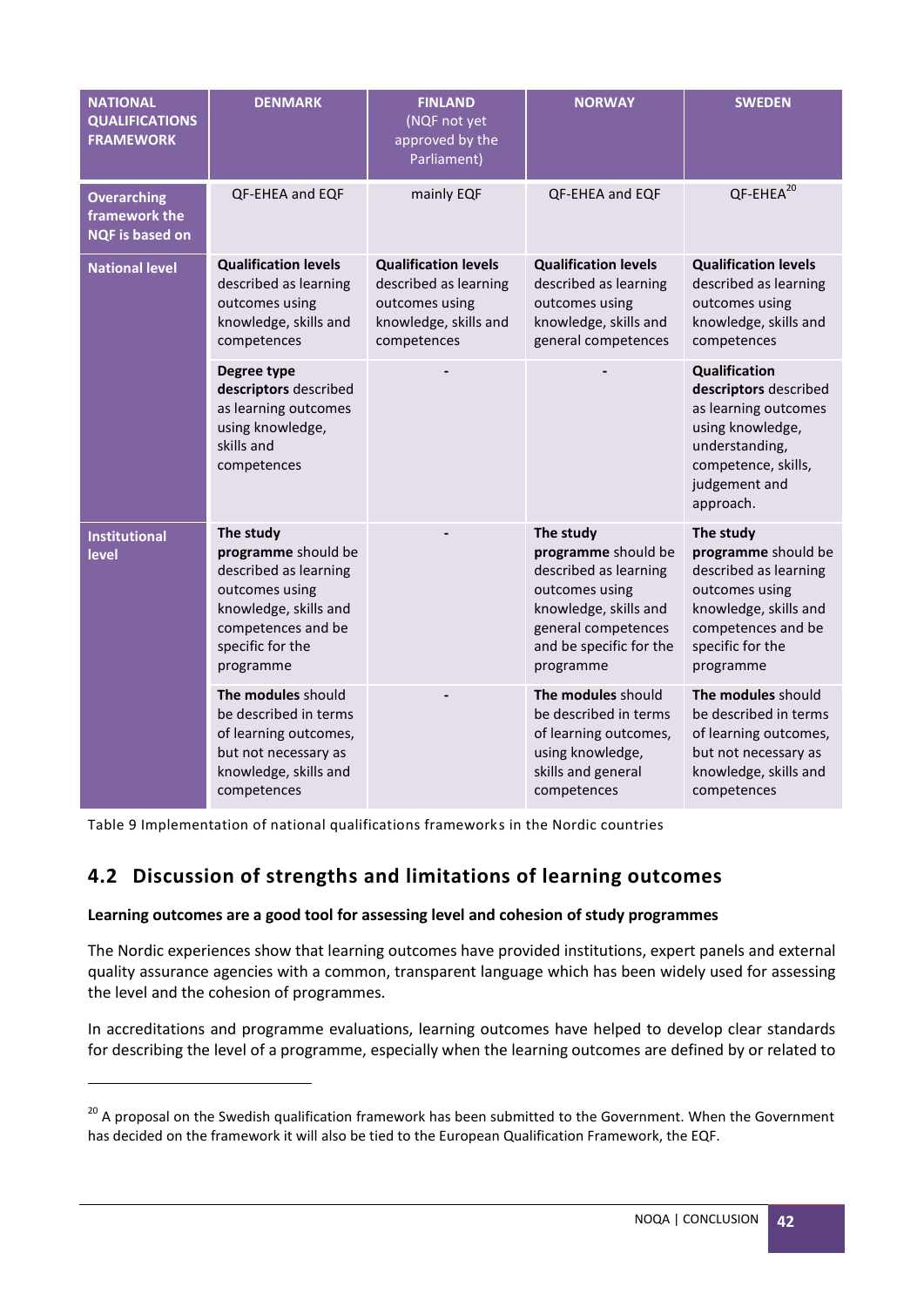a national qualifications framework. As a consequence, the agencies and the expert panels are able to compare programmes on the same level in a more structured manner because the programmes are assessed against the same standards. Previously, there were no common standards for assessing study programmes and the judgement was based on the curricula and experts' experience and knowledge.

Moreover, the learning outcomes give a holistic view on the study programme. By linking structure, academic progression and contents, the learning outcomes clarify areas of overlap between modules and make it possible for the expert panels to assess whether there is consistency across the modules in a programme. The various types of alignment analyses make it possible for the expert panels to assess the degree to which the programmes facilitate learning processes that are likely to lead the students to actually achieve the learning outcomes. In Norway and Denmark, learning outcomes take a very prominent position in the accreditation criteria. They are often used to interlink different elements regarding the quality and relevance of a programme, such as teaching resources, employability of the students, name of the programme, curricula, teachers competence, research base and academic development work, pedagogical methods, exams and testing, labour market relevance etc. As a result, it is possible for the expert panels to make a holistic assessment of the programme that does not just focus on the structure of the study programme, but on the actual delivery of the programme.

#### **Learning outcomes can enhance transparency and creditability of programmes**

Learning outcomes can enhance transparency and comparability of qualifications for two reasons. Firstly, the transparency and comparability is enhanced because learning outcomes offer clear statements of what the student is able to achieve after studying the programme and thereby give students, stakeholders and the labour market comprehensive information about the programme. Secondly, it can be argued that the creditability of a programme increases when it has been externally quality assured by approaches that focus on output compared to external quality assurance approaches that focus on input, for example curricula.

However, it is without the scope of this project to say whether students, stakeholders and employers are actually using the available information about learning outcomes for transparency and comparability purposes and whether they experience that learning outcomes make the quality of the programmes more creditable. EVA conducts a project in 2013<sup>21</sup> that looks at the implementation of the NQF in educational institutions and how the institutions experience the use of the Danish Qualifications Framework and learning outcomes, e.g. in their dialogue with employers and other stakeholders.

#### **Learning outcomes give good opportunities to assess study programmes' labour market relevance**

The assessment of learning outcomes and working life relevance of study programmes are to some extent included in the external quality assurance approaches in all Nordic countries. When it comes to who conducts the assessment, there are two different approaches represented in this material: 1) the agencies use stakeholders in the work as external expert and 2) assessment of working life relevance with no stakeholder representation included. These two approaches are presumably a result of different traditions in the countries and different ways of organising the assessments in the agencies.

External experts have various tasks in the evaluation work related to learning outcomes in the Nordic countries. In Sweden representatives from the labour market always take part in the external assessment panels, as is the case with the audit teams in Finland. In Denmark representatives from the labour market always take part in the external assessments panel of existing programmes and new study programmes (but not necessary in accreditation of new local provisions of programmes). In Denmark, Finland and

**.** 

 $21$  Evaluering af den danske kvalifikationsramme for livslang læring <http://www.eva.dk/projekter/2013/evaluering-af-den-danske-kvalifikationsramme-for-livslang-laering>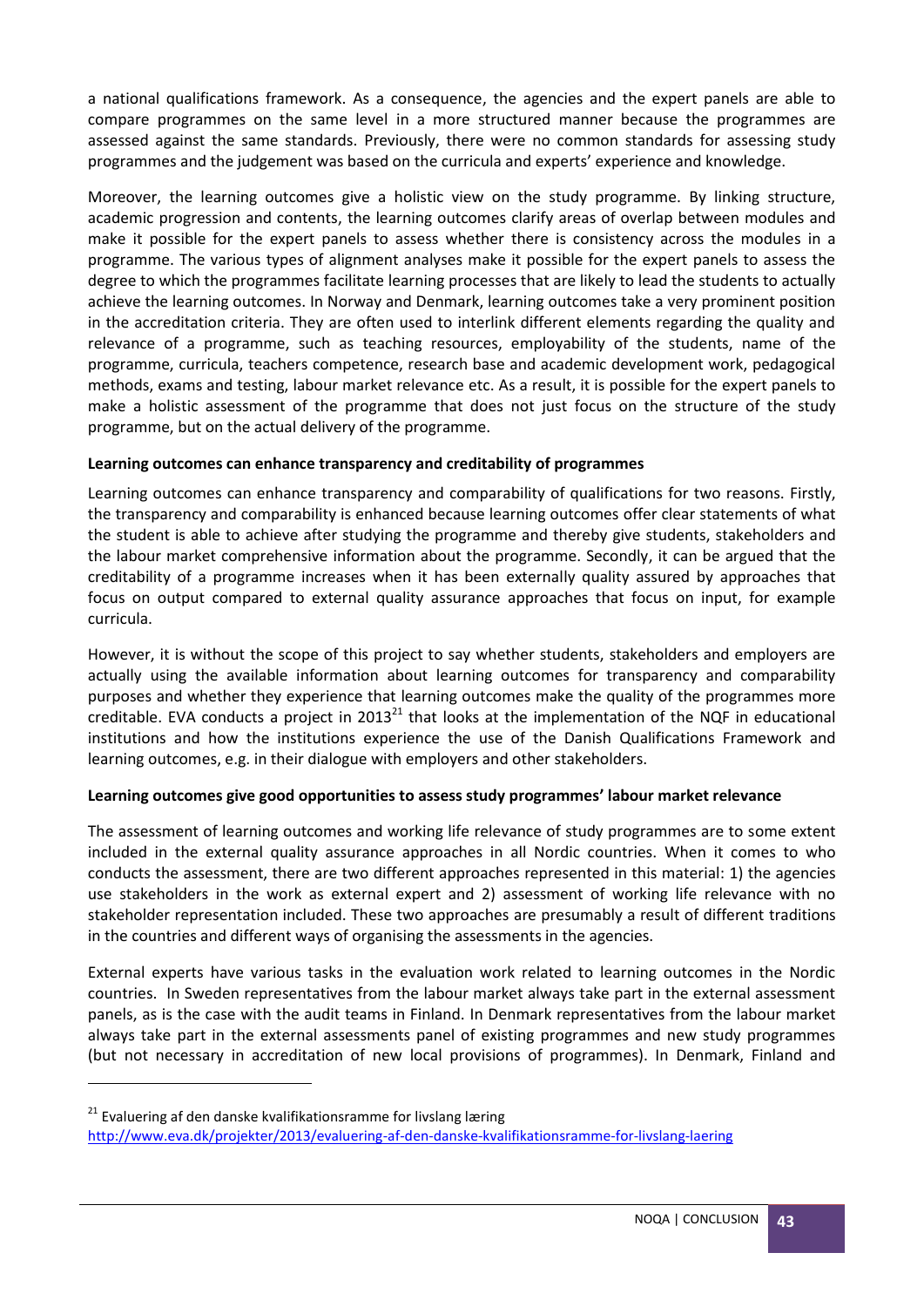Sweden stakeholders as a rule participate in all parts of the assessment conducted by an external expert panel. Stakeholders' participation is equated with students and academic members. By choosing to include representatives from the labour market in external expert panels is a sign of the expert's important contribution in assessing labour market relevance. These experts represent the stakeholder view and in some cases they have first-hand knowledge about the skills and competences needed. Naturally, these assessments are given more confidence in the working life when they are conducted by people with competence on the labour market needs. However, the Swedish experience shows that there is still room for improvement regarding the role of the labour market representatives, both in terms of participation and influence in the panels, but also with regard to how their perspectives are taken into consideration in the overall assessments.

In Norway there are no representatives from stakeholders or the labour market in the external expert panels on accreditation of new study programmes. The tradition is to use academic experts from universities and university colleges (and Ph.D. students in accreditation of Ph.D. programmes), or other relevant persons. External experts are chosen on the basis of academic skills and competences. Knowledge about the labour market or subject-related labour market is not a requirement when experts are recruited. These experts assess whether the provision has relevance for the working life based on their knowledge and experience from their home institution or other kind of experience and information. The quality of the assessment of the criterion on relevance in the working life is very much dependent on the single expert's competence and experience. The experts background and competences to assess relevance may be random, and therefore also the result of the assessment.

Nordic experiences show that learning outcomes makes it possible for experts from the labour market to assess the programmes' relevance for the labour market in a more systematic way. Employers might not know the specific field of study and the current curricula used at the institutions, but they know about the knowledge, skills and competences that are required in the labour market. The focus on the outcomes of the programme compared to the input should thus give the labour market expert better opportunity for assessing the programme and in the same time incurring the institutions to formulate learning outcomes which are relevant for the labour market.

#### **The role of learning outcomes at programme level and institutional level**

There are differences in how learning outcomes have been included in the external quality assurance approaches in the Nordic countries. However, as this project has shown there are also common elements between the countries. The different approaches are mainly focusing on intended learning outcomes and the description of how learning outcomes are implemented and assessed in study programmes. Achieved learning outcomes are also assessed in Sweden and Denmark; in Sweden being the main part of the assessment.

It is clear that the philosophy behind the different external quality assurance approaches has an impact on how learning outcomes are applied in the approach. Programme accreditations and quality evaluations are more focused on supervision, control and ensuring that a minimum threshold is met. These approaches allow the agencies to assess if learning outcomes descriptors are accurate and whether learning outcomes are achieved. With these approaches it is relatively easy to implement learning outcomes in external quality assurance and make learning outcomes an essential part of the judgement (for example in the Danish and Swedish approaches). However, as discussed earlier in this report, it has proven quite difficult to assess achieved learning outcomes.

Audits take an indirect approach to improving quality of higher education, aiming to support continuous development within the institutions and thus also emphasise the autonomy of the HEIs. An audit in the Norwegian approach is an evaluation of a single institution's own practice and capacity when it comes to evaluate and develop their own educational provision. The HEIs themselves develop their own internal quality assurance system relevant for the institution's activities and portfolio. NOKUT expects that the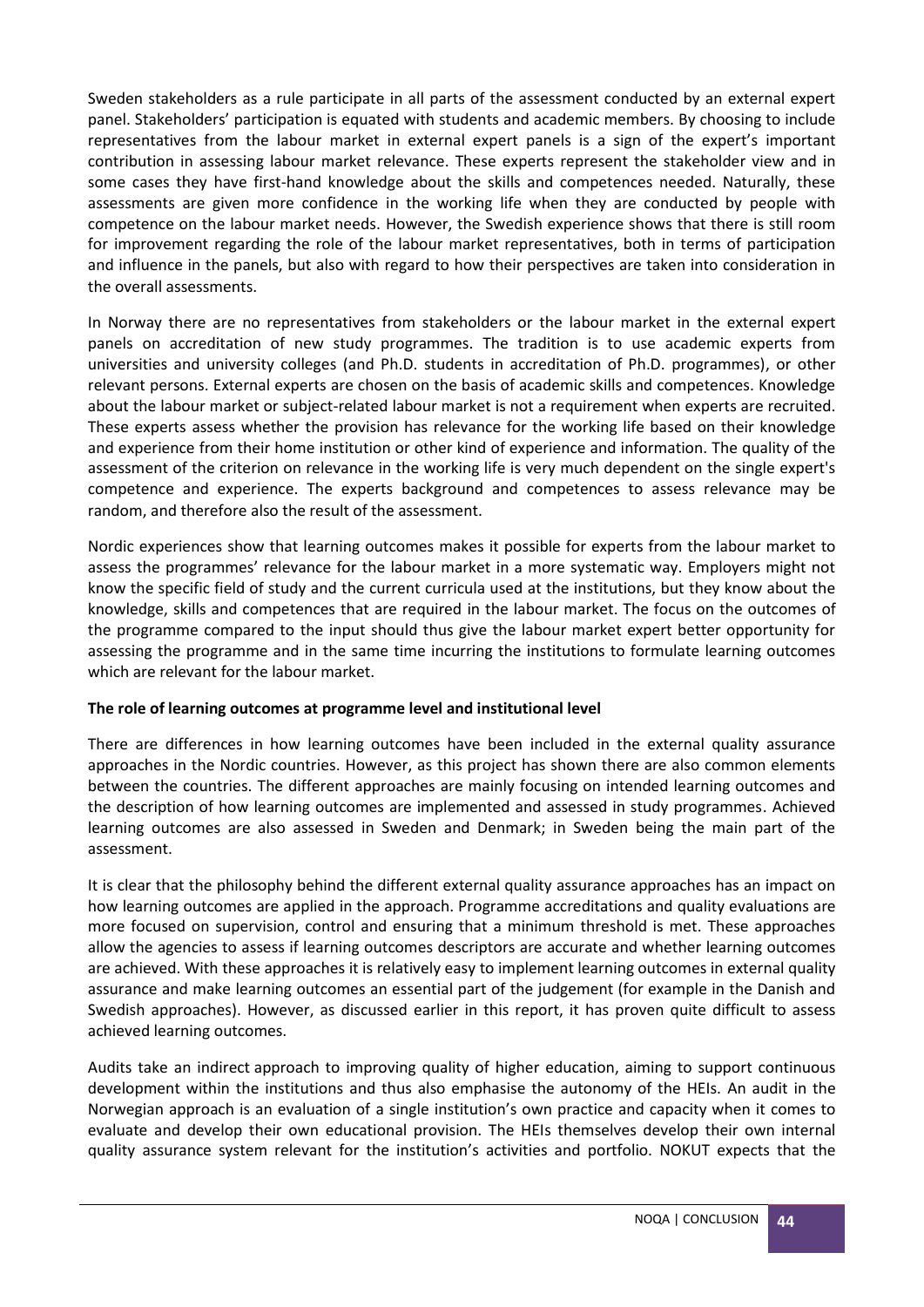implementation of learning outcomes in the coming years will have effects for the scope of the internal quality work, and the design of the audit procedure will take that into account.

A challenge in an institutional quality audit may be a broad focus of the audit making it harder to implement learning outcomes as a central element of the assessment. This is the case in the Finnish approach which focuses on virtually all activities of the HEI and due to this the approach is producing only limited amount of information on learning outcomes. It is likely that an audit approach with the main focus on the quality management of educational activities and not all activities of the HEI is better able to incorporate the different aspects of learning outcomes in the evaluation. Furthermore, when learning outcomes have been included in institutional activities and the institutions have enough experience of the quality management procedures related with learning outcomes, it is expected that the institutions' evaluation of their own provision are centred around learning outcomes, and will have a more central role in quality audits. Learning outcomes may also be a central element in other institutional external quality assurance processes; for example it is expected that learning outcomes will have a central role in the coming institutional accreditation system in Denmark.

#### **The risk of generic learning outcomes descriptors**

The national qualifications frameworks describe the expected learning outcomes for a given qualification. The descriptions of the learning outcomes are based on keywords and a precise terminology. In trying to live up to the national descriptors there is a potential risk that the institutions will compose learning outcomes descriptors that are to a higher or lower extent copies of the national descriptors elaborated with some keywords from the subject area. When it comes to new programmes there have been a slight tendency towards this in Denmark and Sweden. In Norway, NOKUT has given administrative decision of rejection to a high number of institutions and some of these are due to the fact that the HEIs also copied the national generic learning outcomes descriptors in study programmes.

When the institutions copy the national descriptors as learning outcomes for a study programme there is a risk that the assessment is then less focused on the learning outcomes of the study programme. If the purpose is to assess the content and not only the outcome, then the focus of the assessment is moved to a consideration of how the courses are related to the national descriptors of the level. In most cases, the learning outcome descriptions for courses fit under the generic learning outcomes descriptors for the study. In addition, there is a risk that the study programmes could be standardised and that the purposes of the learning outcomes are solely to function as documentation for the external qualification process rather than as a didactical and pedagogical tool for the institution. Furthermore, the intention of the learning outcomes descriptors is to create transparency between the society and the educational system as well as function as a tool for promotion of cross-border mobility and understanding of the education systems. If the learning outcomes descriptors are too similar they will not fulfil these intentions.

#### **Formalistic aspects of learning outcomes versus actual content of education**

To use the framework of learning outcomes and of alignment in relation to learning outcomes is of course merely one of many possible ways of approaching central questions concerning the content, design and progression of education. It may be a very useful tool, but our concern is that it is turned into a rather formalistic exercise, without any substantial relation to the actual content and quality of education cannot be excluded.

If an external quality assurance approach focus on the framework of learning outcomes rather than on the processes that the framework is supposed to clarify and support and the criteria used concern form rather than content, then the approach has in effect more the character of an evaluation of the implementation of the framework than of an evaluation of the quality of education.

The implementation of a specific framework, like a more or less fully-fledged framework of learning outcomes, may of course be part of the governing policy within the area. However, one should perhaps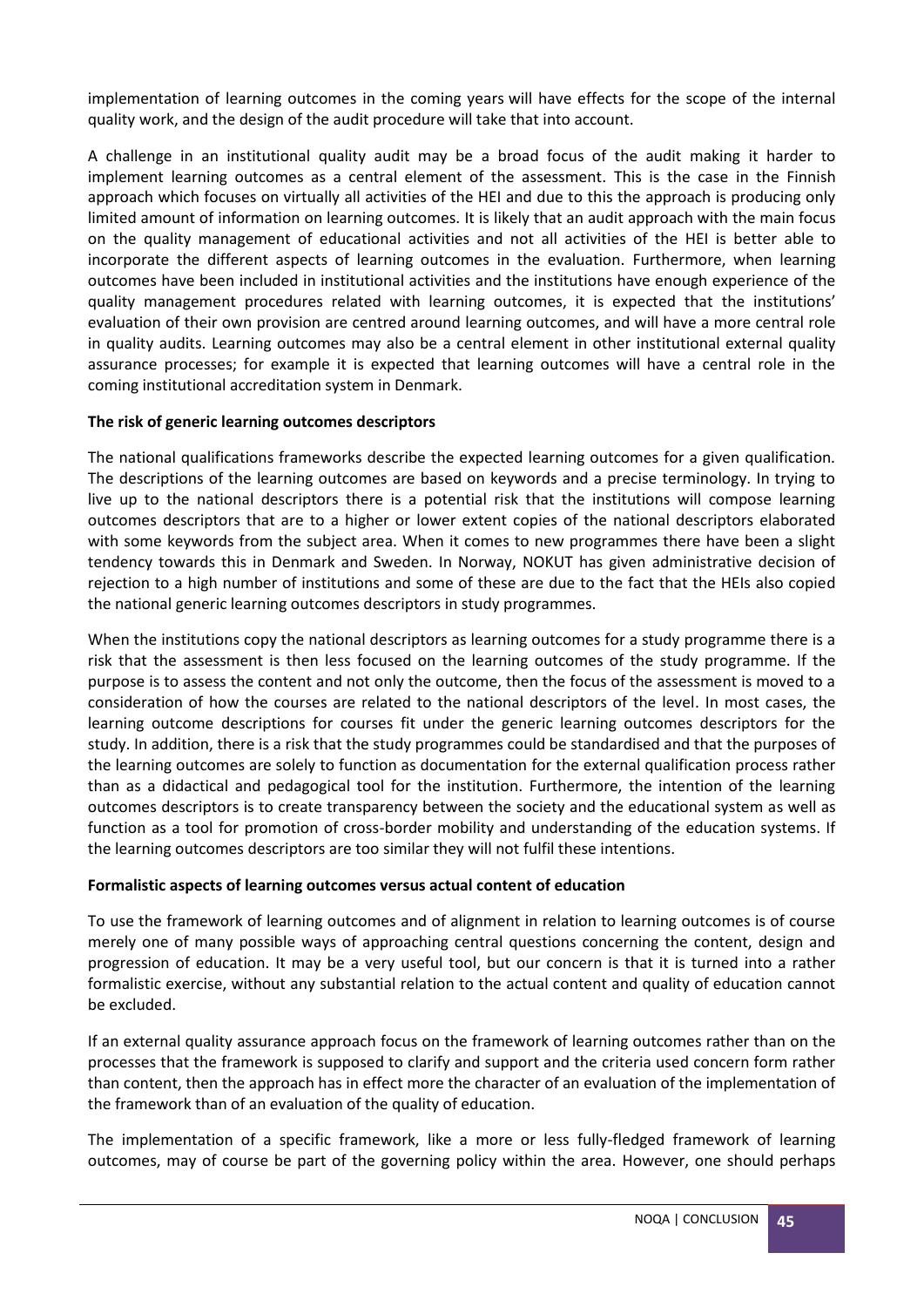ascertain the implementation of this framework, and not only on a superficial level, before one starts to use it as an integrated aspect of quality assurance.

As long as the learning outcomes approach is not firmly rooted and integrated in the practice of education, an external quality assurance approach that focuses on learning outcomes may thus simply miss its mark. Programmes may be deemed inadequate although they in fact are very well constructed and implemented, but articulated in terms of some other and perhaps less elaborate framework. Conversely, institutions may adapt to the framework on a superficial level, providing immaculate and convincing descriptions of programmes in terms of learning outcomes and alignment in relation to learning outcomes, while the actual practice may in fact be inadequate.

To conclude, one should avoid giving too much weight to formalistic aspects of learning outcomes and rather focus on the actual content of education and balance the focus on details against a focus on patterns. Moreover, a fair and adequate assessment of the quality of education may perhaps demand a less restricted framework which tolerates different approaches to the content, design and progression of education.

#### **The challenges in assessing actually achieved learning outcomes**

In this project two different approaches to evaluate actually achieved results are presented. In the Danish system, external examiners take part in HEIs' normal assessment of students' achieved learning outcomes in a minimum 1/3 of the ECTS-points, including the final thesis. By this mean, it is stated that the professional and academic integrity of an examination is secured as well as the legal rights of the students, i.e. in other words it constitutes a mechanism of self-control for HEIs. In Sweden, the evaluation of the independent projects is part of the external quality assurance system as a basis for an assessment of how well the students achieve the national qualification descriptors. Here, the purpose is mainly to assure that all programmes are of high quality but also to identify those programmes that are of very high quality. Only those theses that have been approved by the HEIs are included. Thus, the rationale behind the evaluation of actual achieved results varies.

Another difference is that in Denmark HEIs are requested to explain a particularly poor result of the independent projects, for example that the students' entry grades were lower than the average for the programme nationwide. In Sweden the HEIs are given the possibility in the self-evaluation to report and analyse relevant data on students' potential and argue how this may have affected the training results. However, few HEIs have used this possibility. One question that still remains unanswered is whether it is possible to take the step from standards of student achievement to quality of education when "output" is not systematically related to the "input".

In the Swedish example, great weight has been given to students' independent projects in the overall assessment, while in Denmark the self-evaluation plays a major role and the grades only constitute a small part of the entire self-evaluation. The experiences in Sweden indicate some limitations with regard to the validity of this assessment material alone as a measure of quality of education. It also shows that HEIs have faced difficulties with including accounts for "results" in the self-evaluation, which has led to changed instructions in order to improve the purposefulness and use of the data. Despite all these methodological challenges, the perception so far in Sweden is that the current evaluation system is quality enhancing in the sense that it finds programmes that are of low quality and that the focus on the qualification descriptors has enhanced awareness and knowledge about the NQF.

#### **The data collected by the agencies to assess learning outcomes**

A lot of data is collected by the Nordic agencies in relation to their quality assurance approaches. The level of detail of the data seems to vary according to the focus of the approach and how structured it is in terms of regulations and guidelines. The programme accreditations and quality evaluations are focusing on a detailed level of description of e.g. the intended learning outcomes, content or design of the programme, while audits usually focus on the systematic quality enhancement work in the HEIs and take a broader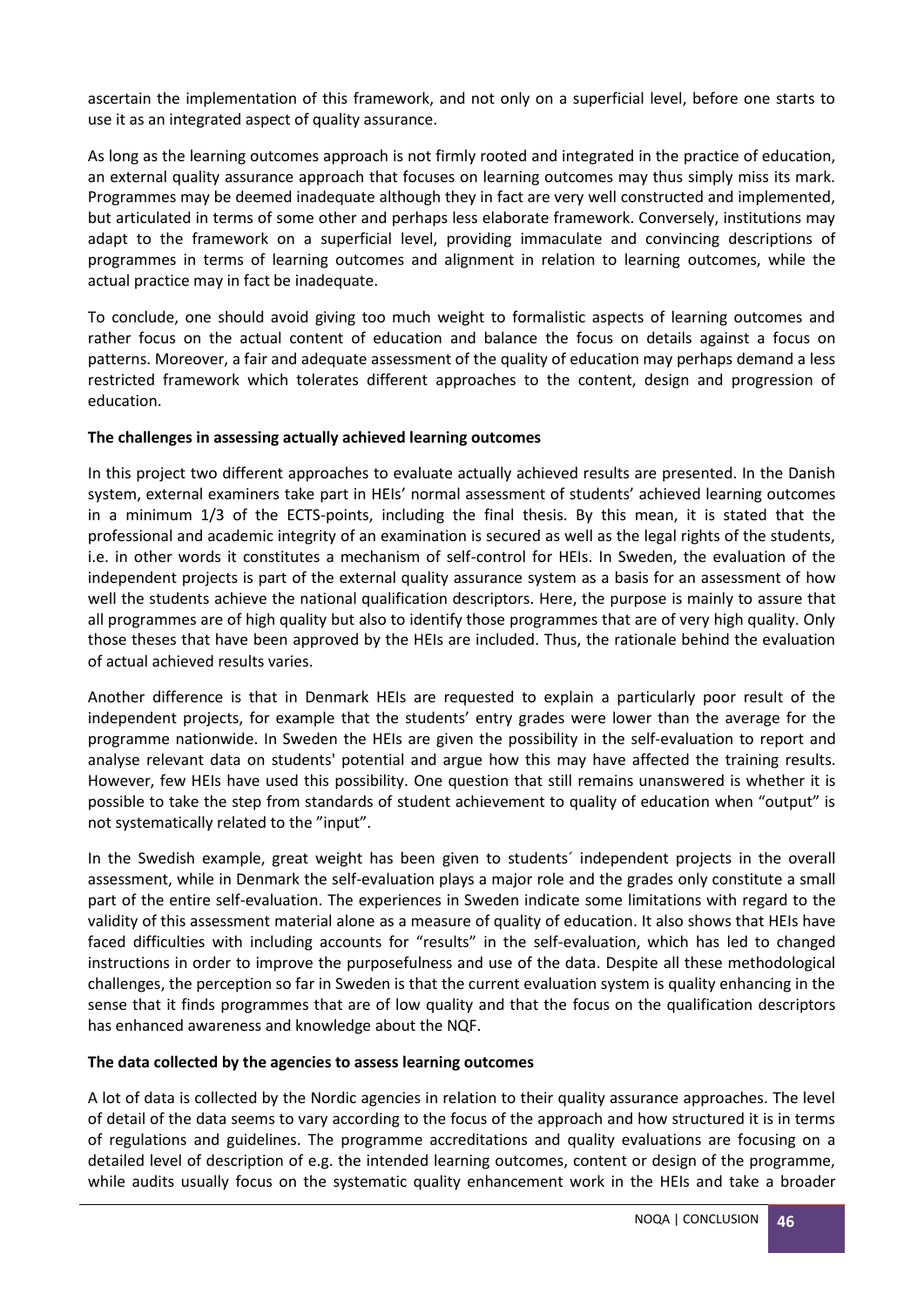perspective. The differences in the level of detail seem to also have an impact on the end-product of the assessment. For example, the Finnish audit model with its focus on practically all HEI activities and generally stated audit criteria bring about a variation in the content of the audit teams' evaluations and reports.

The usability of the data collected is another issue that has been discussed in this project. It appears that at least in some cases not all of the data collected has been used in the assessment. This was for instance the case with self-evaluations conducted as part of the quality evaluations in Sweden where some of the HEIs self-evaluations were found of no use by the expert panels and therefore not used in their assessment. The sheer volume of data received by agencies may also be a reason for experts not including all data in the assessment simply because it is not considered necessary. In Denmark, many institutions submit an excessive amount of data as part of the accreditation process because they do not want to risk not submitting something that could have improved their assessment. However, based on EVA's experience, the amount of data is not necessarily a problem for either the experts or the institutions if it is well structured. In Norway, all attachments to the application are listed and specified in the guidelines on the accreditation procedure. If an application includes other or more attachments than listed, the applicant is asked to send a new application including only the listed attachments. This is done to prevent an excessive production of data and encourage HEIs to use information from data sources already well known.

The agencies should regularly assess that the data they are collecting is fit for purpose and that it is used in the assessment of learning outcomes, as well as to make sure that the data collected is not causing too much of an administrative burden on the institutions. All agencies have guidelines for institutions regarding the materials requested as part of the assessment e.g. the length and content of self-evaluations and different measures have been taken to improve e.g. the purposefulness and usability of the data. For example, based on the reported findings that self-evaluations were of very little use for the expert panels, the guidelines to HEIs and expert panels have now been revised in Sweden.

# <span id="page-46-0"></span>**4.3 Final reflections**

On the basis of the discussion of strengths and limitations, it can be concluded that learning outcomes are a good starting point for assessing the quality of study programmes. They are a useful tool for assessing study programmes' level and cohesion, enhance transparency and make it possible to assess the study programmes' relevance for the labour market in a more systematic way. However, the report has also shown the difficulties in assessing learning outcomes. The analysis conducted for this project emphasised the importance of making a holistic assessment of the intended learning outcomes to avoid making the assessment a formalistic exercise and that the assessment of achieved learning should balance the focus of outcome and processes, take into account the students' competences and entry grades.

Clearly, there is also variation in how learning outcomes have been implemented in the external quality assurance approaches in the Nordic countries, as have been discussed throughout this report. In Sweden learning outcomes are a key element in the assessment based on the students' independent projects; showing a strong focus on output and leaving aside the input, for example student, resources, and processes. On the other end of the spectrum is Finland where learning outcomes play a minor role in the quality audits.